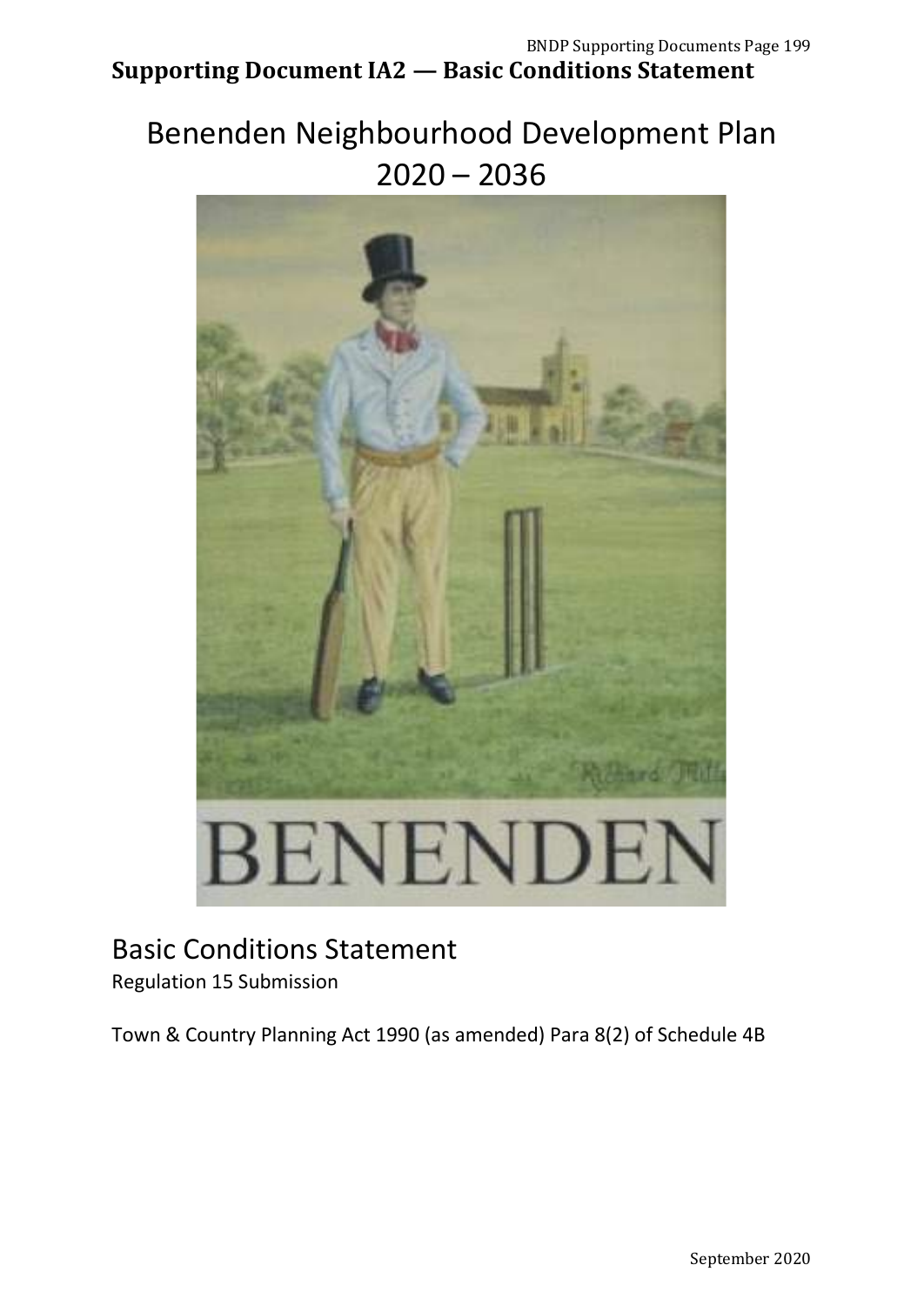#### <span id="page-1-0"></span>Contents:

| 1               |                                                                                              |  |  |
|-----------------|----------------------------------------------------------------------------------------------|--|--|
| $\overline{2}$  |                                                                                              |  |  |
| $\overline{3}$  |                                                                                              |  |  |
| $\overline{4}$  | BASIC CONDITION (III) - CONFORMITY TO THE STRATEGIC POLICIES OF THE LOCAL DEVELOPMENT PLAN31 |  |  |
| 5               |                                                                                              |  |  |
| $6\overline{6}$ |                                                                                              |  |  |
| $\overline{7}$  |                                                                                              |  |  |
|                 |                                                                                              |  |  |
|                 |                                                                                              |  |  |
|                 |                                                                                              |  |  |

### <span id="page-1-1"></span>1 Introduction:

- 1. This Basic Conditions Statement (the Statement) has been prepared by Benenden Parish Council to accompany its submission to the local planning authority; Tunbridge Wells Borough Council (TWBC) of the Benenden Neighbourhood Development Plan (BNDP) under Regulation 15 of the Neighbourhood Planning (General) Regulations 2012 ("the Regulations").
- 2. The Plan has been prepared by Benenden Parish Council, a qualifying body as defined by the Localism Act 2011, for the Neighbourhood Area covering the whole of the Benenden Parish (Appendix 1). The policies set out in the BNDP relate to the development and use of land in the designated qualifying Neighbourhood Area. The Plan does not relate to more than one neighbourhood area and there are no other neighbourhood development plans in place within the neighbourhood area.
- 3. Benenden Parish Council's application of April 2017 was approved by TWBC on 22 August 2017. Following a series of workshops and plan preparation the BNDP consulted with parishioners and other stakeholders on an early 'Rough Draft' between 23 February 2019 and 6 April 2019. 'Regulation 14' consultation took place from 25 August 2019 to 31 October 2019.
- 4. The period of the Plan is from 2020 2036.
- 5. The BNDP relates to planning matters and has been prepared in accordance with the statutory requirements and processes set out in the Town and Country Planning Act 1990 (as amended by the Localism Act 2011) and associated Neighbourhood Planning Regulation.
- 6. The BNPD does not relate to excluded development, such as mineral extraction, waste development or other county or nationally significant infrastructure as set out in Section 61K of the Town and County Planning Act 1990.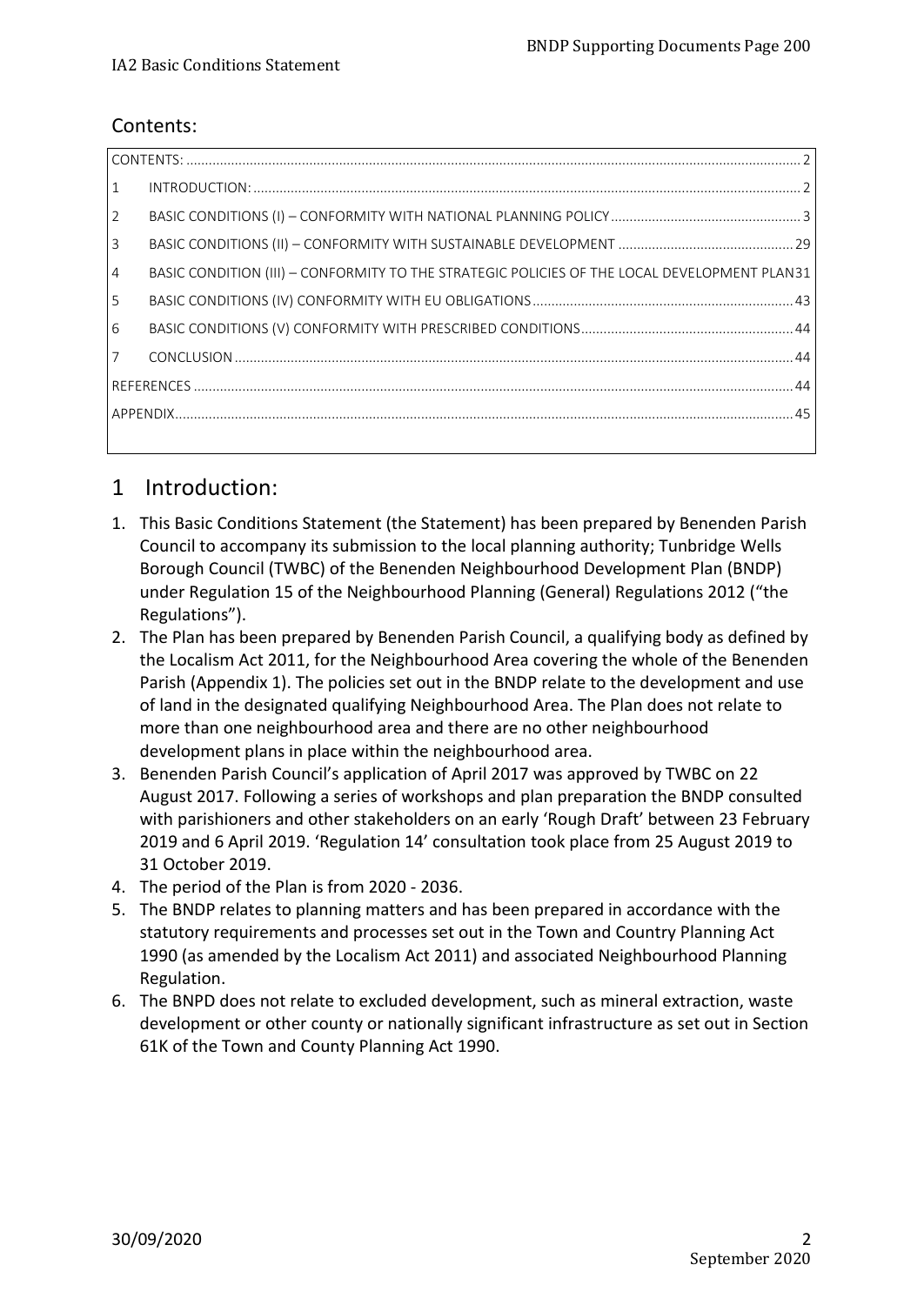- 7. This Basic Conditions Statement addresses each of the five 'basic conditions' required by the Regulations and explains how the submitted Plan meets the requirements of paragraph 8 of Schedule 4B to the 1990 Town & Country Planning Act. The Regulations state that a Neighbourhood Plan will be considered to have met the basic conditions if:
	- i. having regard to national policies and advice contained in guidance issued by the Secretary of State, it is appropriate to make the neighbourhood development plan;
	- ii. the making of the neighbourhood development plan contributes to the achievement of sustainable development;
	- iii. the making of the neighbourhood development plan is in general conformity with the strategic policies contained in the development plan for the area of the authority (or any part of that area);
	- iv. the making of the neighbourhood development plan does not breach, and is otherwise compatible with, EU obligations;
	- v. prescribed conditions are met in relation to the neighbourhood development plan and prescribed matters have been complied with in connection with the proposal for the neighbourhood development plan.
- 8. BNDP has chosen to allocate sites to meet the indicative housing allocation from TWBC.
- 9. The BNDP also contains a number of Projects, which are intended to contribute towards the achievement of the Plan's vision and proposes principles for the use of the Community Infrastructure Levy (CIL) and monies arising from other planning obligations.
- 10. The BNDP is supported by a Consultation Statement, this Basic Conditions Statement and an extensive evidence base, available at [www.benendenneighbourhoodplan.org.](http://www.benendenneighbourhoodplan.org/)
- 11. The Plan has been screened in by TWBC in March 2019 as requiring a Strategic Environmental Assessment ("SEA"). An initial Scoping Report was prepared by Aecom, an independent body, in April 2019, to inform initial consultation with nationally designated environmental bodies. Aecom concluded the SEA Environmental report in August 2019, updated May 2020. Habitats Regulation Assessment (HRA) was completed by TWBC in May 2019. These documents are part of the supporting evidence and are therefore available on the neighbourhood plan website.

## <span id="page-2-0"></span>2 Basic Conditions (i) – Conformity with National Planning Policy

- 1. To meet this condition, the Plan must be shown to have regard to national policies and advice contained in guidance issued by the Secretary of State. National policy and guidance is contained within the National Planning Policy Framework ('NPPF') and the Planning Practice Guidance ('PPG').
- 2. The BNDP has been prepared in accordance with the revised NPPF published in February 2019. The NPPF sets out policies aligned to 13 key objectives which are:
	- o Delivering a sufficient supply of homes;
	- o Building a strong, competitive economy;
	- o Ensuring the vitality of town centres;
	- o Promoting healthy and safe communities;
	- o Promoting sustainable transport;
	- o Supporting high quality communications;
	- o Making effective use of land;
	- o Achieving well-designed places;
	- o Protecting Green Belt land;
	- o Meeting the challenge of climate change, flooding and coastal change;
	- o Conserving and enhancing the natural environment;
	- o Conserving and enhancing the historic environment;
	- o Facilitating the sustainable use of minerals.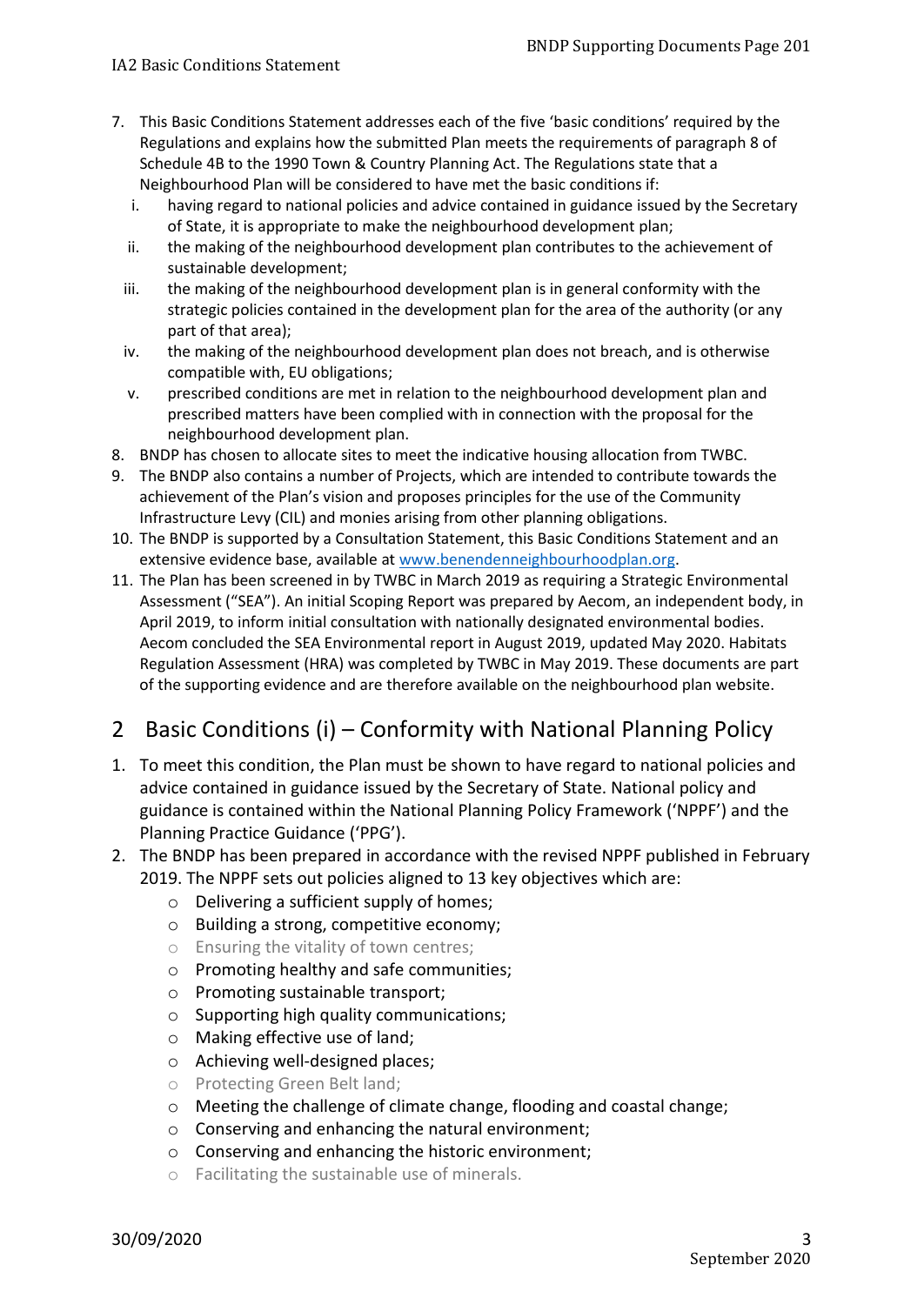Note 'greyed-out' objectives are outside the scope of the BNDP.

- 3. This statement explains how the Neighbourhood Plan contributes to meeting these objectives and outlines the specific national policies that the Plan is intended to support and supplement. Three objectives (vitality of town centres, protection of Green Belt, and mineral extraction) are not relevant for BNDP.
- 4. Policy Table 1 below shows how BNDP objectives and policies aligns with National Planning Policy.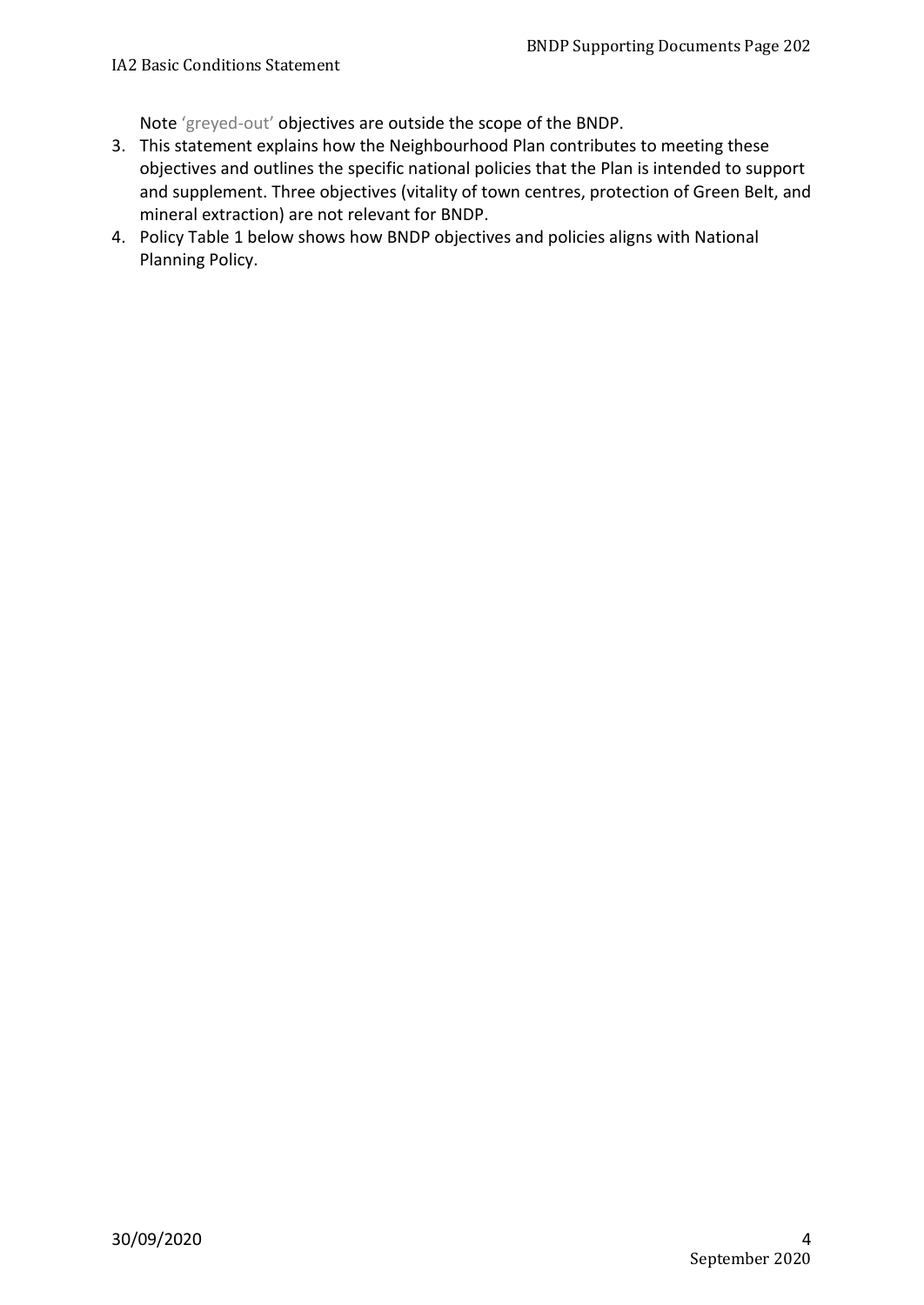# Policy Table 1: Benenden Regulation 15 Submission: Conformity with NPPF as published February 2019

| <b>BNDP: LANDSCAPE AND THE ENVIRONMENT</b>                                                                                                                                                                                                                                                                                                                                                                                                                                                                                                                                                                                                                                                                                                                                                                                                                                                                                                                                                                                                                                                                                                                                                                                                                                                                                                                                                                                                                                                            | <b>NPPF Conformity</b>                                                                                                                                                                                                                                                                      |
|-------------------------------------------------------------------------------------------------------------------------------------------------------------------------------------------------------------------------------------------------------------------------------------------------------------------------------------------------------------------------------------------------------------------------------------------------------------------------------------------------------------------------------------------------------------------------------------------------------------------------------------------------------------------------------------------------------------------------------------------------------------------------------------------------------------------------------------------------------------------------------------------------------------------------------------------------------------------------------------------------------------------------------------------------------------------------------------------------------------------------------------------------------------------------------------------------------------------------------------------------------------------------------------------------------------------------------------------------------------------------------------------------------------------------------------------------------------------------------------------------------|---------------------------------------------------------------------------------------------------------------------------------------------------------------------------------------------------------------------------------------------------------------------------------------------|
| Objective:<br>To protect valued environmental assets and support Benenden's peaceful, rural, way of life. Recognising<br>that the parish of Benenden is one of the most unspoilt parts of the High Weald AONB, the policies will<br>enable villagers and visitors to continue to enjoy the countryside, important Local Green Spaces, Public<br>Rights of Way (PRoW), views and dark skies.                                                                                                                                                                                                                                                                                                                                                                                                                                                                                                                                                                                                                                                                                                                                                                                                                                                                                                                                                                                                                                                                                                           | <b>NPPF Objectives:</b><br>Promoting healthy and safe<br>$\circ$<br>communities;<br>Meeting the challenge of<br>$\circ$<br>climate change, flooding and<br>coastal change;<br>Conserving and enhancing the<br>natural environment;<br>Conserving and enhancing the<br>historic environment. |
| BNDP: Landscape and the Environment Policies, and alignment with NPPF policies                                                                                                                                                                                                                                                                                                                                                                                                                                                                                                                                                                                                                                                                                                                                                                                                                                                                                                                                                                                                                                                                                                                                                                                                                                                                                                                                                                                                                        |                                                                                                                                                                                                                                                                                             |
| LE1: Protect and Enhance the Countryside<br>Development in the countryside is to be limited in order to conserve and enhance the High Weald AONB; views from public areas;<br>formal and informal recreational amenities, as well as biodiversity.<br>Outside the Limits to Built Development, as defined in the Local Plan, priority will be given to protecting and enhancing the<br>countryside. A proposal for development will only be permitted where:<br>It would conserve and enhance the landscape and scenic beauty of the High Weald AONB, including the tranquillity and dark<br>a)<br>skies of the countryside, and must have regard to the High Weald AONB Management Plan;<br>b)<br>It would not have an adverse effect on the character or landscape setting of settlements (including the designated<br>Conservation Areas) or other historic 'dens';<br>It would maintain the distinctive views of the surrounding countryside from public vantage points, in particular those defined<br>$\mathsf{c}$<br>at Figs 1 & 2 maps;<br>d)<br>It would protect and, where possible, enhance the following features:<br>Local Green Spaces, in accordance with Policy LE3,<br>i.<br>Ancient woodland,<br>ii.<br>iii.<br>The landscape character of Hemsted Park (Benenden School) and Hole Park Historic Parks and Gardens, and<br>Rural lanes which have a historic, landscape or nature conservation importance;<br>iv.<br>e) It would be well integrated into the surrounding landscape. | NPPF 127, NPPF 170, NPPF 172,<br><b>NPPF 175</b>                                                                                                                                                                                                                                            |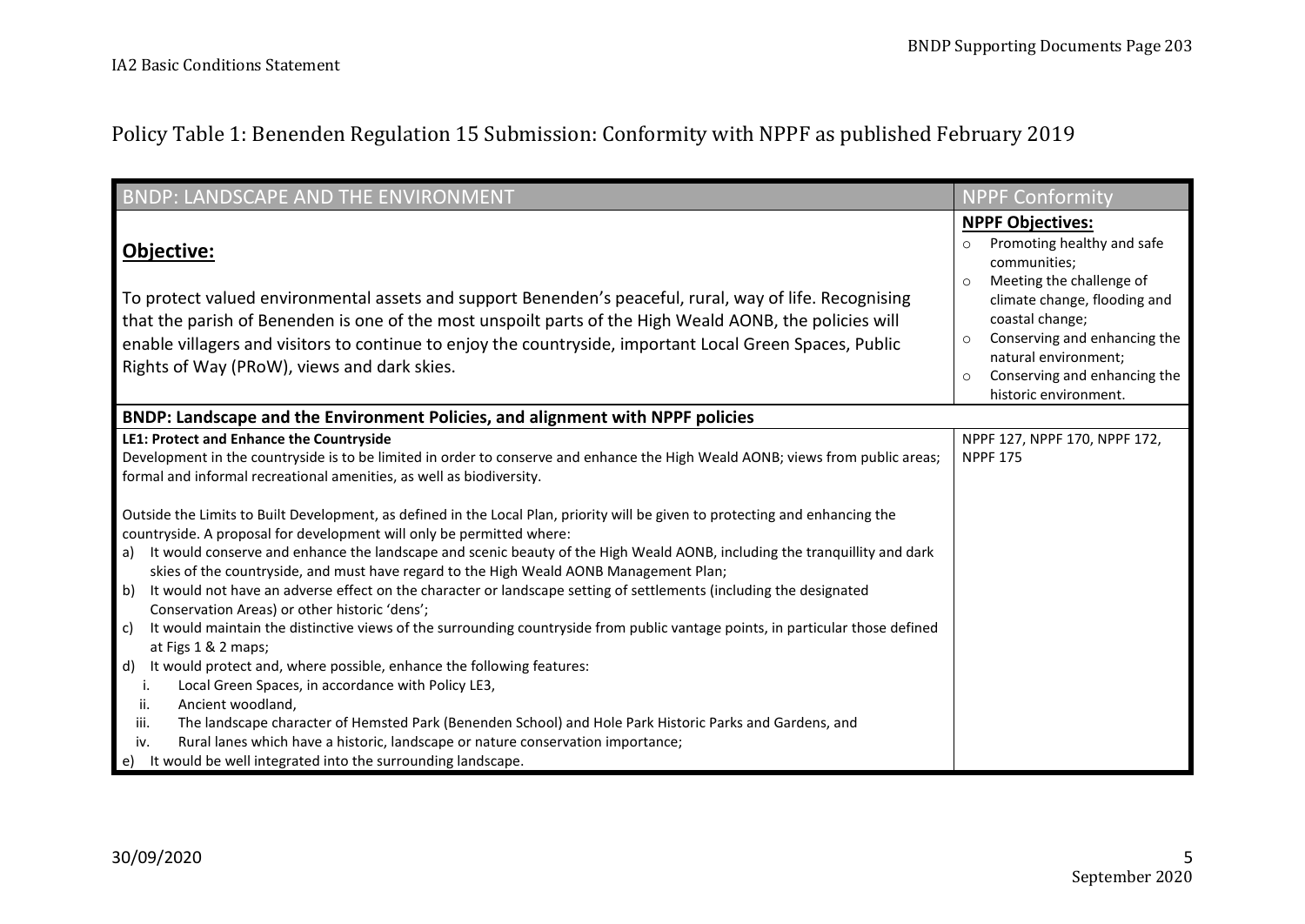| <b>LE2: Distinctive Views</b>                                                                                                        | NPPF 127, NPPF 170, NPPF 172 |
|--------------------------------------------------------------------------------------------------------------------------------------|------------------------------|
| Ensure that the identified views in Figs. 1 and 2 are not adversely impacted by development either inside the AONB or                |                              |
| immediately                                                                                                                          |                              |
| outside it.                                                                                                                          |                              |
|                                                                                                                                      |                              |
| Developers should demonstrate that proposals will conserve and enhance the landscape and scenic beauty of the parish.                |                              |
| <b>LE3: Local Green Spaces</b>                                                                                                       | NPPF 99, NPPF 100, NPPF 101  |
| Protect and respect designated Local Green Spaces.                                                                                   |                              |
|                                                                                                                                      |                              |
| Development on these areas will only be permitted under very special circumstances. See TWBC DLP 2019 - Policy EN17                  |                              |
|                                                                                                                                      |                              |
| Any planned development should not adversely impact or affect the identified significance of the particular LGS.                     |                              |
| LE4: Public Rights of Way (PRoW)                                                                                                     | NPPF 98                      |
| Any new development must preserve existing PRoW, rerouted where appropriate. Where new housing or commercial                         |                              |
| development affects an existing PRoW, it must be preserved, enhanced and maintained.                                                 |                              |
| New footpaths and cycle paths are to be created, where appropriate, to increase connectivity. Funding to be provided by              |                              |
| CIL/Section 106 contributions.                                                                                                       |                              |
| LE5: Trees, Woodland and Hedgerow                                                                                                    | NPPF 172, NPPF 174           |
| There will be a presumption in favour of the retention and enhancement of existing trees, woodland and hedgerow cover on site.       |                              |
| Existing individual trees, or groups of trees, that contribute positively to the area shall be retained. Any proposed new            |                              |
| landscaping, and any existing landscaping to be retained, shall include adequate capacity for future tree growth, where              |                              |
| appropriate.                                                                                                                         |                              |
| LE6: Ecological and Arboricultural Site Surveys                                                                                      | NPPF 172, NPPF 174           |
| Ecological and arboricultural site surveys must be conducted and submitted for any new housing or commercial development, as         |                              |
| part of the planning process, to identify natural features, including trees, hedges, wildlife and biodiversity, to be protected,     |                              |
| maintained and preserved during and after construction. The funding and monitoring costs of this process to be borne by the          |                              |
| developer.                                                                                                                           |                              |
| Where green spaces are proposed, they should be located within the areas where there are existing habitats, wherever possible,       |                              |
| rather than creating new habitat.                                                                                                    |                              |
| LE7: Protection of Habitats Adjacent to Development                                                                                  | <b>NPPF 174</b>              |
| Where new housing or commercial development is proposed, buffers must be provided to protect habitats. Developers should             |                              |
| strive to achieve a buffer of 50m to protect ancient woodland, local wildlife sites and other areas of natural importance, and at no |                              |
| time should the buffer be less than 15m except where existing physical restrictions make this unfeasible. The buffer itself must be  |                              |
| kept as a natural wildlife haven and not used as an amenity.                                                                         |                              |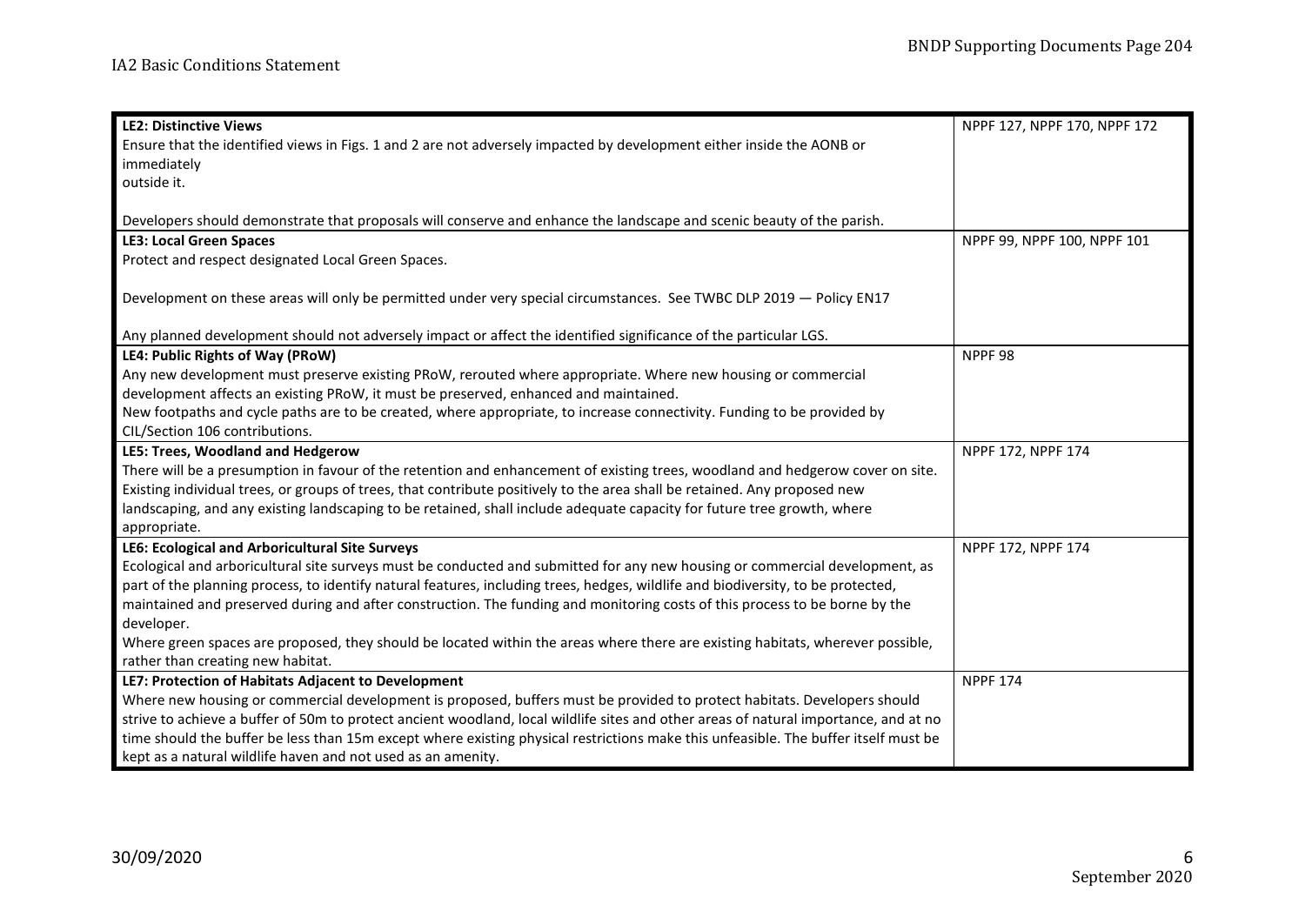| LE8: On-going Environmental Maintenance                                                                                              | <b>NPPF 174</b>    |
|--------------------------------------------------------------------------------------------------------------------------------------|--------------------|
| Where new housing or commercial development is proposed, developers must, where required by the Parish Council or TWBC,              |                    |
| include an on-going management plan for wildlife-related aspects of the site and provision for its funding. Developers must,         |                    |
| where required, also set up an environmental management service contract to maintain public areas, particularly LWS, and shall       |                    |
| provide for long-term integration and enhancement of the environment.                                                                |                    |
| LE9: Features to Encourage Wildlife.                                                                                                 | NPPF 170, NPPF 174 |
| Plans for new housing or commercial developments must include elements that encourage wildlife and plants:                           |                    |
| Use native hedgerow species for boundaries in preference to walls or fencing (see Policy BD4). Planting of pollinator-friendly<br>a) |                    |
| native wildflowers should also be encouraged.                                                                                        |                    |
| Ensure common areas, boundaries and verges on new developments are wildlife rich.<br>$\vert b \rangle$                               |                    |
| Include specific elements such as bird boxes, bat roosts and hedgehog highways to encourage wildlife.<br>c)                          |                    |
| See also Landscape and Environment Project 1.                                                                                        |                    |
| LE10: Sustainable Drainage for New Housing or Commercial Development                                                                 | <b>NPPF 163</b>    |
| Developers must demonstrate that best practice sustainable drainage will be incorporated into any development before                 |                    |
| construction commences. Developers should refer to KCC Surface Water Floor Maps as produced by the Environment Agency and            |                    |
| the adopted KCC Drainage & Planning Policy Statement which provides direction for the incorporation of surface water drainage        |                    |
| within new developments.                                                                                                             |                    |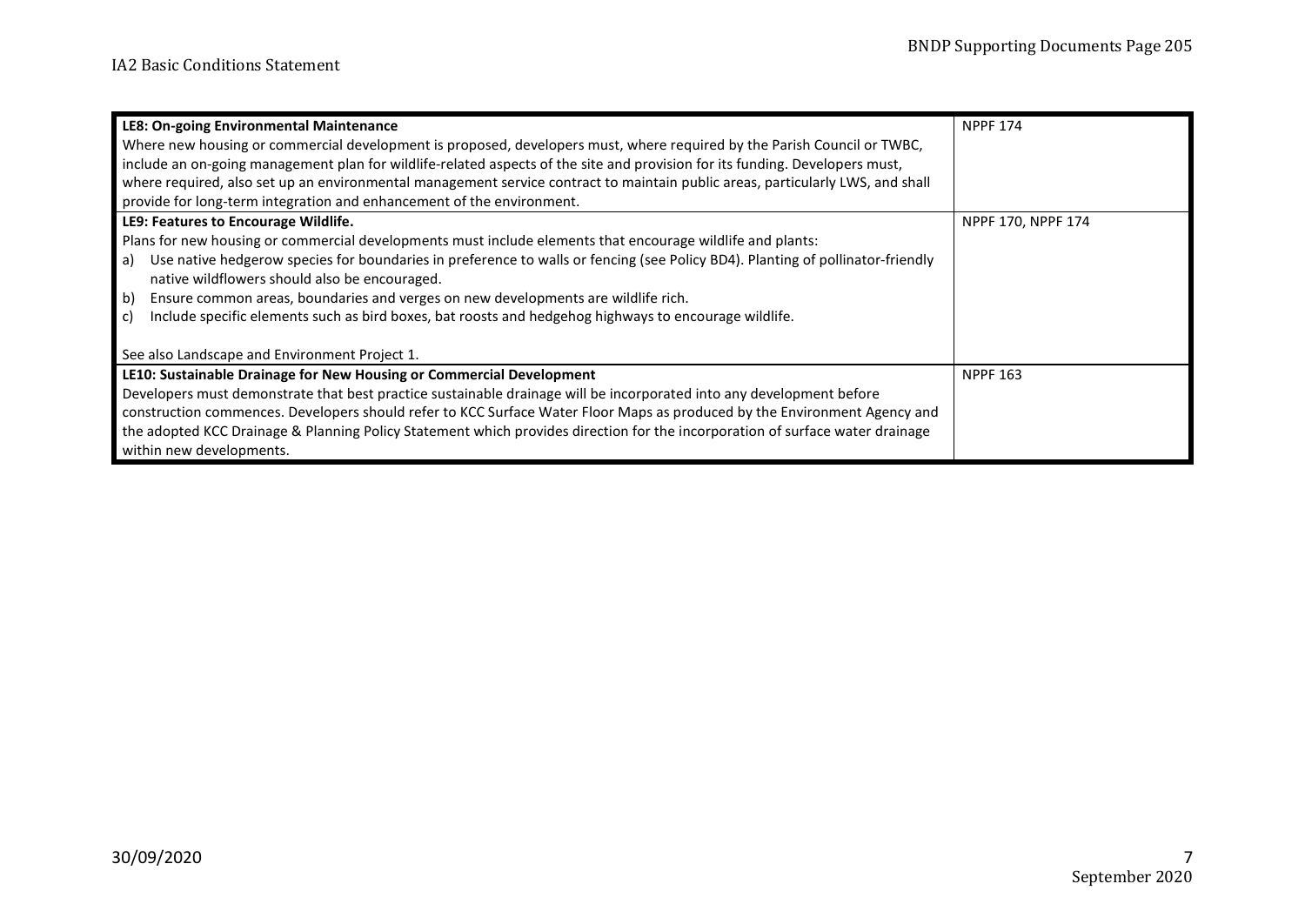|                                                                                                                                                                                                                                                                   | <b>BNDP: HOUSING SUPPLY AND SITE ALLOCATION</b>                                                           | <b>NPPF Conformity</b>                                                                                                                                                                                                                                                                                                                                                |
|-------------------------------------------------------------------------------------------------------------------------------------------------------------------------------------------------------------------------------------------------------------------|-----------------------------------------------------------------------------------------------------------|-----------------------------------------------------------------------------------------------------------------------------------------------------------------------------------------------------------------------------------------------------------------------------------------------------------------------------------------------------------------------|
| Objective:<br>To support modest-scale housing development to meet local needs with a mix of well-<br>designed, high quality, sustainable and affordable housing that conserves and enhances the<br>existing built and natural environment.                        |                                                                                                           | <b>NPPF Objectives:</b><br>Delivering a sufficient supply of homes;<br>$\circ$<br>Promoting healthy and safe communities;<br>$\circ$<br>Making efficient use of land;<br>$\circ$<br>Achieving well-designed spaces;<br>$\circ$<br>Conserving and enhancing the natural<br>$\circ$<br>environment:<br>Conserving and enhancing the historic<br>$\circ$<br>environment; |
|                                                                                                                                                                                                                                                                   | BNDP: Housing Supply and Site Allocation Policies, and alignment with NPPF policies                       |                                                                                                                                                                                                                                                                                                                                                                       |
| <b>HS1: Site Allocation and Number of New Dwellings</b><br>In addition to existing planning permissions* and windfall development allowed under Policy HS5, this Plan<br>allocates four sites to accommodate approximately 90 additional new homes in the parish. |                                                                                                           | NPPF 65, NPPF 66, NPPF 78, NPPF 79, NPPF 103,<br>NPPF 170, NPPF 171, NPPF 172                                                                                                                                                                                                                                                                                         |
| Ref. LS16 Uphill<br>Ref. 277 Feoffee<br>Ref. 424 Hospital South<br>Ref. LS41 Hospital North 22-25 units                                                                                                                                                           | 18-20 units<br>23-25 units<br>22-25 units                                                                 |                                                                                                                                                                                                                                                                                                                                                                       |
| Hospital - South Site (24 units unimplemented).                                                                                                                                                                                                                   | *There are two existing planning consents in Walkhurst Road (12 units under construction) and at Benenden |                                                                                                                                                                                                                                                                                                                                                                       |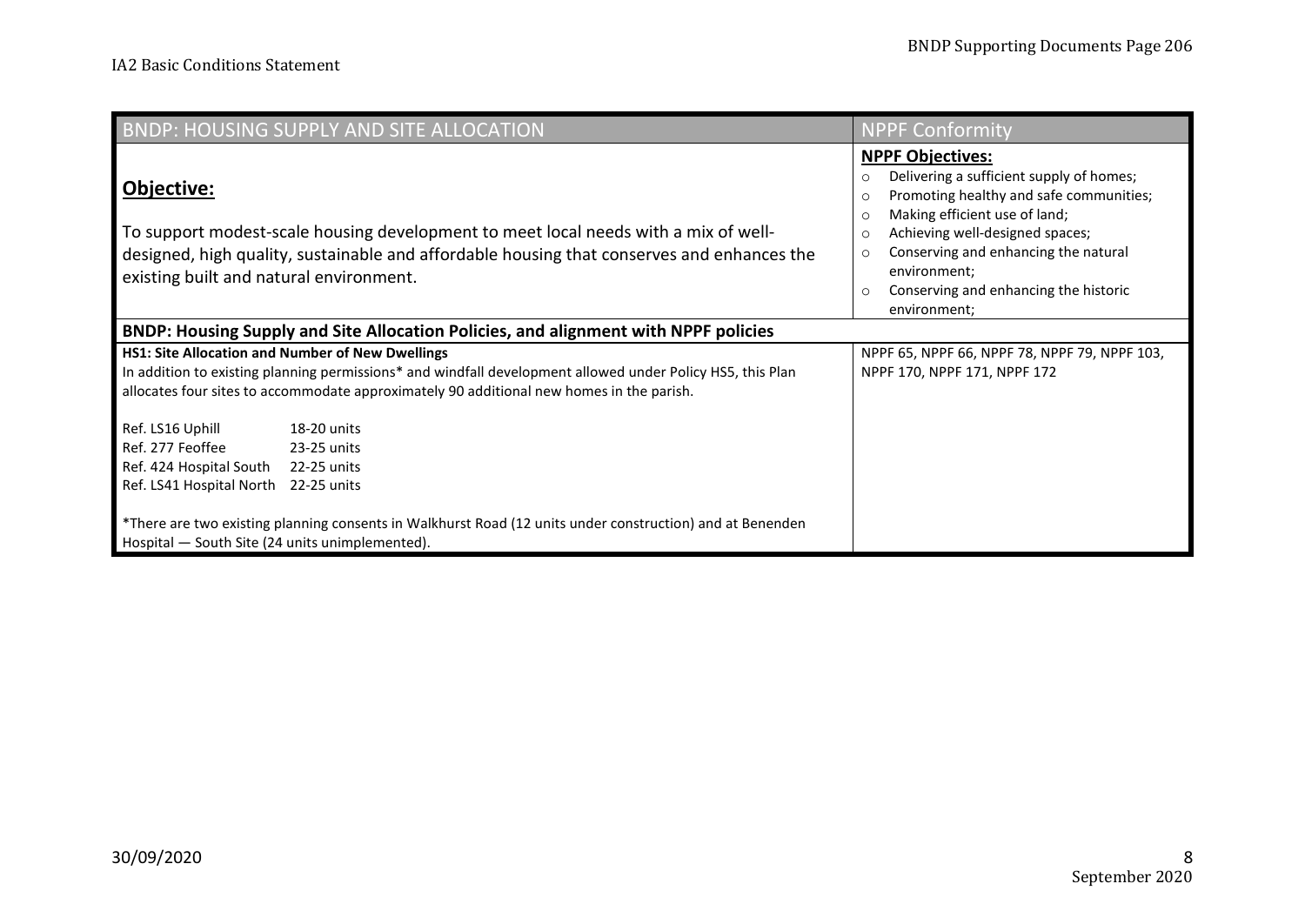| <b>HS2: Delivering a Balanced Community</b>                                                                         | NPPF 34, NPPF 61, NPPF 62, NPPF 64, |
|---------------------------------------------------------------------------------------------------------------------|-------------------------------------|
| Proposals for housing development in accordance with the Neighbourhood Plan will be required to be designed to      |                                     |
| provide for balanced communities by meeting the TWBC Strategic Housing Assessment mix, and to take note of          |                                     |
| the Housing Needs Study (HNS). This will ensure suitable and affordable housing is available for individuals and    |                                     |
| families and, in particular, housing to meet the needs of an ageing population. New housing developments should     |                                     |
| include an integrated variety of housing types - such as flats, maisonettes and bungalows, in addition to family    |                                     |
| houses.                                                                                                             |                                     |
|                                                                                                                     |                                     |
| Each site should include:                                                                                           |                                     |
| affordable housing in line with TWBC policy<br>a)                                                                   |                                     |
| suitable property for older residents who wish to downsize within the parish<br>b)                                  |                                     |
| mixed sizes of market housing for parishioners and new residents<br>c)                                              |                                     |
| well-integrated affordable and market housing within each development, to help to establish and maintain a<br>d)    |                                     |
| strong, mixed and balanced community.                                                                               |                                     |
| <b>HS3: Almshouses</b>                                                                                              | NPPF 61, NPPF 62                    |
| The Parish Council will support schemes that apply the almshouse principle in accordance with the                   |                                     |
| Neighbourhood Plan. Benenden's almshouses are administered by the Benenden Almshouse Charities (see                 |                                     |
| Feoffee site ref. 277) and, where appropriate, this principle should be followed to provide an enduring supply of   |                                     |
| affordable housing in perpetuity.                                                                                   |                                     |
| HS4: Live/Work (L/W) Units                                                                                          | NPPF 79, NPPF 81, NPPF 83           |
| Proposals for live/work units will only be considered appropriate if they are within the LBD, as defined by the     |                                     |
| Local Plan, or are conversions of appropriate rural buildings, or are on previously developed land (PDL). A         |                                     |
| condition of planning permission will be that such workspaces cannot be converted to wholly domestic use.           |                                     |
|                                                                                                                     |                                     |
| All live/work units must have appropriate internet connectivity (see Policy T5).                                    |                                     |
| <b>HS5: Windfall Sites</b>                                                                                          | NPPF 68, NPPF 70, NPPF 81, NPPF 83, |
| Windfall residential development such as infilling, redevelopment, conversion or extension will be permitted        |                                     |
| subject to the following criteria:                                                                                  |                                     |
| Within the LBD, as defined in the Local Plan, where such proposals do not conflict with other policies in the<br>a) |                                     |
| Local Plan, or Neighbourhood Plan;                                                                                  |                                     |
| Outside the LBD, as defined in the Local Plan, on previously developed land (PDL), or the conversion of<br>b)       |                                     |
| appropriate rural buildings, which are not currently in business use;                                               |                                     |
| a) The scale, design and appearance comply with BNDP design policy.                                                 |                                     |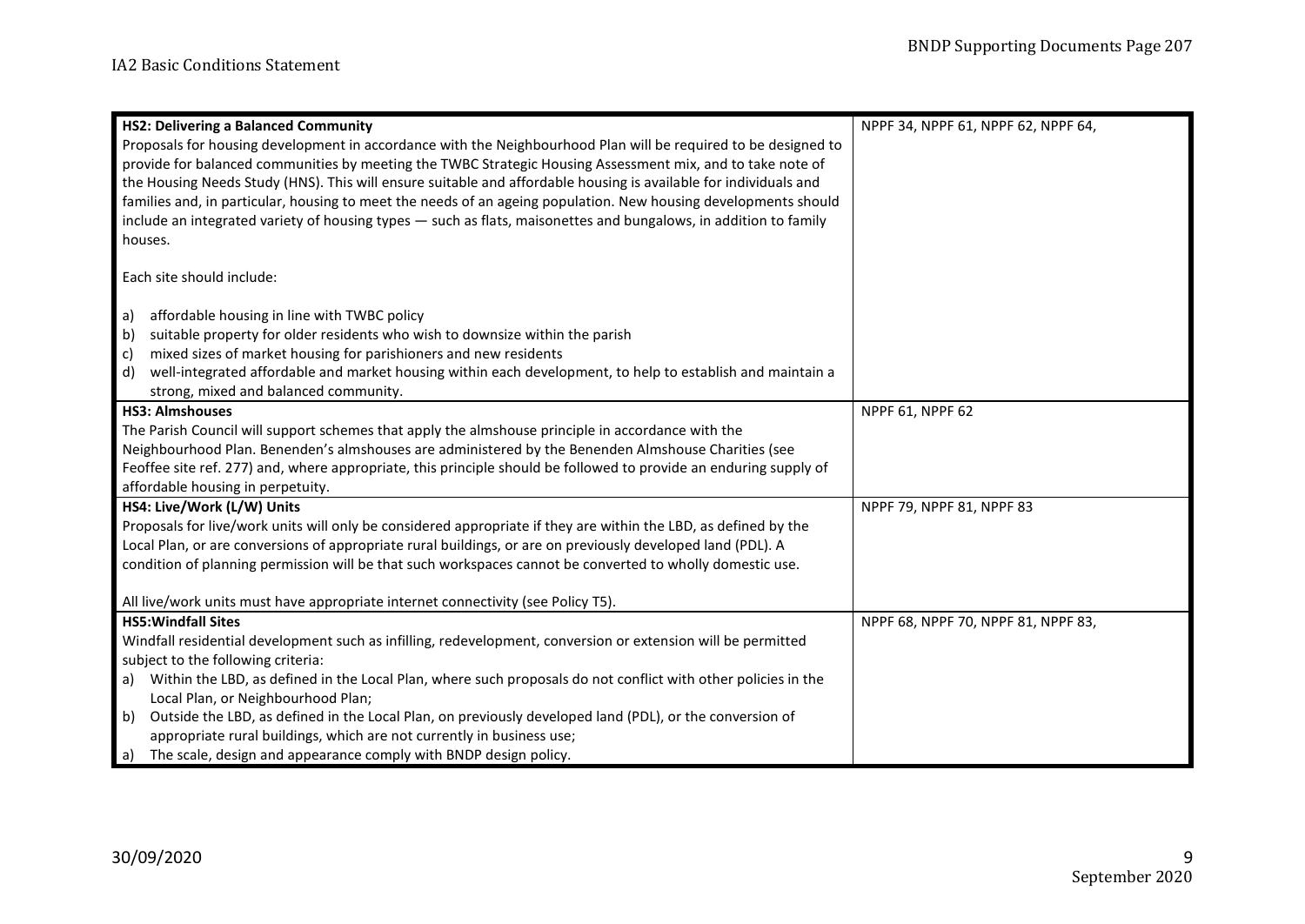| <b>HS6: Housing Density</b>                                                                                       | <b>NPPF 122</b> |
|-------------------------------------------------------------------------------------------------------------------|-----------------|
| While being aware of the need to make efficient use of land, as expressed in the NPPF, the density of new housing |                 |
| should be comparable with the densities adjoining the proposed development, in order to maintain the character    |                 |
| and distinctiveness of the location.                                                                              |                 |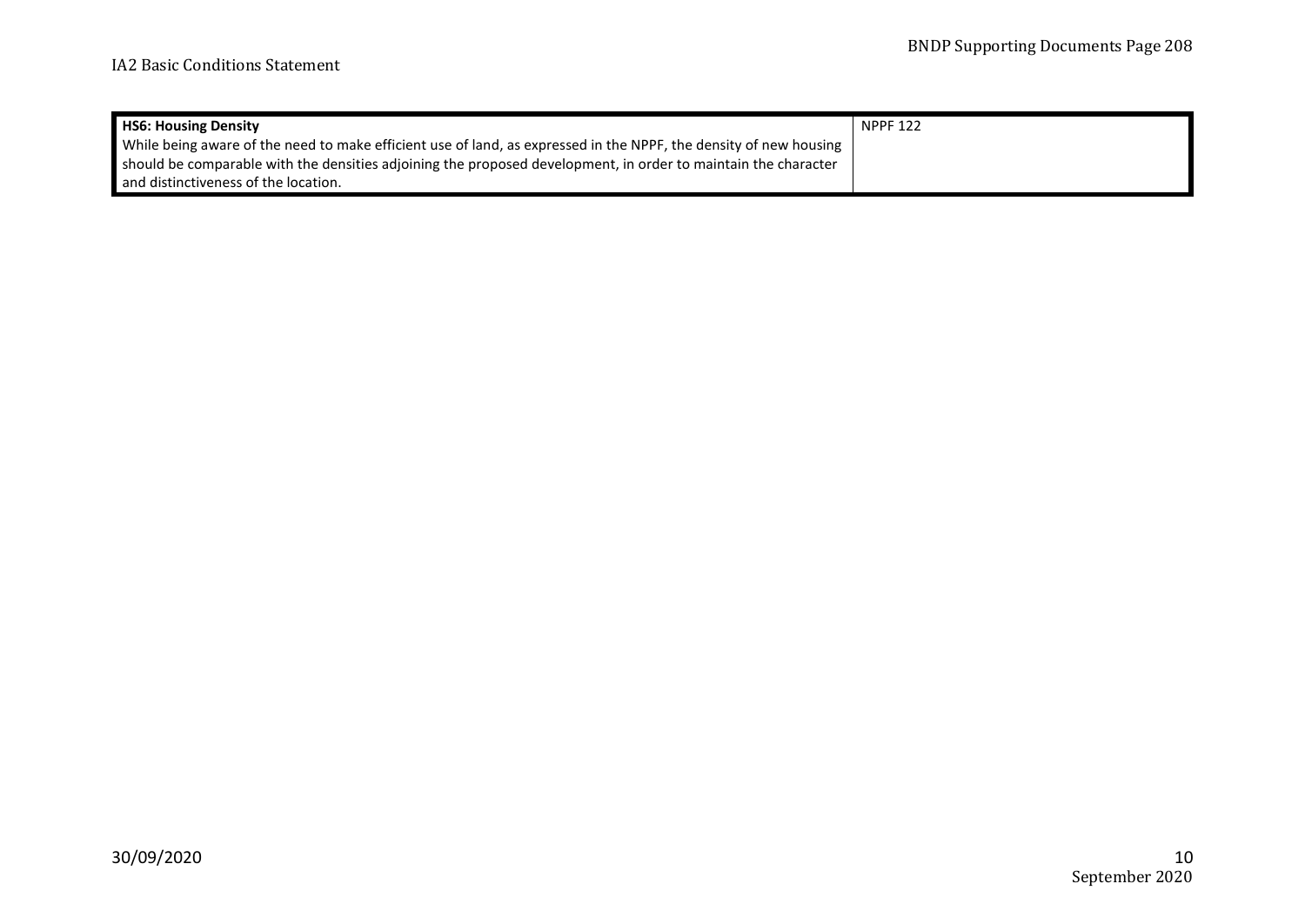| Site Specific Policy 1 (SSP1)                                                                                           | NPPF 61, NPPF 62, NPPF 69, NPPF 71, NPPF 78,   |
|-------------------------------------------------------------------------------------------------------------------------|------------------------------------------------|
| Land adjacent to Feoffee Cottages, Walkhurst Road, Benenden (ISA reference: Site 277)                                   | NPPF 84, NPPF 91, NPPF 92, NPPF 102, NPPF 122, |
|                                                                                                                         | NPPF 170, NPPF 172, NPPF 174, NPPF 175, NPPF   |
| <b>Site Selection Approach:</b>                                                                                         | 194, NPPF 200                                  |
| To support a suitable development proposal for the site, as an exceptional opportunity to provide a sustainable         |                                                |
| development to meet local needs for affordable housing through the Benenden Almshouse Charities, in a location          |                                                |
| that is close to village facilities. A suitable design must avoid or minimise harmful impacts of a development within   |                                                |
| the AONB, and close to the Benenden Conservation Area, and improve the character and quality of Benenden                |                                                |
| village.                                                                                                                |                                                |
| <b>Achieved by:</b>                                                                                                     |                                                |
| Supporting suitable proposals from the Benenden Almshouse Charities to maximise local needs affordable                  |                                                |
| housing on the site.                                                                                                    |                                                |
|                                                                                                                         |                                                |
| <b>Proposals shall:</b>                                                                                                 |                                                |
| Provide a mixed residential development of 23-25 C3 dwellings, with at least 12 units provided for affordable           |                                                |
| housing adhering to the almshouse principle, and with an element of market housing necessary to provide                 |                                                |
| the financial basis for the almshouse development. To include a mix of housing types including affordable               |                                                |
| family housing as well as smaller units.                                                                                |                                                |
| Be designed to conserve and enhance the character and distinctiveness of the village. The density of housing            |                                                |
| should be sympathetic to local character including the surrounding built housing density in the adjacent                |                                                |
| areas, the AONB landscape, and the landscape and heritage setting of the Benenden Conservation Area and                 |                                                |
| nearby Listed Buildings. Density must not exceed 25dph (see Reasoned Justification para. 2.9.1.1) after                 |                                                |
| discounting the buffer zone of 0.46ha.                                                                                  |                                                |
| Include the provision of adequate parking facilities to avoid on-street parking both within and beyond the<br>$\bullet$ |                                                |
| development site. Reference should be made to the BNDP Design and the Built Environment chapter para. 3.6               |                                                |
| and Policy BD6 for determining the quantity of vehicle parking spaces, in the context of a generally high               |                                                |
| reliance on private cars in this area of poor public transport provision. If provided, garages will not count           |                                                |
| towards the required quantity of parking spaces. Areas should be set aside for amenity vehicles turning and             |                                                |
| for the parking of mobility scooters, ideally under cover. Dwellings to be provided with electric car-charging          |                                                |
| facilities.                                                                                                             |                                                |
| Protect the Ancient Woodland (and pond) lining Workhouse Gill, which should include a buffer area adjacent              |                                                |
| to the designated area of a minimum of 50m free from any form of built development, track or private garden             |                                                |
| space; the details and planting of the buffer area to be approved and thereafter maintained in accordance               |                                                |
| with Policies LE7 and LE8 The proposal must secure the management of the buffer in the long term.                       |                                                |
| Provide all dwellings with a suitable standard of shared semi-private and/or private garden space.<br>$\bullet$         |                                                |
| Landscaping of open areas and the means of enclosure of all the site boundaries should be appropriately                 |                                                |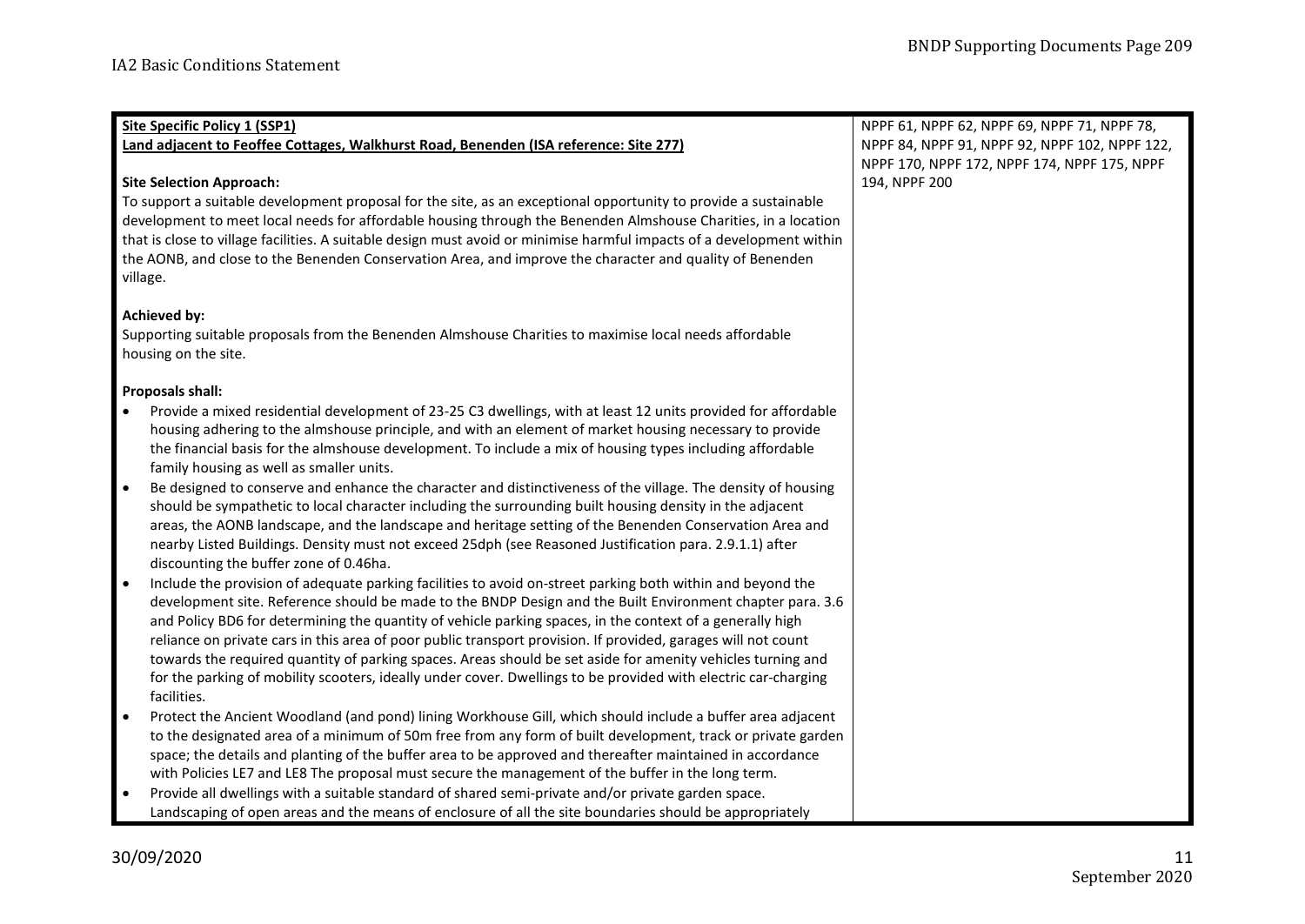| planted and screened with native hedging species (see Policies LE9 and BD4); solid fencing and other hard               |  |
|-------------------------------------------------------------------------------------------------------------------------|--|
| borders should be strictly minimised.                                                                                   |  |
| Provide a vehicle access link with a footpath to Walkhurst Road and a direct footway connection within the<br>$\bullet$ |  |
| site to Rothermere Close to provide safe pedestrian access, on one side of the road only, to the village centre         |  |
| (see Policy BD7). The footway shall be designed having regard to the sensitive 'edge of settlement' character           |  |
| in this part of Walkhurst Road.                                                                                         |  |
| Reflect the location of the site on the edge of the settlement in the layout and design of the scheme and take          |  |
| into account the sensitive topography (see TWBC DLP EN1: Design and other development management                        |  |
| criteria, EN20: Rural Landscape and EN21: High Weald Area of Outstanding Natural Beauty (AONB)).                        |  |
| Development to be informed by a Landscape and Visual Impact Assessment and heritage assessment. Design                  |  |
| and materials should comply with the design requirements specified in the BNDP Design and the Built                     |  |
| Environment chapter and the policies contained therein.                                                                 |  |
| Be sensitive to the approach and setting of the Benenden Conservation Area (see TWBC DLP Policy EN7:                    |  |
| Heritage Assets).                                                                                                       |  |
| Minimise the impact of construction work on existing flora and fauna, in particular retaining the<br>$\bullet$          |  |
| hedging/mature trees on the site boundaries (see Policies LE5 and LE6) and encourage wildlife by including              |  |
| features within the development which are sympathetic to local wildlife and plants (see Policy LE9).                    |  |
| The parish is a dark skies area and any proposals for the outdoor lighting of new developments must comply              |  |
| with BNDP Policy BD5.                                                                                                   |  |
| It is expected that contributions will be required towards the following to mitigate the impact of the                  |  |
| development:                                                                                                            |  |
| Works to the junction of Walkhurst Road and the B2086 to include dropped kerbs with tactile paving;                     |  |
| ii. Any further contributions identified through the pre-application and planning application process.                  |  |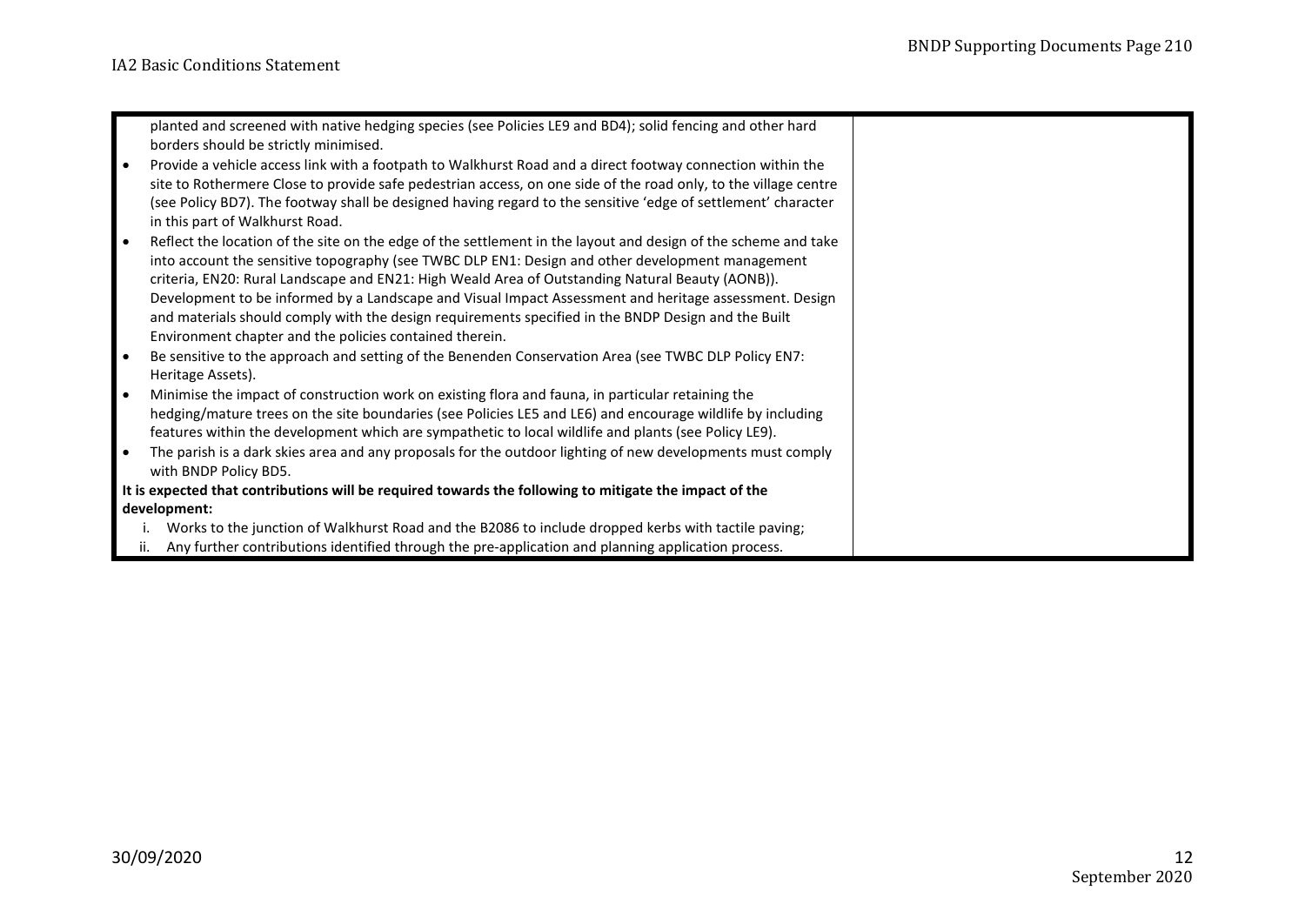|                                                            | <b>Site Specific Policy 2 (SSP2)</b>                                                                                | NPPF 69, NPPF 78, NPPF 84, NPPF 91, NPPF 92, |
|------------------------------------------------------------|---------------------------------------------------------------------------------------------------------------------|----------------------------------------------|
| Uphill, New Pond Road, Benenden (ISA reference: Site LS16) |                                                                                                                     | NPPF 102, NPPF 117, NPPF 118, NPPF 122, NPPF |
|                                                            |                                                                                                                     | 170, NPPF 171, NPPF 172, NPPF 174, NPPF 175  |
|                                                            | <b>Site Selection Approach:</b>                                                                                     |                                              |
|                                                            | To support a modest scale development on a relatively enclosed and sustainable site close to village amenities. A   |                                              |
|                                                            | suitable design must avoid or minimise harmful impacts and improve the character and quality of Benenden            |                                              |
|                                                            | village.                                                                                                            |                                              |
|                                                            |                                                                                                                     |                                              |
|                                                            | <b>Achieved by:</b>                                                                                                 |                                              |
|                                                            | Supporting suitable development proposals and collaborating with the developer to achieve a traffic calming         |                                              |
|                                                            | scheme on New Pond Road and at Benenden crossroads and create a new pedestrian footway to connect the site          |                                              |
|                                                            | to Hortons Close and the village centre.                                                                            |                                              |
|                                                            |                                                                                                                     |                                              |
|                                                            | <b>Proposals shall:</b>                                                                                             |                                              |
|                                                            | 1. Provide a residential development of 18-20 C3 dwellings, with affordable housing in accordance with TWBC         |                                              |
|                                                            | policy and a mix of type and size integrated throughout the development to help meet locally identified needs       |                                              |
|                                                            | (see Policy HS2).                                                                                                   |                                              |
| 2.                                                         | Be designed to conserve and enhance the character and distinctiveness of the village; the density of housing        |                                              |
|                                                            | should be sympathetic to local character including surrounding built housing density in the adjacent areas,         |                                              |
|                                                            | the AONB landscape, and the landscape and heritage setting of the Benenden Conservation Area. Density               |                                              |
|                                                            | must not exceed 25dph (see Reasoned Justification para 2.9.2.1).                                                    |                                              |
| 3.                                                         | Include the provision of adequate parking facilities to avoid on-street parking both within and beyond the          |                                              |
|                                                            | development site. Reference should be made to the BNDP chapter Design & the Built Environment chapter               |                                              |
|                                                            | para 3.6 and Policy BD6 for determining the quantity of vehicle parking spaces, in the context of the generally     |                                              |
|                                                            | high reliance on private cars in this area of relatively poor public transport provision. If provided, garages will |                                              |
|                                                            | not count towards the required quantity of parking spaces. Dwellings to be provided with electric car-              |                                              |
|                                                            | charging facilities.                                                                                                |                                              |
| 4.                                                         | Protect the natural environmental and landscape enclosure of the site, the trees at the rear of the site and        |                                              |
|                                                            | trees and hedging at all the site boundaries should be assessed at pre-application stage ecological and             |                                              |
|                                                            | arboricultural site survey (Policies LE5 & LE6) for the health of the trees, their contribution to the landscape    |                                              |
|                                                            | character of the AONB and biodiversity; the most significant trees and hedges should be protected and               |                                              |
|                                                            | incorporated into the design of the development in order to maintain the rural nature of the development            |                                              |
|                                                            | and surroundings. Existing hedges and trees at the New Pond Road frontage should be conserved and                   |                                              |
|                                                            | enhanced to screen the site and setting of the nearby historic parkland; Hemsted Park (Benenden School).            |                                              |
| 5.                                                         | This site lies within, or very close to, the relevant impact risk zone for Parsonage Wood SSSI; hence an            |                                              |
|                                                            | assessment of potential adverse effects on the SSSI as a result of the development will be required as part of      |                                              |
|                                                            | any application, and if required the proposal shall include adequate mitigation measures, both during               |                                              |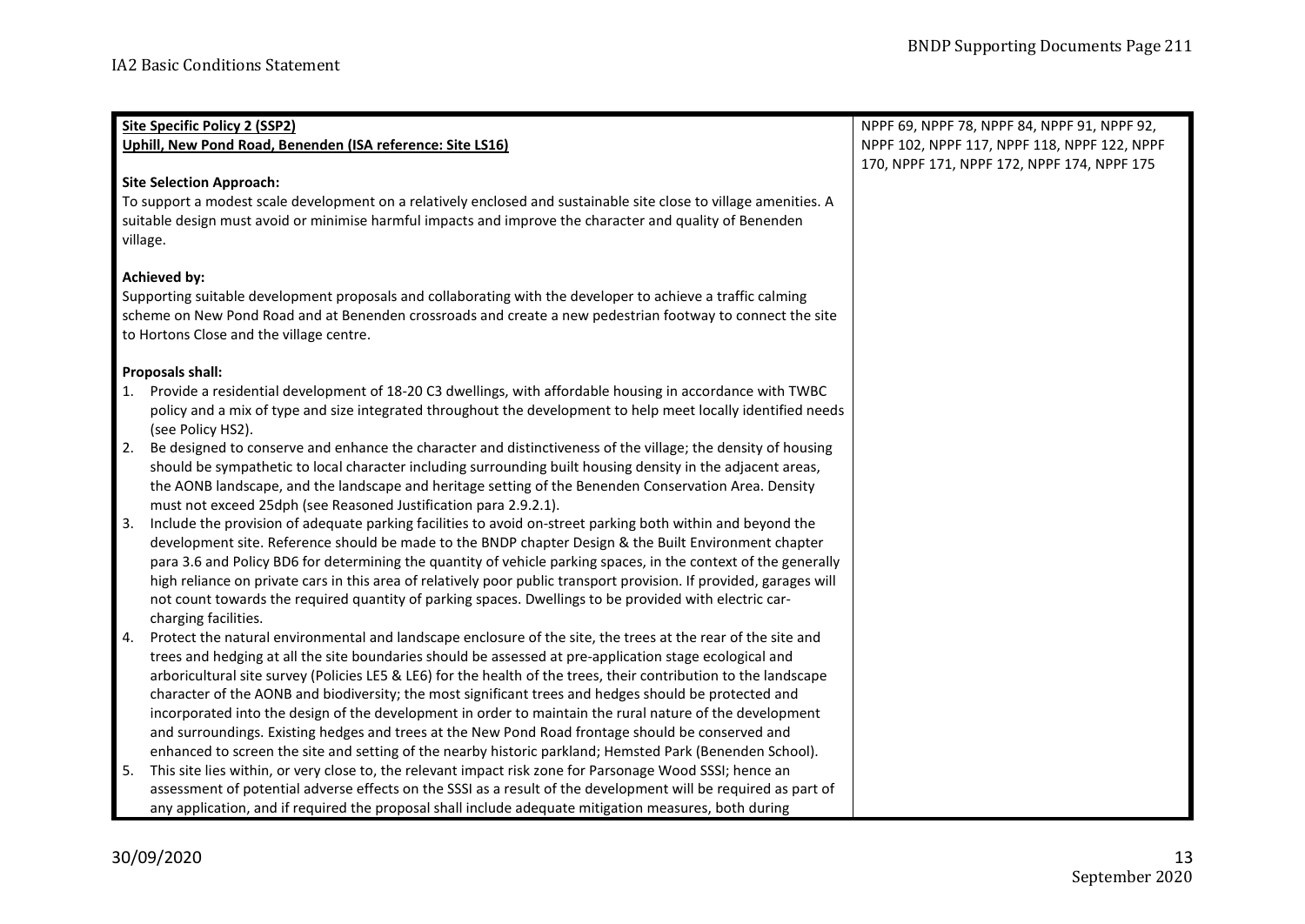|    | construction and on completion, to the satisfaction of Natural England to ensure no adverse effects on the        |
|----|-------------------------------------------------------------------------------------------------------------------|
|    | SSSI as a result of the proposed development (see TWBC DLP Policies EN11: Net Gains for Nature: biodiversity      |
|    | and EN12: Protection of designated sites and habitats).                                                           |
| 6. | The MAGIC website identifies the potential for Woodpasture or Parkland, a BAP priority habitat, to be within      |
|    | 25m of the site. This should be taken into consideration as part of any detailed site-specific studies to inform  |
|    | development and any required mitigation (see TWBC DLP Policy EN12: Protection of designated sites and             |
|    | habitats).                                                                                                        |
|    | 7. The submission of relevant and proportionate archaeological investigations is required as part of the planning |
|    | application process to demonstrate that the proposal will not have a materially harmful impact on the             |
|    | archaeological environment (see TWBC DLP Policy EN7: Heritage Assets).                                            |
| 8. | Protect important habitat; the site lies within the National Biodiversity Networks area for Turtle Doves - a      |
|    | Priority Species in the UK post 2010 Biodiversity Framework, listed on the Red list of Threatened Species.        |
|    | Mitigation is required to minimise the impact of both construction work and the new housing on existing flora     |
|    | and fauna (see Policies LE5 and LE7) and encourage wildlife by including features within the development          |
|    | which are sympathetic to local wildlife and plants (see Policy LE9).                                              |
| 9. | Provide all dwellings with a suitable standard of shared semi-private and/or private garden space.                |
|    | Landscaping of open areas and the means of enclosure of all the site boundaries should be appropriately           |
|    | planted and screened with native hedging species; solid fencing and other hard borders should be strictly         |
|    | minimised (see Policy BD4).                                                                                       |
|    | 10. The provision of a pedestrian footway from the site entrance, past Hortons Close, to the junction of New      |
|    | Pond Road and the B2086 (on highways land). This shall be designed having regard to the designation of this       |
|    | part of New Pond Road as an Important Landscape Approach (see Policy BD7).                                        |
|    | 11. A single point of access for vehicles from New Pond Road should be designed to be compatible with and         |
|    | support the implementation of approved plans for the improved traffic calming and safety measures in New          |
|    | Pond Road.                                                                                                        |
|    | 12. Design and materials should comply with the design requirements specified in the Benenden Neighbourhood       |
|    | Development Plan under the Design and the Built Environment chapter and the policies contained therein.           |
|    | 13. The parish is a dark skies area and any proposals for the outdoor lighting of new developments must comply    |
|    | with Policy BD5.                                                                                                  |
|    | It is expected that contributions will be required towards the following to mitigate the impact of the            |
|    | development:                                                                                                      |
|    | Works to the junction between New Pond Road and the B2086.<br>i.                                                  |
|    | The designation of a 30mph speed limit along New Pond Road to the north of the site.<br>ii.                       |
|    | Contribution towards children's play areas within the parish.<br>iii.                                             |
|    | Any further contributions identified through the pre-application and planning application process.<br>iv.         |
|    |                                                                                                                   |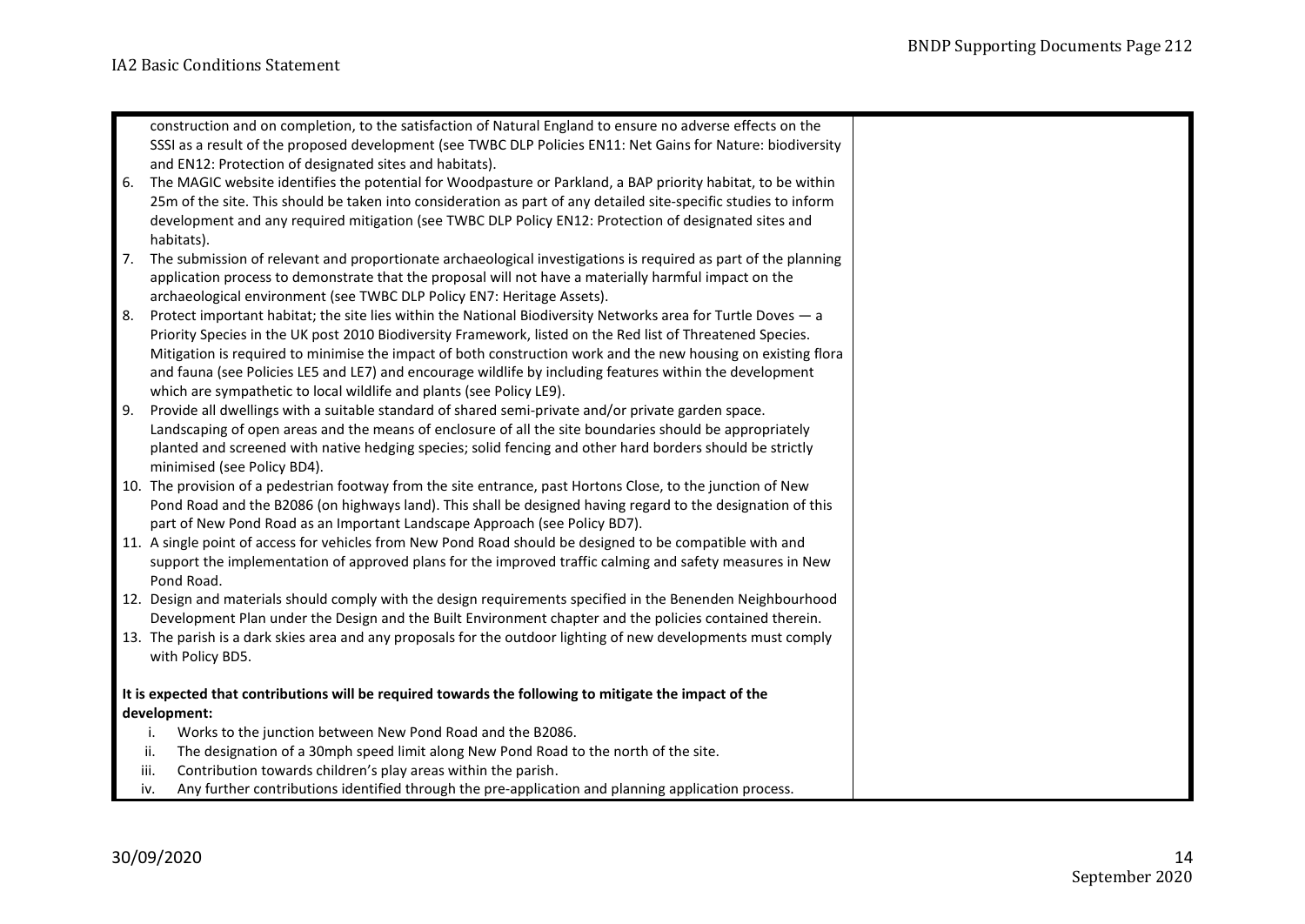| <b>Site Specific Policy 3 (SSP3)</b>                                                                                                                            | NPPF 54, NPPF 56, NPPF 72, NPPF 78, NPPF 79, |
|-----------------------------------------------------------------------------------------------------------------------------------------------------------------|----------------------------------------------|
| Land at Benenden Hospital, South of Goddards Green Road, East End - South East Quadrant (SEQ) (ISA                                                              | NPPF 98, NPPF 103, NPPF 111, NPPF 117, NPPF  |
| reference: Site 424 and LS40b)                                                                                                                                  | 118, NPPF 122, NPPF 170, NPPF 171, NPPF 172, |
|                                                                                                                                                                 | NPPF 174, NPPF 175                           |
| <b>Site Selection Approach:</b>                                                                                                                                 |                                              |
| To support development on a brownfield site outside, but adjacent to, the High Weald AONB. A suitable                                                           |                                              |
| development must avoid or minimise harmful impacts on the setting of the AONB and improve the character and                                                     |                                              |
| quality of the location, while providing an opportunity to improve amenities at East End (see Reasoned                                                          |                                              |
| Justification para. 2.9.3.4).                                                                                                                                   |                                              |
|                                                                                                                                                                 |                                              |
| <b>Achieved by:</b>                                                                                                                                             |                                              |
| This site is allocated for residential development (C3) to provide an additional number of residential units of 22-                                             |                                              |
| 25. Planning permission has already been granted for 24 new dwellings at this site; this allocation would result in a<br>total of 46-49 dwellings on this site. |                                              |
| Comprehensive development proposals, in the form of a Masterplan, must be submitted in respect of the land                                                      |                                              |
| currently held in Benenden Healthcare Society estate ownership at this location, to be delivered in accordance                                                  |                                              |
| with a phased timetable, which indicates land to the south of Goddards Green Road (SEQ) to be developed prior                                                   |                                              |
| to any other phases.                                                                                                                                            |                                              |
| The Masterplan should be produced in close collaboration with the local community, Benenden Parish Council and                                                  |                                              |
| TWBC.                                                                                                                                                           |                                              |
| The Masterplan must be completed and accepted by TWBC and BPC, before any planning application can be                                                           |                                              |
| submitted for the development of this area.                                                                                                                     |                                              |
|                                                                                                                                                                 |                                              |
| <b>Proposals shall:</b>                                                                                                                                         |                                              |
| 1. Provide a residential development of an additional 22-25 C3 dwellings, with affordable housing in accordance                                                 |                                              |
| with TWBC policy and a mix of type and size integrated throughout the development to help meet locally                                                          |                                              |
| identified needs (see Policy HS2).                                                                                                                              |                                              |
| Ensure that design, scale, massing and overall density create a sense of place and focus to the residential<br>2.                                               |                                              |
| communities and reflect the character and rural nature of the East End area adjacent to the AONB, whilst                                                        |                                              |
| acknowledging the scale of adjacent hospital buildings. Density must not exceed 22dph (see Reasoned                                                             |                                              |
| Justification para. 2.9.3.1). Building heights should generally be restricted to two storeys.                                                                   |                                              |
| Include the provision of adequate parking facilities to avoid on-street parking both within and beyond the<br>3.                                                |                                              |
| development. Reference should be made to the Design and the Built Environment chapter para. 3.6 and                                                             |                                              |
| Policy BD6 for determining the quantity of vehicle parking spaces in the context of a generally high reliance                                                   |                                              |
| on private cars in this area. If provided, garages will not count towards the required quantity of parking                                                      |                                              |
| spaces. Dwellings to be provided with electric car-charging facilities.                                                                                         |                                              |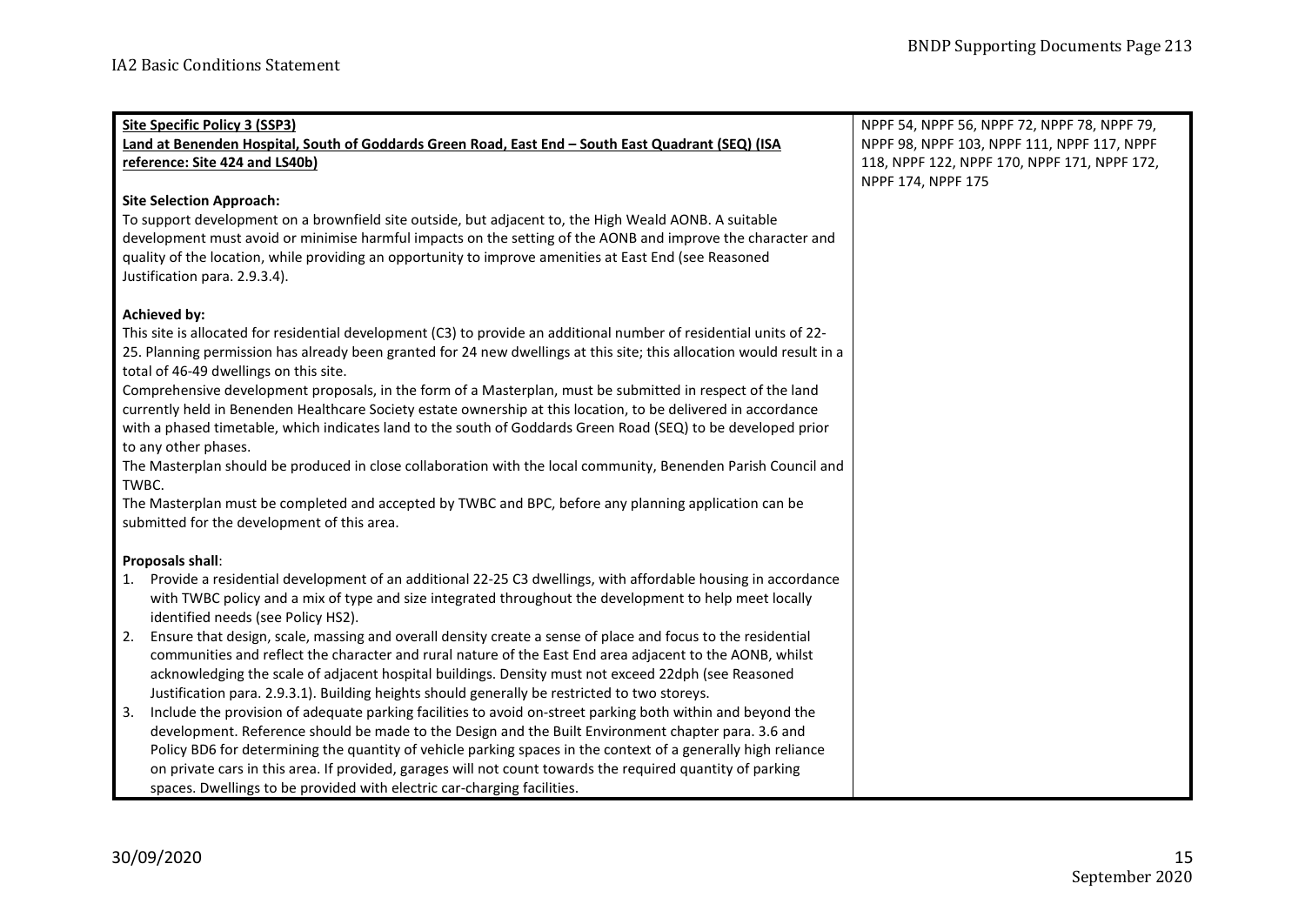|      | 4. Have close regard to the design and materials requirements specified in the BNDP under the Design and the       |
|------|--------------------------------------------------------------------------------------------------------------------|
|      | Built Environment chapter and the policies contained therein.                                                      |
| 5.   | Provide private garden space and/or shared semi-private spaces, all enclosure to be appropriately planted          |
|      | and screened with native hedging species to protect the occupiers' privacy (see Policy BD4).                       |
| 6.   | Regard to be given to existing hedgerows and mature trees on site (see Policy LE5), with the layout and design     |
|      | of the development protecting those of most amenity value, as informed by an arboricultural survey and             |
|      | landscape and visual impact assessment (see TWBC DLP Policy EN14: Trees, Woodlands, Hedges, and                    |
|      | Development and criterion 3 of TWBC DLP Policy EN1: Design and other development management criteria).             |
| 7.   | Reflect existing trees and hedges on the site, and the complex topography (particularly within the southern        |
|      | part of the site) (see criteria 1 and 3 of TWBC DLP Policy EN1: Design and other development management            |
|      | criteria).                                                                                                         |
| 8.   | Ensure the Local Wildlife Sites (LWS) be conserved and protected in accordance with national and local             |
|      | planning policy and in line with the guidelines laid out in Policy LE7.                                            |
| 9.   | Ensure the LWSs be conserved and enhanced as wildlife sites with a management plan (Policy LE8) adopted to         |
|      | achieve this, and the sites are not to be used for recreational purposes.                                          |
|      | 10. In order to reduce the amount of construction traffic using local roads where possible the disposal of earth   |
|      | spoil generated by construction works should be redistributed on the wider site in landscape remodelling.          |
|      | Provision of a Construction Management Plan must accompany any planning application.                               |
|      | 11. The Construction Management Plan should address how to minimise the impact of construction work on             |
|      | existing flora and fauna, valuable micro-wildlife habitats in roadside verges, banks and ditches, in particular    |
|      | retaining the hedging which borders the site/mature trees on the site (see Policies LE5 & LE6).                    |
|      | 12. Any planning application shall include a Traffic Impact Study detailing expected growth in traffic volumes and |
|      | the mitigations required for road and pedestrian safety.                                                           |
|      | 13. The parish is a dark skies area and any proposals for the outdoor lighting of new developments must comply     |
|      | with policy BD5.                                                                                                   |
|      | 14. Development on this site is to be built-out before construction work can commence on the North East            |
|      | Quadrant (Site LS41). The use of Castleton Oak Crossroads or Golford Crossroads by construction traffic is         |
|      | problematic as demonstrated by the number of accidents that occur at these locations. Phasing of the               |
|      | development will ease this problem.                                                                                |
|      | It is expected that contributions will be required towards the following to mitigate the impact of development     |
|      | and enhance the sustainability of the location:                                                                    |
|      | Provision of an active travel link between the site and Benenden village (see BNDP Supporting Document<br>i.       |
|      | TA2 and Policies T1, T2 & T5).                                                                                     |
| ii.  | The reduction of the existing 30mph speed limit through East End to 20mph.                                         |
| iii. | Include an area for sport and recreational use by the local community and a children's play area, in part          |
|      | repurposing the existing tennis courts located in the North East Quadrant.                                         |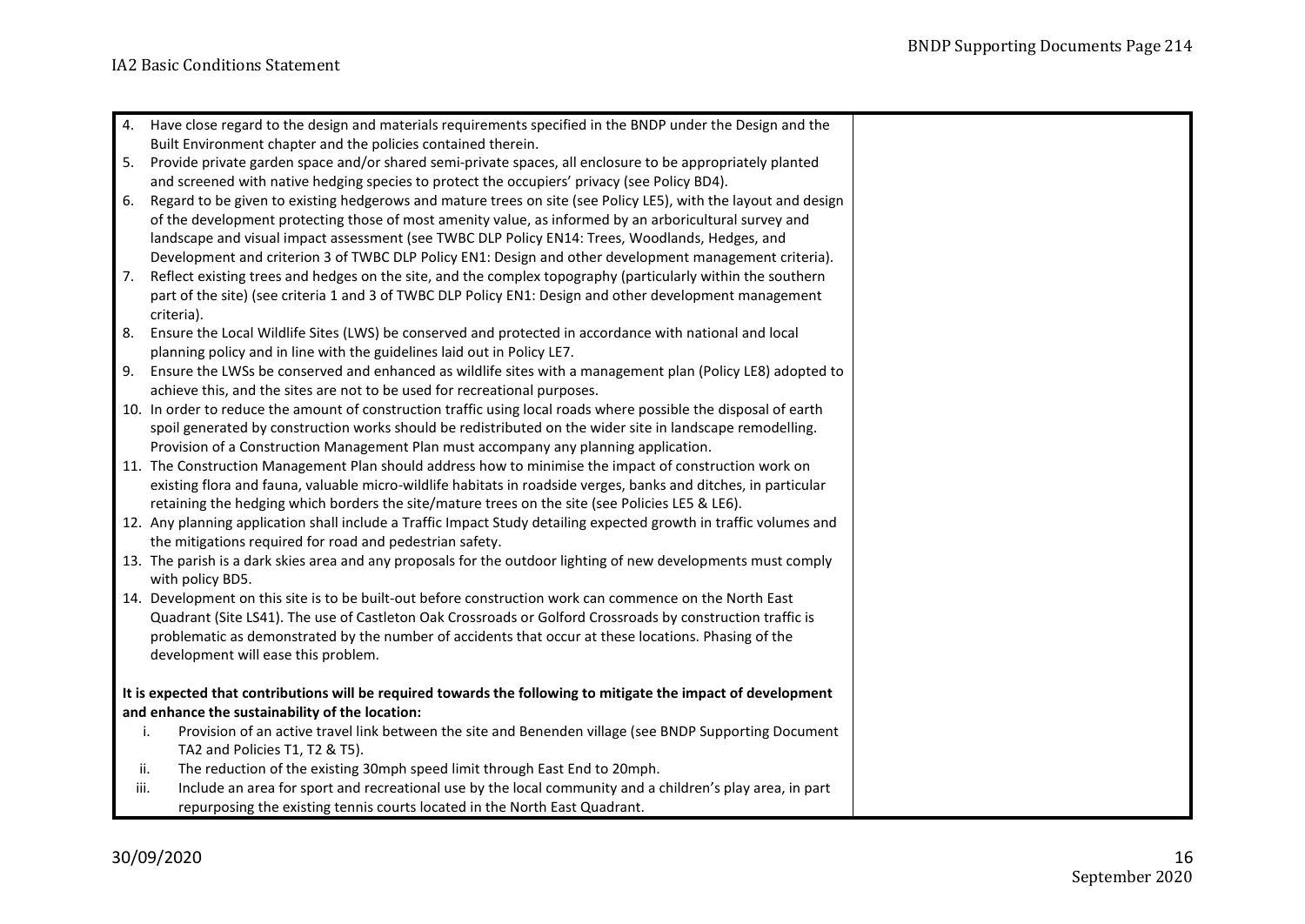| iv.   | The means to secure the public use of the cafe at the hospital from occupation of 50% of the residential  |  |
|-------|-----------------------------------------------------------------------------------------------------------|--|
|       | units until premises are provided through development of LS41 (NEQ).                                      |  |
| ۷.    | Provide a community space for events and to provide amenities such as a pre-school or play group. An      |  |
|       | appropriate building might be the existing old chapel building to the west of the site.                   |  |
| vi.   | Provide a minibus for the use of Benenden Primary School and provide funding to maintain and run the      |  |
|       | minibus service to/from Benenden village/Primary School to serve school times thus reducing traffic and   |  |
|       | improving sustainability. From occupation of 50% of the residential units for 10 years from               |  |
|       | commencement.                                                                                             |  |
| vii.  | Promote and support the Kent County Council Hopper Bus trial and other DRT initiatives. It is intended to |  |
|       | serve the growing community in proximity to the Hospital in order to aid connectivity with larger         |  |
|       | conurbations, such as Tenterden, for the purposes of work, leisure and health.                            |  |
| viii. | Any further contributions identified through the pre-application and planning application process.        |  |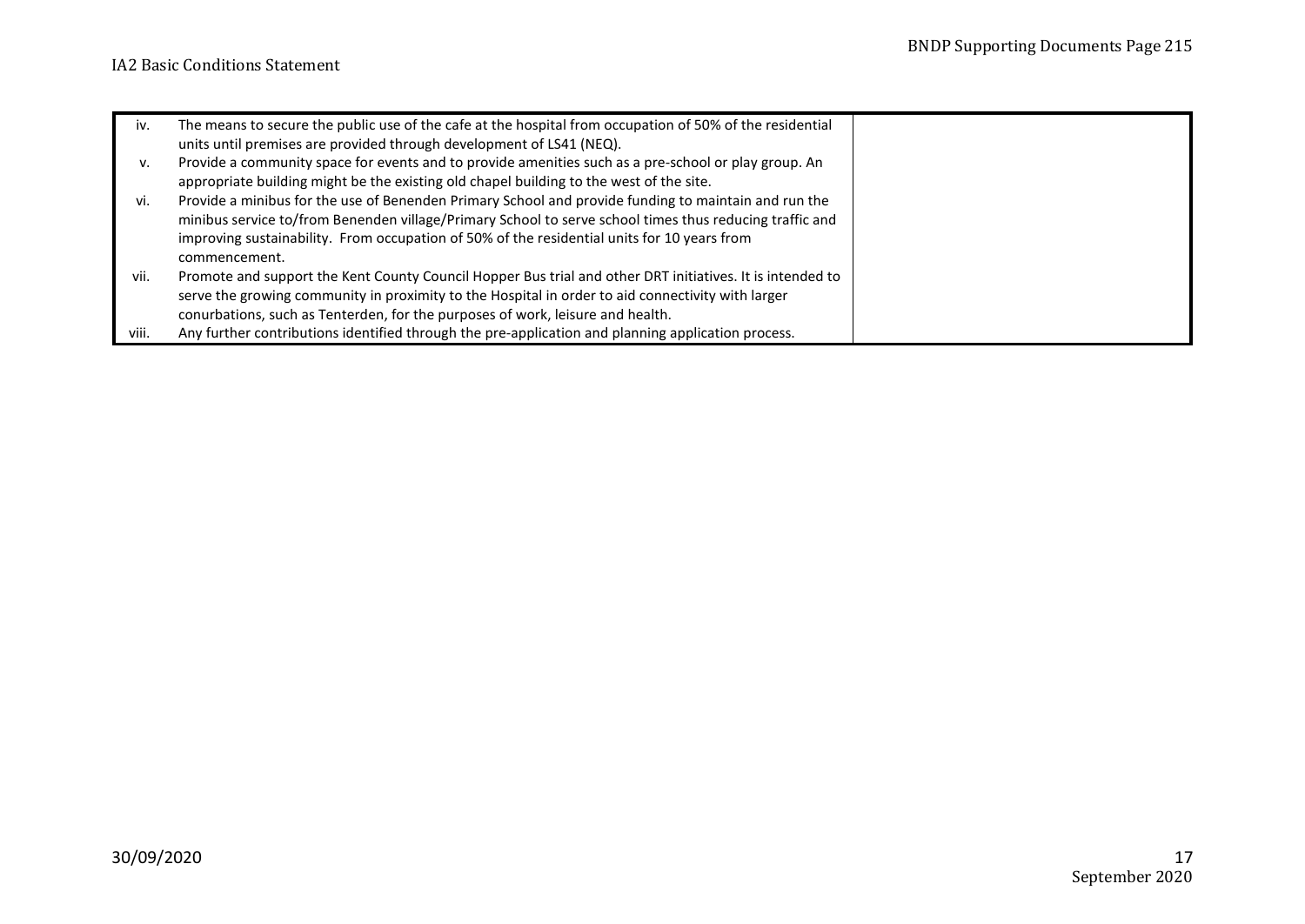| Site Specific Policy 4 (SSP4)                                                                                     | NPPF 54, NPPF 56, NPPF 72, NPPF 78, NPPF 79, |
|-------------------------------------------------------------------------------------------------------------------|----------------------------------------------|
| Land at Benenden Hospital, North of Goddards Green Road, East End - North East Quadrant (NEQ) (ISA                | NPPF 98, NPPF 103, NPPF 111, NPPF 117, NPPF  |
| reference: Site LS41)                                                                                             | 118, NPPF 122, NPPF 170, NPPF 171, NPPF 172, |
|                                                                                                                   | NPPF 174, NPPF 175                           |
| <b>Site Selection Approach:</b>                                                                                   |                                              |
| To support development on a brownfield site outside, but adjacent to the High Weald AONB. A suitable              |                                              |
| development must avoid or minimise the harmful impacts on the setting of the AONB and improve the character       |                                              |
| and quality of the location, while providing an opportunity to improve amenities at East End (see para. 2.9.4.4)  |                                              |
|                                                                                                                   |                                              |
| <b>Achieved by:</b>                                                                                               |                                              |
| This site is allocated for residential development (C3) to provide 22-25 residential units.                       |                                              |
|                                                                                                                   |                                              |
| Comprehensive development proposals, in the form of a Masterplan, must be submitted in respect of the land        |                                              |
| currently held in Benenden Healthcare Society estate ownership at this location, to be delivered in accordance    |                                              |
| with a phased timetable, which indicates land to the north of Goddards Green Road (NEQ) will be developed as      |                                              |
| the second phase. No work to commence on phase two of the Masterplan until the south site (SEQ) is fully built-   |                                              |
| out.                                                                                                              |                                              |
| The Masterplan should be produced in close collaboration with the local community, Benenden Parish Council and    |                                              |
| TWBC.                                                                                                             |                                              |
|                                                                                                                   |                                              |
| The Masterplan must be completed and accepted by TWBC and BPC, before any planning application can be             |                                              |
| submitted for the development of this area.                                                                       |                                              |
|                                                                                                                   |                                              |
| Proposals shall:                                                                                                  |                                              |
| Provide a residential development of 22-25 C3 dwellings, with affordable housing in accordance with TWBC<br>1.    |                                              |
| policy and a mix of type and size integrated throughout the development to help meet locally identified needs     |                                              |
| (see Policy HS2).                                                                                                 |                                              |
| Ensure that design, scale, massing and overall density create a sense of place and focus to the residential<br>2. |                                              |
| communities and reflect the character and rural nature of the East End area adjacent to the AONB, whilst          |                                              |
| acknowledging the scale of adjacent hospital buildings. Density must not exceed 22dph (See Reasoned               |                                              |
| Justification para. 2.9.4.1). Building heights should generally be restricted to two storeys.                     |                                              |
| Include the provision of adequate parking facilities to avoid on-street parking both within and beyond the<br>3.  |                                              |
| development. Reference should be made to the Design and the Built Environment chapter para. 3.6 and               |                                              |
| Policy BD6 for determining the quantity of vehicle parking spaces in the context of a generally high reliance     |                                              |
| on private cars in this area. If provided, garages will not count towards the required quantity of parking        |                                              |
| spaces. Dwellings to be provided with electric car-charging facilities.                                           |                                              |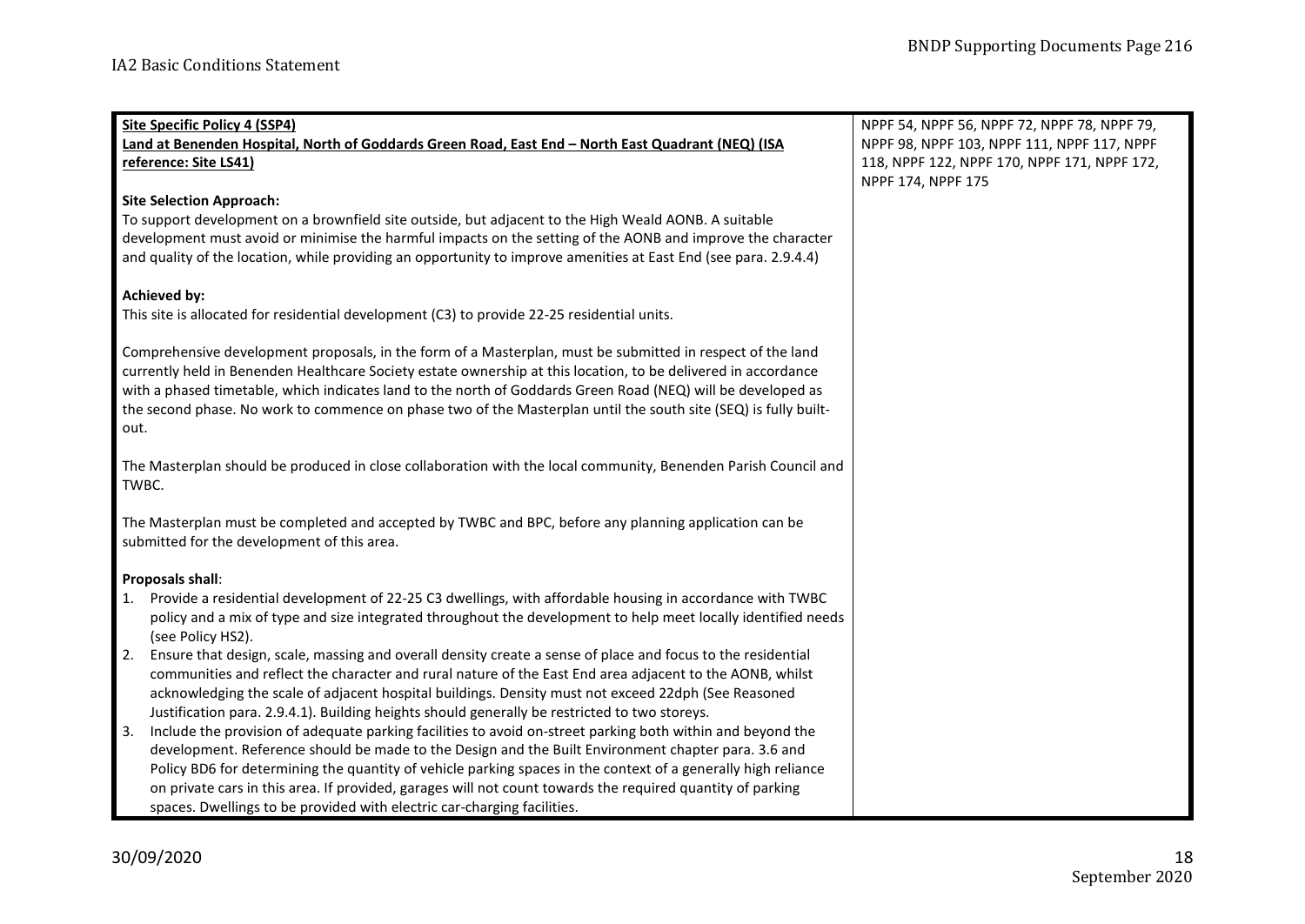| 4.   | Have close regard to the design and materials requirements specified in the BNDP under the Design and the        |
|------|------------------------------------------------------------------------------------------------------------------|
|      | Built Environment chapter and the policies contained therein.                                                    |
| 5.   | Provide private garden space and/or shared semi-private spaces, all enclosure to be appropriately planted        |
|      | and screened with native hedging species to protect the occupiers' privacy (see Policy BD4).                     |
| 6.   | Regard to be given to existing hedgerows and mature trees on site (see Policy LE5), with the layout and design   |
|      | of the development protecting those of most amenity value, as informed by an arboricultural survey and           |
|      | landscape and visual impact assessment (see TWBC DLP Policy EN14: Trees, Woodlands, Hedges, and                  |
|      | Development and criterion 3 of TWBC DLP Policy EN1: Design and other development management criteria).           |
| 7.   | In order to reduce the amount of construction traffic using local roads, where possible the disposal of earth    |
|      | spoil generated by construction works should be redistributed on the wider site in landscape remodelling.        |
|      | Provision of a Construction Management Plan must accompany any planning application.                             |
| 8.   | The Construction Management Plan should address how to minimise the impact of construction work on               |
|      | existing flora and fauna, valuable micro-habitats in roadside verges, bands and ditches, in particular retaining |
|      | the hedging which borders the site/mature trees on the site (see Policies LE5 & LE6).                            |
| 9.   | Any planning application shall include a Traffic Impact Study detailing expected growth in traffic volumes and   |
|      | the mitigations required for road and pedestrian safety.                                                         |
|      | 10. The parish is a dark skies area and any proposals for the outdoor lighting of new developments must comply   |
|      | with policy BD5.                                                                                                 |
|      | 11. Development on this site can only commence once construction is complete on the SEQ site.                    |
|      | 12. Ensure the Local Wildlife Sites (LWS) be conserved and protected in accordance with national and local       |
|      | planning policy and in line with the guidelines laid out in Policy LE7.                                          |
|      | 13. Ensure the LWSs be conserved and enhanced as wildlife sites with a management plan (Policy LE8) adopted to   |
|      | achieve this, and the sites are not to be used for recreational purposes.                                        |
|      | It is expected that contributions will be required towards the following to mitigate the impact of development   |
|      | and enhance the sustainability of the location:                                                                  |
| i.   | Provision of an active travel link between the site and Benenden village (see BNDP Supporting Document           |
|      | TA2 and Policies T1, T2 & T5).                                                                                   |
| ii.  | The reduction of the existing 30mph speed limit through East End to 20mph.                                       |
| iii. | Include an area for sport and recreational use by the local community and a children's play area, in part        |
|      | repurposing the existing tennis courts on the site.                                                              |
| iv.  | Provision of premises that would be available as a publicly accessible café and small retail outlet.             |
| v.   | Provide a community space for events and to provide amenities such as a pre-school or play group. An             |
|      | appropriate building might be the existing old chapel building to the west of the site.                          |
| vi.  | Provide a minibus for the use of Benenden Primary School and provide funding to maintain and run the             |
|      | minibus service to/from Benenden village/Primary School to serve school times thus reducing traffic and          |
|      | improving sustainability. From occupation of 50% of the residential units for 10 years from                      |
|      | commencement.                                                                                                    |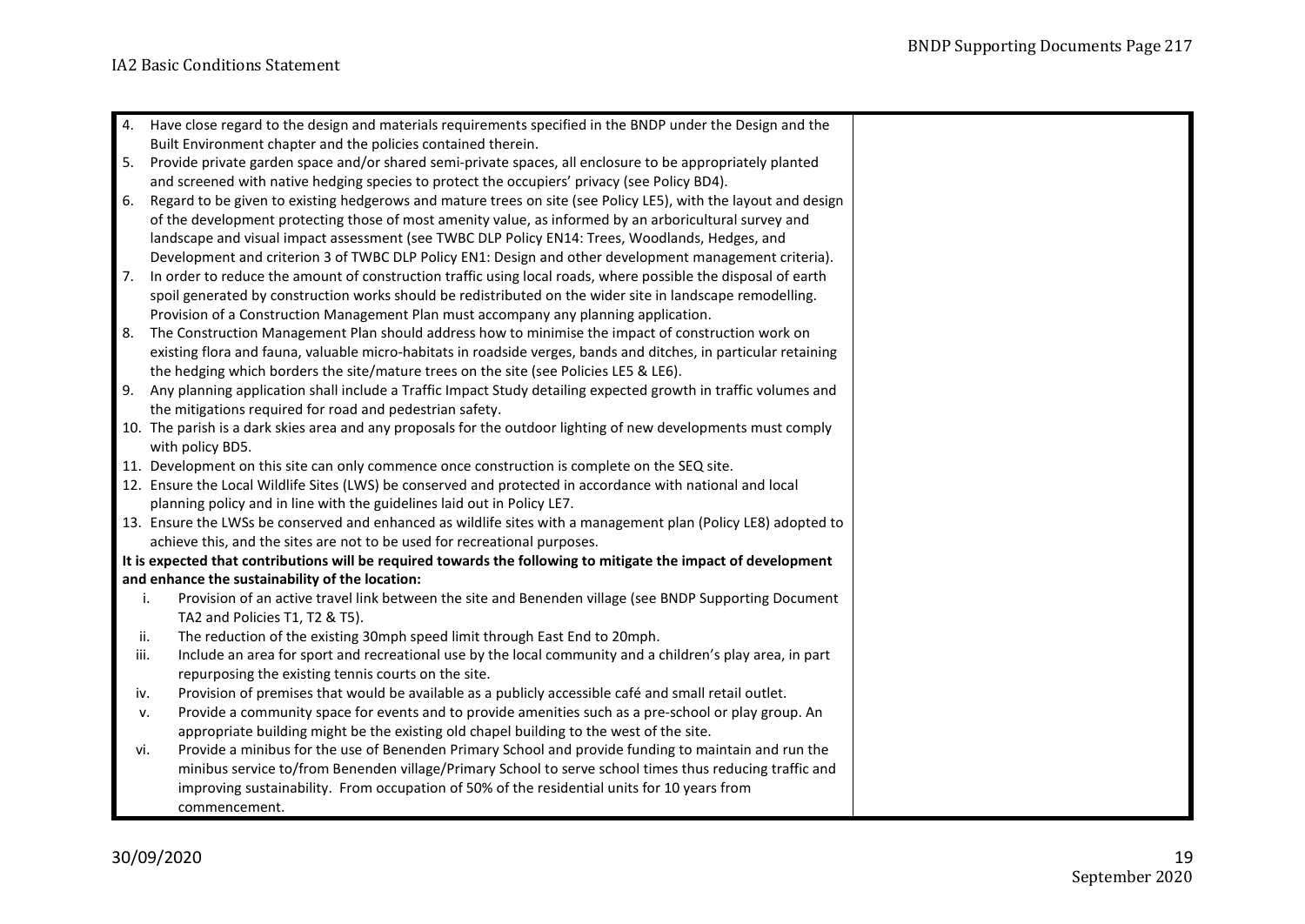| Promote and support the Kent County Council Hopper Bus trial and other DRT initiatives. It is intended to<br>vii.<br>serve the growing community in proximity to the Hospital in order to aid connectivity with larger<br>conurbations, such as Tenterden, for the purposes of work, leisure and health.<br>Any further contributions identified through the pre-application and planning application process.<br>Ι. |                                                                                                                                                                                                                                                                                                                                                                                                                                               |
|----------------------------------------------------------------------------------------------------------------------------------------------------------------------------------------------------------------------------------------------------------------------------------------------------------------------------------------------------------------------------------------------------------------------|-----------------------------------------------------------------------------------------------------------------------------------------------------------------------------------------------------------------------------------------------------------------------------------------------------------------------------------------------------------------------------------------------------------------------------------------------|
| <b>BNDP: DESIGN AND THE BUILT ENVIRONMENT</b>                                                                                                                                                                                                                                                                                                                                                                        | <b>NPPF Conformity</b>                                                                                                                                                                                                                                                                                                                                                                                                                        |
| Objective:<br>New buildings shall be of good quality construction, using local materials and designed to be<br>sympathetic to the character of existing landscape and buildings, with scale, form and density<br>to be complementary to the existing; the principal aim is to protect and enhance the beauty of<br>the parish.                                                                                       | <b>NPPF Objectives:</b><br>Promoting healthy and safe communities;<br>$\circ$<br>Making efficient use of land;<br>$\circ$<br>Promoting sustainable transport;<br>O<br>Achieving well-designed spaces;<br>$\circ$<br>Meeting the challenge of climate change,<br>$\circ$<br>flooding and coastal change<br>Conserving and enhancing the natural<br>$\circ$<br>environment;<br>Conserving and enhancing the historic<br>$\circ$<br>environment; |
| BNDP: Design and the Built Environment Policies, and alignment with NPPF policies                                                                                                                                                                                                                                                                                                                                    |                                                                                                                                                                                                                                                                                                                                                                                                                                               |
| <b>BD1: General Design Policy</b><br>Proposals for all forms of new development must plan positively for the achievement of high quality and inclusive<br>building and landscaping design.                                                                                                                                                                                                                           | <b>NPPF 125</b>                                                                                                                                                                                                                                                                                                                                                                                                                               |
| Designers must demonstrate that they have sought to:<br>conserve local distinctiveness;<br>protect and enhance heritage assets and their settings;<br>create designs that are sympathetic to the aesthetic qualities for traditional rural settlements and buildings found<br>in the High Weald AONB.                                                                                                                |                                                                                                                                                                                                                                                                                                                                                                                                                                               |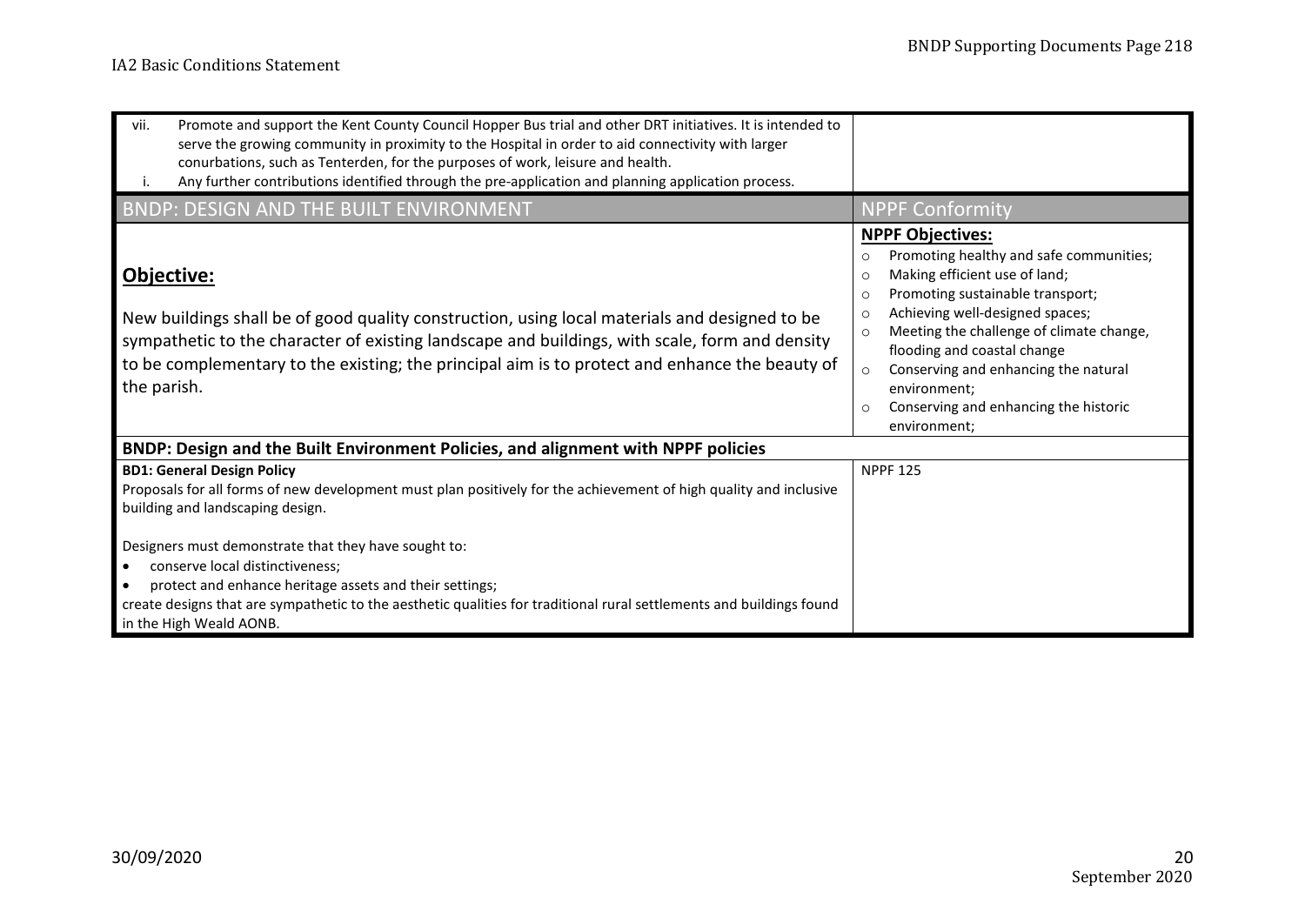| <b>BD2: General Appearance</b>                                                                                         | <b>NPPF 125</b> |  |
|------------------------------------------------------------------------------------------------------------------------|-----------------|--|
| <b>Residential Developments:</b>                                                                                       |                 |  |
| Any new housing development should conserve the distinctive character of the local existing built environment,         |                 |  |
| should respect the density, footprint, separation and features of the surrounding area, and the scale and bulk of      |                 |  |
| new buildings should be in keeping with the local area. Reference should be made by developers to Supporting           |                 |  |
| Documents BDA3, BDA4 and BDA5 when designing housing schemes, and to the High Weald Housing Design                     |                 |  |
| Guide.                                                                                                                 |                 |  |
| In addition, designs must take into account:                                                                           |                 |  |
| The height of buildings should be in keeping with the heights of building in the local area.<br>a)                     |                 |  |
| Styles and materials that relate to the existing built environment for the local area will be encouraged<br>b)         |                 |  |
| including roof construction materials.                                                                                 |                 |  |
| c)<br>New developments should generally maintain the traditional appearance and layout of the built environment        |                 |  |
| but innovative, high quality, exceptional modern design which would significantly enhance the setting and be           |                 |  |
| sensitive to the defining characteristics of the surrounding area, would be considered, on its own merits, via         |                 |  |
| the planning process.                                                                                                  |                 |  |
| d)<br>Materials and styles similar to those incorporated in buildings in the more historic parts of the parish will be |                 |  |
| encouraged.                                                                                                            |                 |  |
| e)<br>Developers are, however, encouraged to adopt new materials and technologies to achieve sustainable, low-         |                 |  |
| carbon, energy-saving designs.                                                                                         |                 |  |
| f)<br>Any chimney, which is constructed, must be a working chimney.                                                    |                 |  |
| The design must incorporate the sensitive use of colour and materials to be cohesive with the local<br>g)              |                 |  |
| surroundings. Developers are encouraged to use the High Weald AONB Unit's Colour Study                                 |                 |  |
| (www.highweald.org.uk). Developers should note that there is currently no domestic property in the parish              |                 |  |
| constructed with yellow brick and this Plan discourages its use.                                                       |                 |  |
| h)<br>Developers must demonstrate that all materials used in construction are from sustainable sources.                |                 |  |
|                                                                                                                        |                 |  |
| Any proposed extensions or additions to existing residential properties must be designed in accordance with the        |                 |  |
| BNDP Design Policies BD1, BD2, BD3 d) and BD5.                                                                         |                 |  |
|                                                                                                                        |                 |  |
| <b>Non-residential Developments:</b>                                                                                   |                 |  |
| Any new development should conserve the distinctive character of the local existing built environment and the          |                 |  |
| scale and bulk of new buildings should be in keeping with the local area. <sup>1</sup>                                 |                 |  |
| Policy BD2 a), b), e), g) and h) above apply.                                                                          |                 |  |
| Any proposed new, or extensions to existing, commercial developments must be designed in accordance with               |                 |  |
| the BNDP Design Policies BD1, BD2 a), b), e), g) & h), BD4 c) & e), BD5 & BD8 b), c), d), e) & f).                     |                 |  |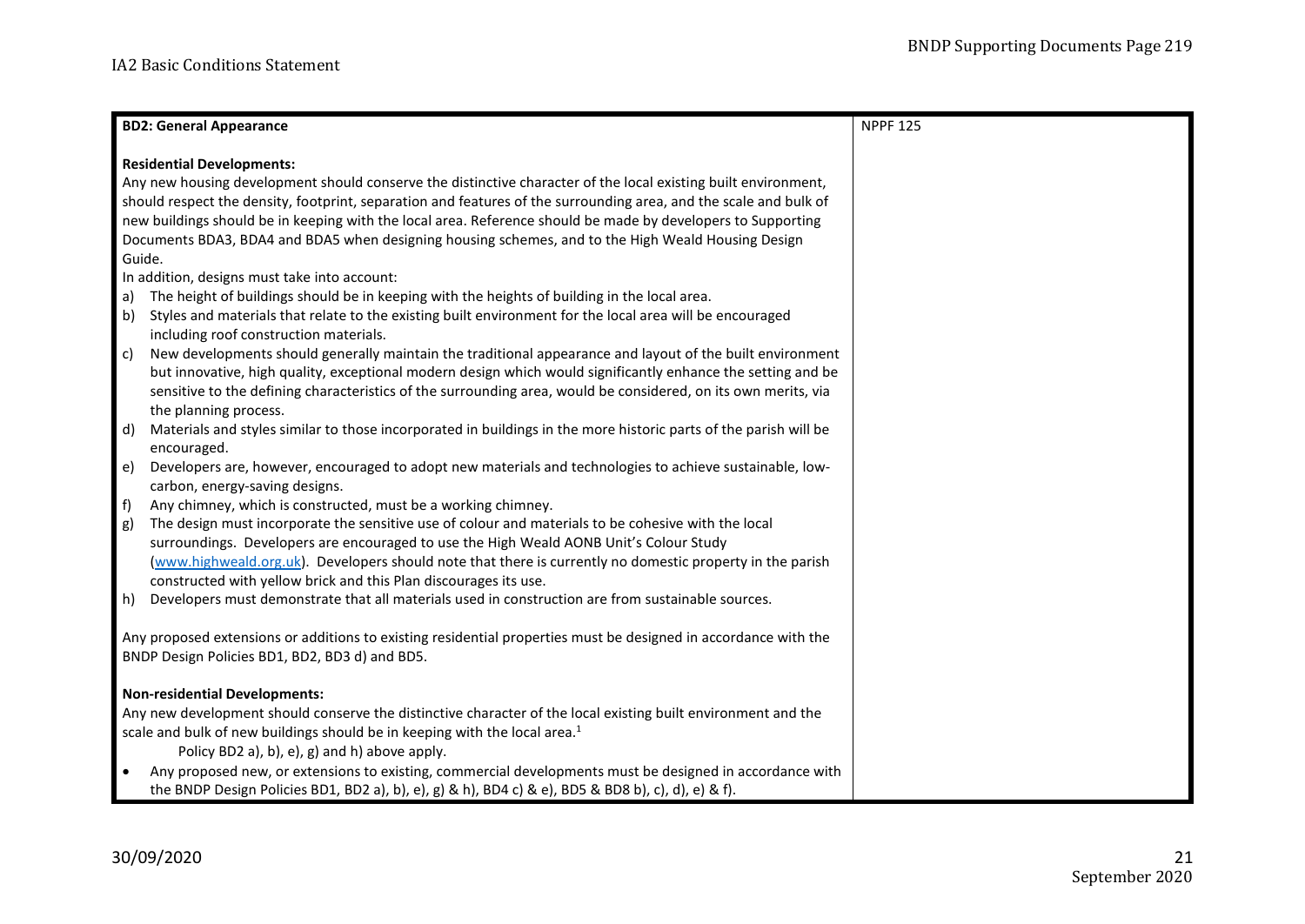| <b>BD2: General Appearance</b>                                                                                                                                    | NPPF 125, NPPF 126, NPPF 127, NPPF 128, NPPF |  |
|-------------------------------------------------------------------------------------------------------------------------------------------------------------------|----------------------------------------------|--|
|                                                                                                                                                                   | 172                                          |  |
| <b>Residential Developments:</b>                                                                                                                                  |                                              |  |
| Any new housing development should conserve the distinctive character of the local existing built environment,                                                    |                                              |  |
| should respect the density, footprint, separation and features of the surrounding area, and the scale and bulk of                                                 |                                              |  |
| new buildings should be in keeping with the local area. Reference should be made by developers to Supporting                                                      |                                              |  |
| Documents BDA3, BDA4 and BDA5 when designing housing schemes, and to the High Weald Housing Design                                                                |                                              |  |
| Guide.                                                                                                                                                            |                                              |  |
| In addition, designs must take into account:                                                                                                                      |                                              |  |
| The height of buildings should be in keeping with the heights of building in the local area.<br>i)                                                                |                                              |  |
| $ j\rangle$<br>Styles and materials that relate to the existing built environment for the local area will be encouraged                                           |                                              |  |
| including roof construction materials.                                                                                                                            |                                              |  |
| New developments should generally maintain the traditional appearance and layout of the built environment<br>k)                                                   |                                              |  |
| but innovative, high quality, exceptional modern design which would significantly enhance the setting and be                                                      |                                              |  |
| sensitive to the defining characteristics of the surrounding area, would be considered, on its own merits, via                                                    |                                              |  |
| the planning process.                                                                                                                                             |                                              |  |
| $  \ \ $<br>Materials and styles similar to those incorporated in buildings in the more historic parts of the parish will be                                      |                                              |  |
| encouraged.                                                                                                                                                       |                                              |  |
| Developers are, however, encouraged to adopt new materials and technologies to achieve sustainable, low-<br>m)                                                    |                                              |  |
| carbon, energy-saving designs.                                                                                                                                    |                                              |  |
| Any chimney, which is constructed, must be a working chimney.<br>n)                                                                                               |                                              |  |
| The design must incorporate the sensitive use of colour and materials to be cohesive with the local<br>$\circ$ )                                                  |                                              |  |
| surroundings. Developers are encouraged to use the High Weald AONB Unit's Colour Study                                                                            |                                              |  |
| (www.highweald.org.uk). Developers should note that there is currently no domestic property in the parish                                                         |                                              |  |
| constructed with yellow brick and this Plan discourages its use.                                                                                                  |                                              |  |
| Developers must demonstrate that all materials used in construction are from sustainable sources.<br>p)                                                           |                                              |  |
|                                                                                                                                                                   |                                              |  |
| Any proposed extensions or additions to existing residential properties must be designed in accordance with the<br>BNDP Design Policies BD1, BD2, BD3 d) and BD5. |                                              |  |
|                                                                                                                                                                   |                                              |  |
| <b>Non-residential Developments:</b>                                                                                                                              |                                              |  |
| Any new development should conserve the distinctive character of the local existing built environment and the                                                     |                                              |  |
| scale and bulk of new buildings should be in keeping with the local area. <sup>1</sup>                                                                            |                                              |  |
| Policy BD2 a), b), e), g) and h) above apply.                                                                                                                     |                                              |  |
| Any proposed new, or extensions to existing, commercial developments must be designed in accordance with the                                                      |                                              |  |
| BNDP Design Policies BD1, BD2 a), b), e), g) & h), BD4 c) & e), BD5 & BD8 b), c), d), e) & f).                                                                    |                                              |  |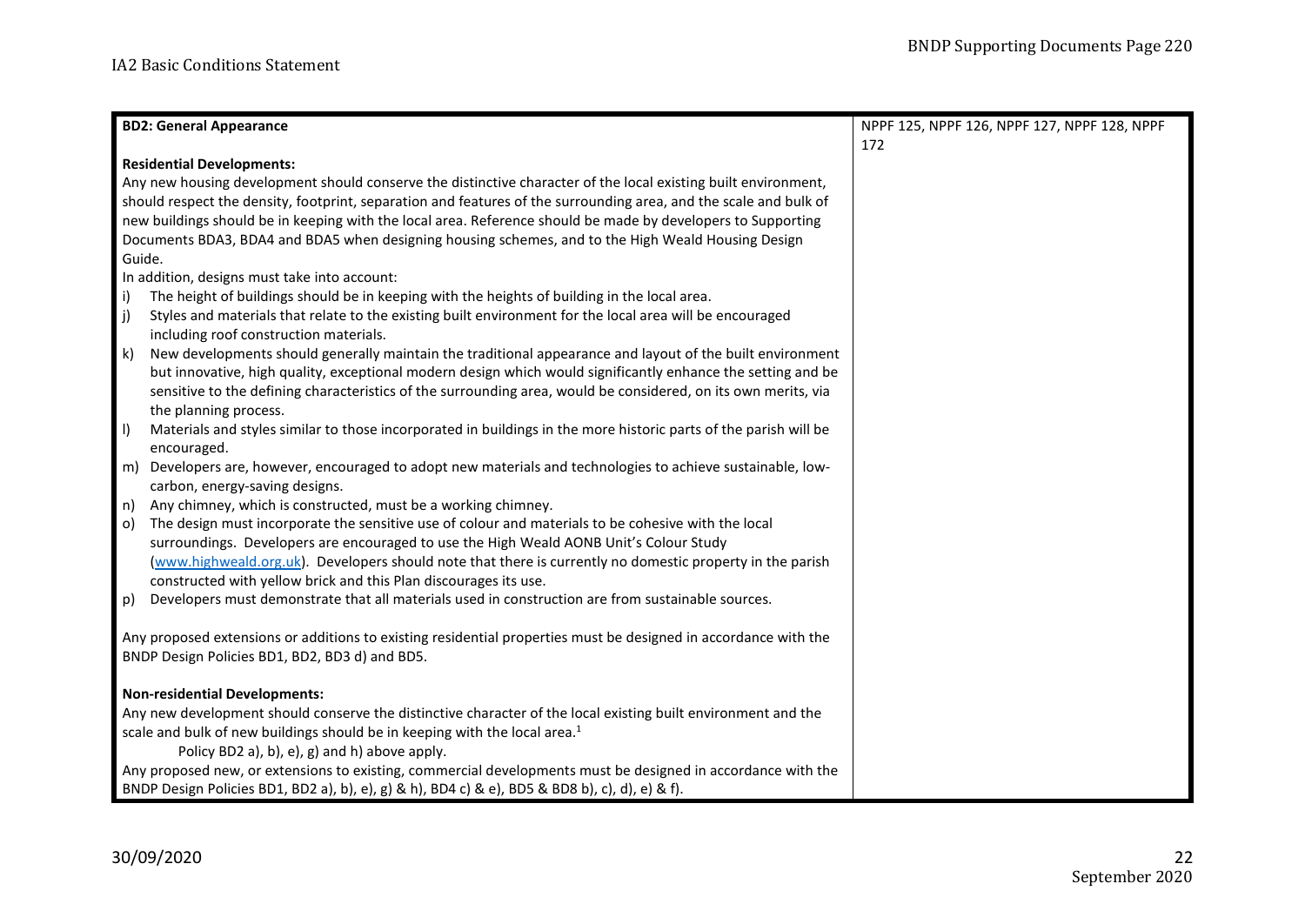| <b>BD3: Layout</b> |                                                                                                                | NPPF 110, NPPF 125, NPPF 127, NPPF 128, NPPF |
|--------------------|----------------------------------------------------------------------------------------------------------------|----------------------------------------------|
| a)                 | The street scene should incorporate variations in form and detail; the positioning of dwellings in relation to | 172, NPPF 180                                |
|                    | the road should be varied to create a stepped/staggered street scene.                                          |                                              |
| b)                 | Developers will be encouraged to ensure site permeability via roadways to allow integration of the proposed    |                                              |
|                    | development into existing areas of built development.                                                          |                                              |
| l c)               | Designs should include open green spaces of appropriate scale and quality in order to promote health and       |                                              |
|                    | wellbeing.                                                                                                     |                                              |
| $\mathsf{d}$       | Housing should be positioned to minimise the overlooking of adjacent properties and to reduce the              |                                              |
|                    | transference of air-borne sound between properties.                                                            |                                              |
| e)                 | The layout of any housing development should be such as to create an impression of organic growth over         |                                              |
|                    | time. To achieve this, a large variation in style and material finishes in any one group of houses, or         |                                              |
|                    | development, should be avoided.                                                                                |                                              |
| f                  | A generally straight or gently curving road layout through developments is preferred rather than meandering    |                                              |
|                    | roads which do not reflect local character and design. <sup>8</sup>                                            |                                              |
| g)                 | Road narrowing or other design features, including planting, to be put in place to reduce traffic speeds,      |                                              |
|                    | minimising the use of signs.                                                                                   |                                              |
| ∎h)                | Development must be well integrated into the surrounding landscape.                                            |                                              |
|                    | <b>BD4: Landscaping</b>                                                                                        | NPPF 125, NPPF 127, NPPF 172                 |
| a)                 | Green spaces should be included within the development as amenity areas and private gardens adjacent to        |                                              |
|                    | properties.                                                                                                    |                                              |
| $\vert b \rangle$  | Plot boundaries should be designed to complement the surrounding countryside, using, for example, native       |                                              |
|                    | hedging with mesh or stock fencing; solid fencing should be avoided.                                           |                                              |
| c)                 | Sufficient landscaping will be required to reflect the existing rural streetscape adjacent to the development. |                                              |
| d)                 | Existing mature trees should be retained to provide open spaces within the proposed development and are        |                                              |
|                    | considered essential to maintain the rural nature of the area as well as to provide adequate amenity space for |                                              |
|                    | each dwelling.                                                                                                 |                                              |
| $\vert e \rangle$  | Creative landscaping to avoid the urbanising effect of car parking spaces will be encouraged.                  |                                              |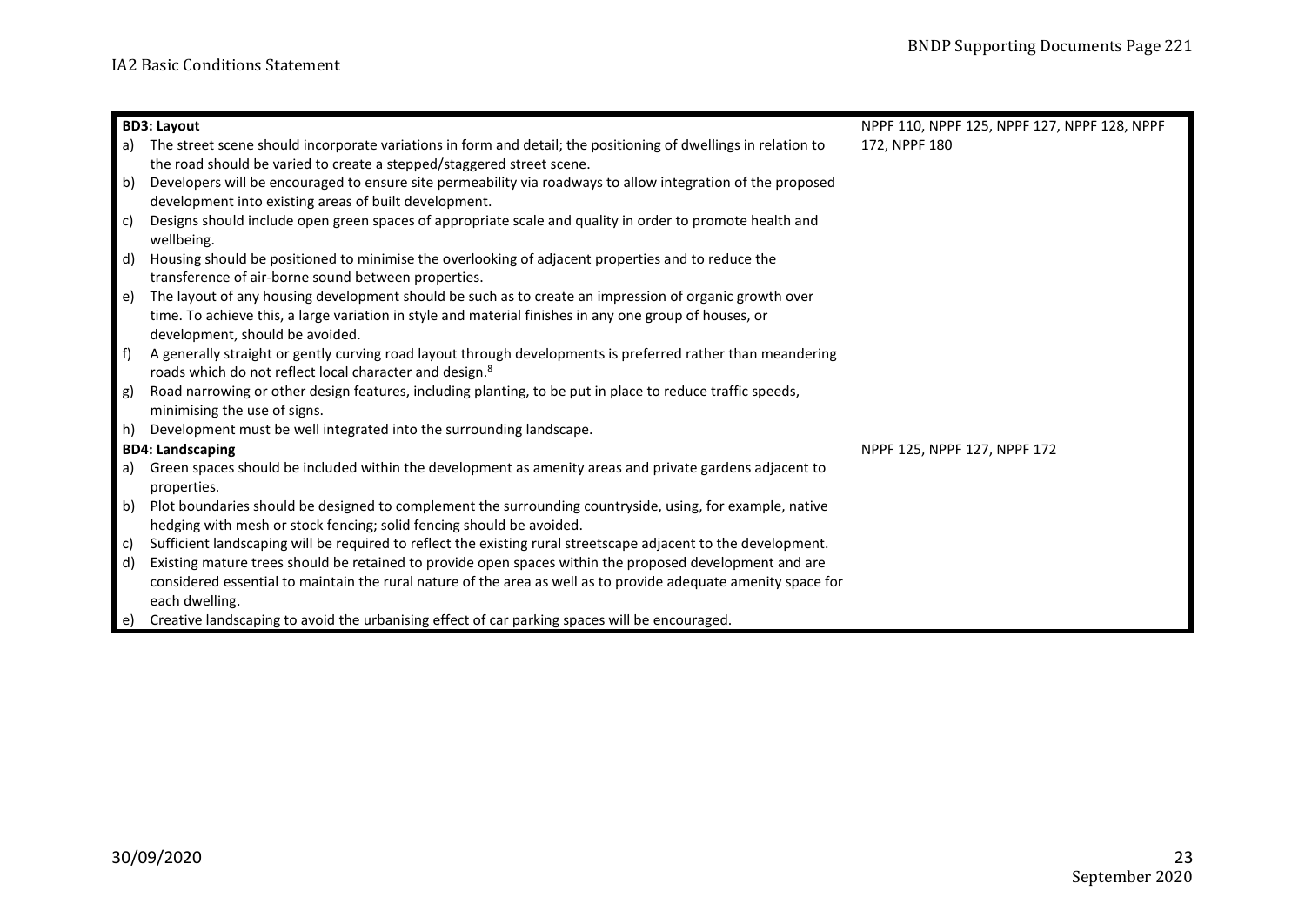| <b>BD5: Dark Skies</b>                                                                                                                       | NPPF 127, NPPF 180 |
|----------------------------------------------------------------------------------------------------------------------------------------------|--------------------|
| In order to support the Benenden dark skies policy and to preserve a key characteristic of natural beauty defined                            |                    |
| in the High Weald AONB Management Plan as 'intrinsically dark landscapes with a sense of remoteness and                                      |                    |
| tranquility', all external lighting included in any proposal must be carefully designed and strictly limited.                                |                    |
|                                                                                                                                              |                    |
| All proposals for external lighting should include:                                                                                          |                    |
| Full details of the proposed lighting to be installed and maintained for approval;<br>a)                                                     |                    |
| Any proposed lighting must not have a noticeable impact on the dark skies enjoyed by the parish;<br>b)                                       |                    |
| Lighting should be limited to that required for safe access and only where carefully designed and justified, for<br>c)<br>security purposes; |                    |
| d)<br>All lighting must be time limited and only low level (in terms of height and wattage). No street lighting will be                      |                    |
| acceptable;                                                                                                                                  |                    |
| e)<br>Floodlighting, to enable the use of sports and other facilities and for the activity and security of some                              |                    |
| businesses, will need strong justification and will be required to have time restrictions and automated                                      |                    |
| controls for switch off and dimming; reference should be made to the Guidance Notes for the Reduction of                                     |                    |
| Obtrusive Light, The Institute of Lighting Engineers 2005 and any subsequent revisions.                                                      |                    |
| f<br>Planning conditions may be added to ensure approved lighting is properly maintained, and that additional                                |                    |
| exterior lighting is only allowed with prior approval from the Parish Council and TWBC.                                                      |                    |
|                                                                                                                                              |                    |
| The Parish Council will work with the owners of existing exterior lighting schemes to modify these to enhance the                            |                    |
| quality of the dark sky of the parish.                                                                                                       |                    |
| <b>BD6: Parking</b>                                                                                                                          | <b>NPPF 105</b>    |
| Sufficient off-road parking must be incorporated in all new housing developments — minimum car parking<br>a)                                 |                    |
| spaces to be provided:                                                                                                                       |                    |
| i) 1 bed flat and 1 bed house - 1 car parking space per unit.                                                                                |                    |
| ii) 2 bed flat and 2 bed house - 2 independently accessible car parking spaces per unit.                                                     |                    |
| iii) 3 bed flat, 3 bed house<br>$\}$ -2 independently accessible                                                                             |                    |
| and 4+ bed flat } car parking spaces per unit.                                                                                               |                    |
| iv) $4+$ bed house $-$ 2.5 independently accessible car parking spaces per unit.                                                             |                    |
| Garages will be discounted as car parking spaces.                                                                                            |                    |
| Additional visitor parking spaces must be provided at a minimum of 0.3 spaces per unit.<br>b)                                                |                    |
| In addition, there should be space for storage, refuse and recycling bins, and bicycle parking to ensure a high<br>c)                        |                    |
| quality, well-managed streetscape.                                                                                                           |                    |
| Driveways should have, as a minimum, semi-permeable surfaces.<br>d)                                                                          |                    |
| On-road parking is discouraged to prevent the blocking of access roads and endangering pedestrians.<br>e)                                    |                    |
| f)<br>Access roads should be of sufficient width to allow two vehicles to pass each other.                                                   |                    |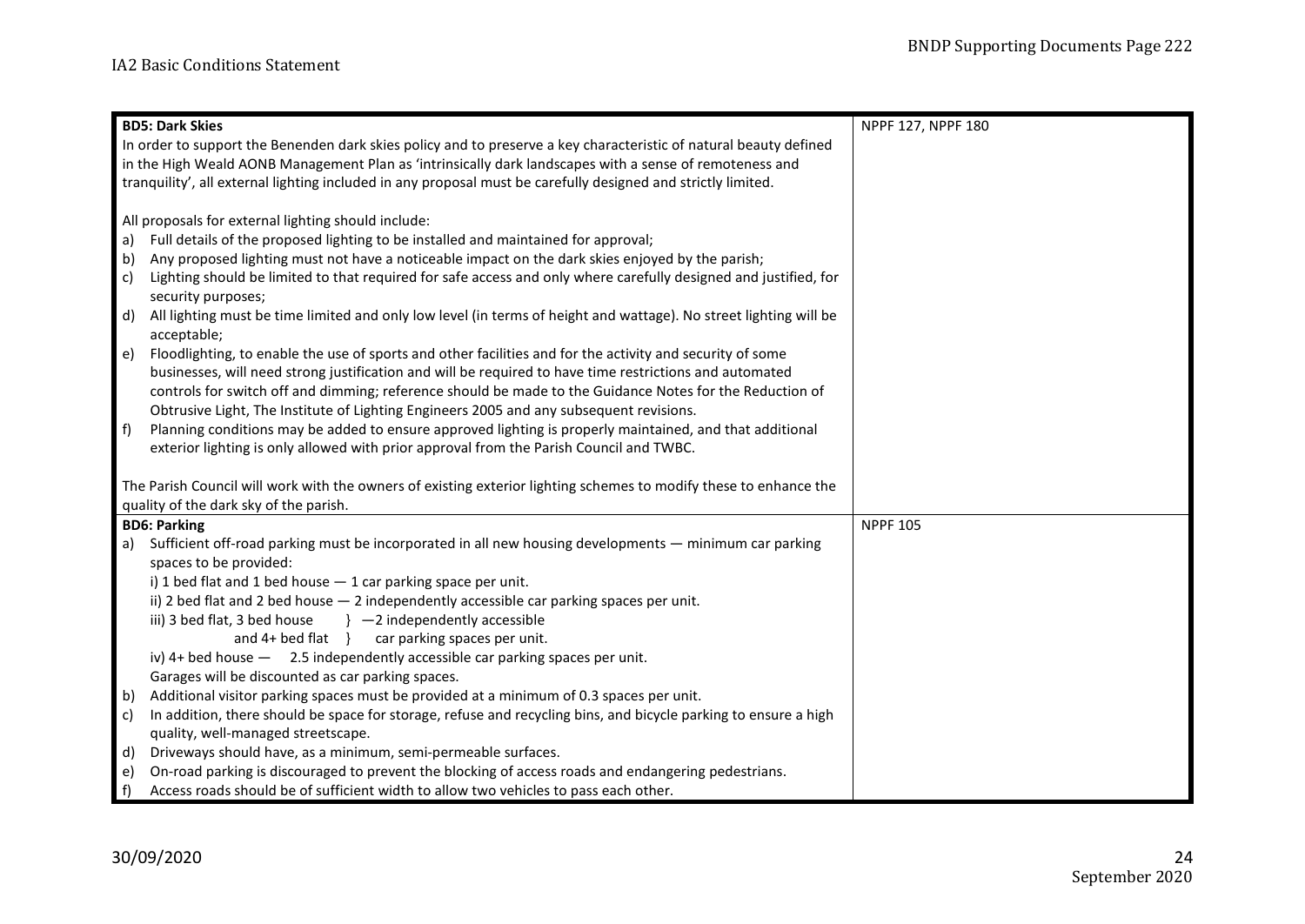| <b>BD7: Footpaths</b>                                                                                                         | <b>NPPF 110</b>   |
|-------------------------------------------------------------------------------------------------------------------------------|-------------------|
| All footways/footpaths in a new development should be constructed on one side of the road only, to reflect the                |                   |
| rural character of the local area. Materials used for the footway are to be sensitive to the rural setting and                |                   |
| preferably be semi-permeable in nature.                                                                                       |                   |
| <b>BD8:Materials and Technology</b>                                                                                           | NPPF <sub>8</sub> |
| All new development must be constructed be sustainable, with the inclusion of measures to help conserve<br>a)                 |                   |
| water (including the re-use of grey water) and low energy solutions.                                                          |                   |
| b)<br>The use of renewable energy technologies, including air-source or ground-source heating/cooling, solar                  |                   |
| thermal (solar water heating), photovoltaics (PV), will be supported.                                                         |                   |
| Any impact on the setting/appearance/character of heritage assets/ Conservation Areas by the installation of<br>c)            |                   |
| solar panels to be considered at the planning stage.                                                                          |                   |
| $\mathsf{d}$<br>Developers will be expected to refer to the TWBC Renewable Energy Supplementary Planning Document and         |                   |
| subsequent 2016 update.                                                                                                       |                   |
| The re-use and recycling of building materials will be encouraged as will the use of locally sourced materials.<br>$\epsilon$ |                   |
| Zero-carbon and low-emission development will be strongly supported, subject to all other material<br>l f)                    |                   |
| considerations being acceptable.                                                                                              |                   |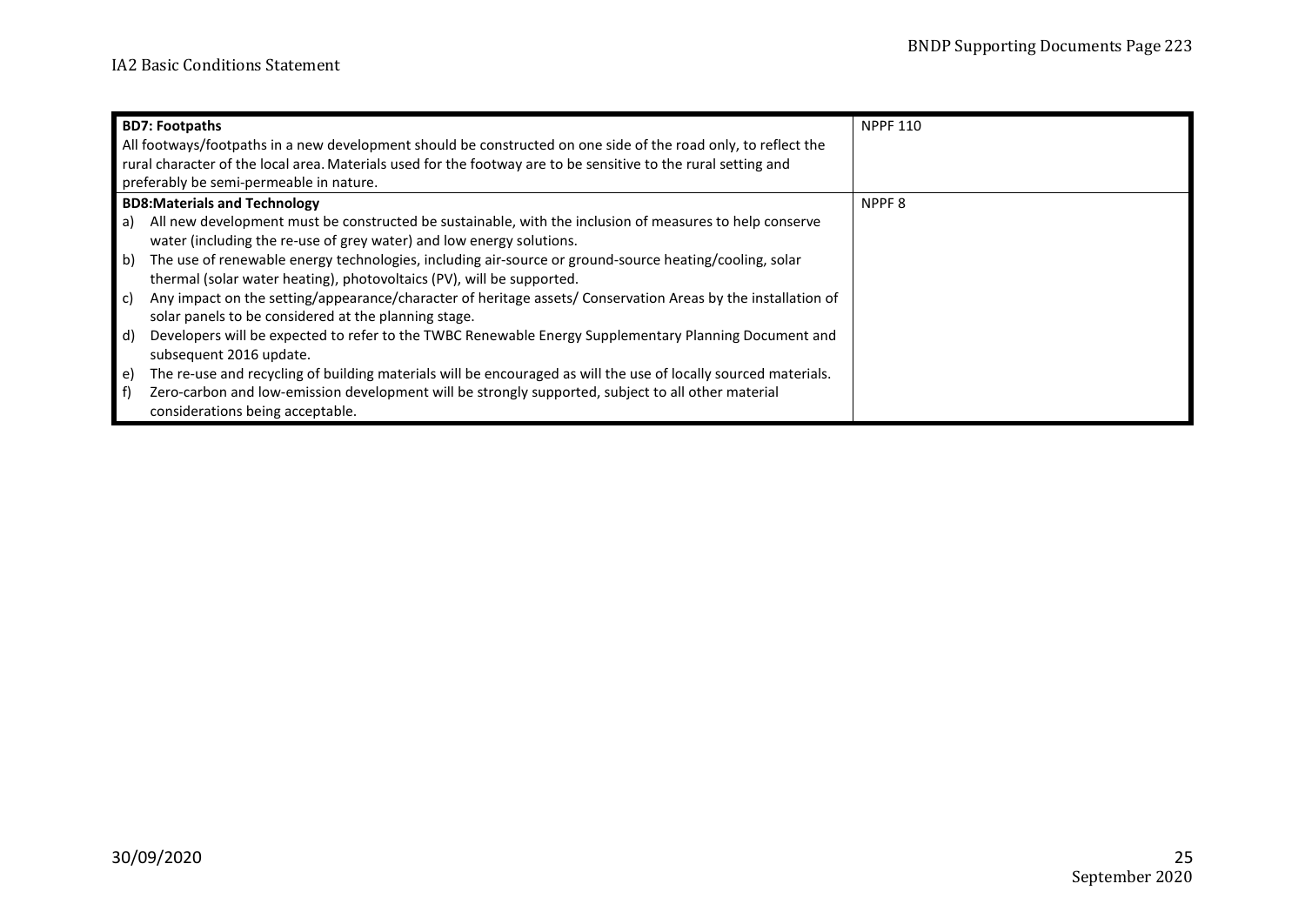| <b>BNDP: BUSINESS AND THE LOCAL ECONOMY</b>                                                                                                                                                                                                                                                                                                                                                                                                                                                                    | <b>NPPF Conformity</b>                                                                                                                                                                                                                                                                                                                                              |
|----------------------------------------------------------------------------------------------------------------------------------------------------------------------------------------------------------------------------------------------------------------------------------------------------------------------------------------------------------------------------------------------------------------------------------------------------------------------------------------------------------------|---------------------------------------------------------------------------------------------------------------------------------------------------------------------------------------------------------------------------------------------------------------------------------------------------------------------------------------------------------------------|
| Objective:<br>To support existing businesses and enterprises within the parish and to encourage new areas of economic<br>activity to nurture the parish's economic stability in the future, the aim being to sustain a thriving and<br>integrated group of settlements.                                                                                                                                                                                                                                        | <b>NPPF Objectives:</b><br>Building a strong,<br>$\circ$<br>competitive economy;<br>Ensuring the vitality of town<br>$\circ$<br>(village) centres;<br>Promoting healthy and safe<br>$\circ$<br>communities<br>Promoting sustainable<br>$\circ$<br>transport;<br>Supporting high quality<br>$\circ$<br>communications;<br>Making effective use of<br>$\circ$<br>land |
| BNDP: Business and the Local Economy Policies, and alignment with NPPF policies                                                                                                                                                                                                                                                                                                                                                                                                                                |                                                                                                                                                                                                                                                                                                                                                                     |
| <b>BE1: Rural Industries</b><br>The BNDP seeks to promote the economic viability of the parish and will:<br>support proposals for farming and forestry operations, in accordance with the AONB Management Plan objectives, to maintain<br>$\bullet$<br>the significant contribution these bring to the local economy<br>support proposals that encourage sustainable land management practices such as regenerative agriculture.<br>$\bullet$                                                                  | NPPF83                                                                                                                                                                                                                                                                                                                                                              |
| BE2: Major Employers/Businesses in the Parish<br>The BNDP recognises the contribution of major employers to the community and local economy. Development proposals that<br>provide employment and career opportunities, provided that these comply with the policies of the BNDP, will be supported.                                                                                                                                                                                                           | NPPF <sub>83</sub>                                                                                                                                                                                                                                                                                                                                                  |
| <b>BE3: Retaining Existing Commercial Areas</b><br>The following existing commercial areas, as identified in Fig. 3 Business Chapter, will be retained in business/commercial use unless<br>it can be demonstrated that there is no reasonable prospect of their take-up, sale or continued use for business/commercial<br>purposes during the Neighbourhood Plan period:<br><b>Cranden Diamond Products</b><br>$\bullet$<br>Apple Pie Farm<br>$\bullet$<br>Hams Travel site<br><b>Turks Yard</b><br>$\bullet$ | NPPF <sub>18</sub>                                                                                                                                                                                                                                                                                                                                                  |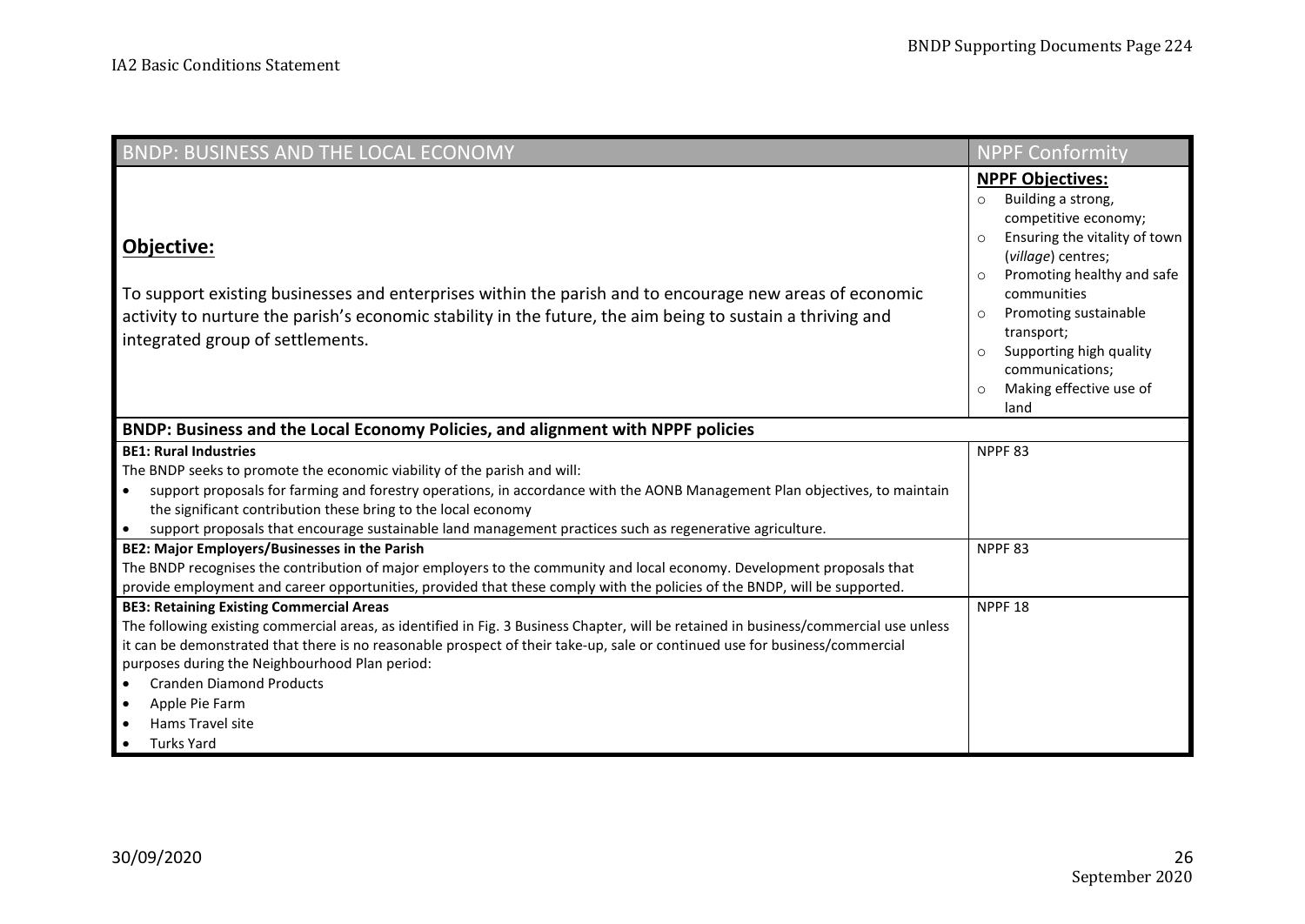| <b>BE4: Shops and Public Houses</b>                                                                                                             | <b>NPPF 83, NPPF 92</b>    |
|-------------------------------------------------------------------------------------------------------------------------------------------------|----------------------------|
| The existing village shops and public houses are valued by the community and their loss will be resisted unless:                                |                            |
| sufficient evidence is provided to demonstrate that the operation of the shop or public house is no longer financially viable and;<br>$\bullet$ |                            |
| that despite a genuine sustained attempt to market it on reasonable terms, there are no other reasonable prospects for retail or                |                            |
| public house uses on the site.                                                                                                                  |                            |
| <b>BE5: Community Facilities</b>                                                                                                                | NPPF 91, NPPF 92, NPPF 96, |
| Community facilities are important to the social fabric of the parish and are to be retained where possible.                                    | NPPF 97                    |
| The support for existing community facilities on the maps (Figs. 10 & 11) will be maintained. Any development proposal that                     |                            |
| involves the loss or a reduction in provision must:                                                                                             |                            |
| demonstrate that demand for the facility no longer exists, or<br>1.                                                                             |                            |
| provide a suitable alternative elsewhere.<br>2.                                                                                                 |                            |
| <b>BE6: Redevelopment of Redundant Buildings</b>                                                                                                | NPPF 83, NPPF 84           |
| The BNDP will support the retention and conversion of existing agricultural, rural or other buildings, for business, recreation and             |                            |
| tourism uses.                                                                                                                                   |                            |
| <b>BE7: Encouraging the Right Future Business</b>                                                                                               | <b>NPPF 83, NPPF 84</b>    |
| Continued economic stability and employment within the parish is critical to maintain its vibrancy and diversity.                               |                            |
| The BNDP:                                                                                                                                       |                            |
| encourages existing businesses to grow and will support new development proposals for business in the designated commercial<br>a)               |                            |
| areas, where infrastructure links are more sustainable;                                                                                         |                            |
| will support appropriate types of new business development, provided that the proposal causes a low environmental impact<br>b)                  |                            |
| and generates low volumes of traffic on the narrow lane infrastructure.                                                                         |                            |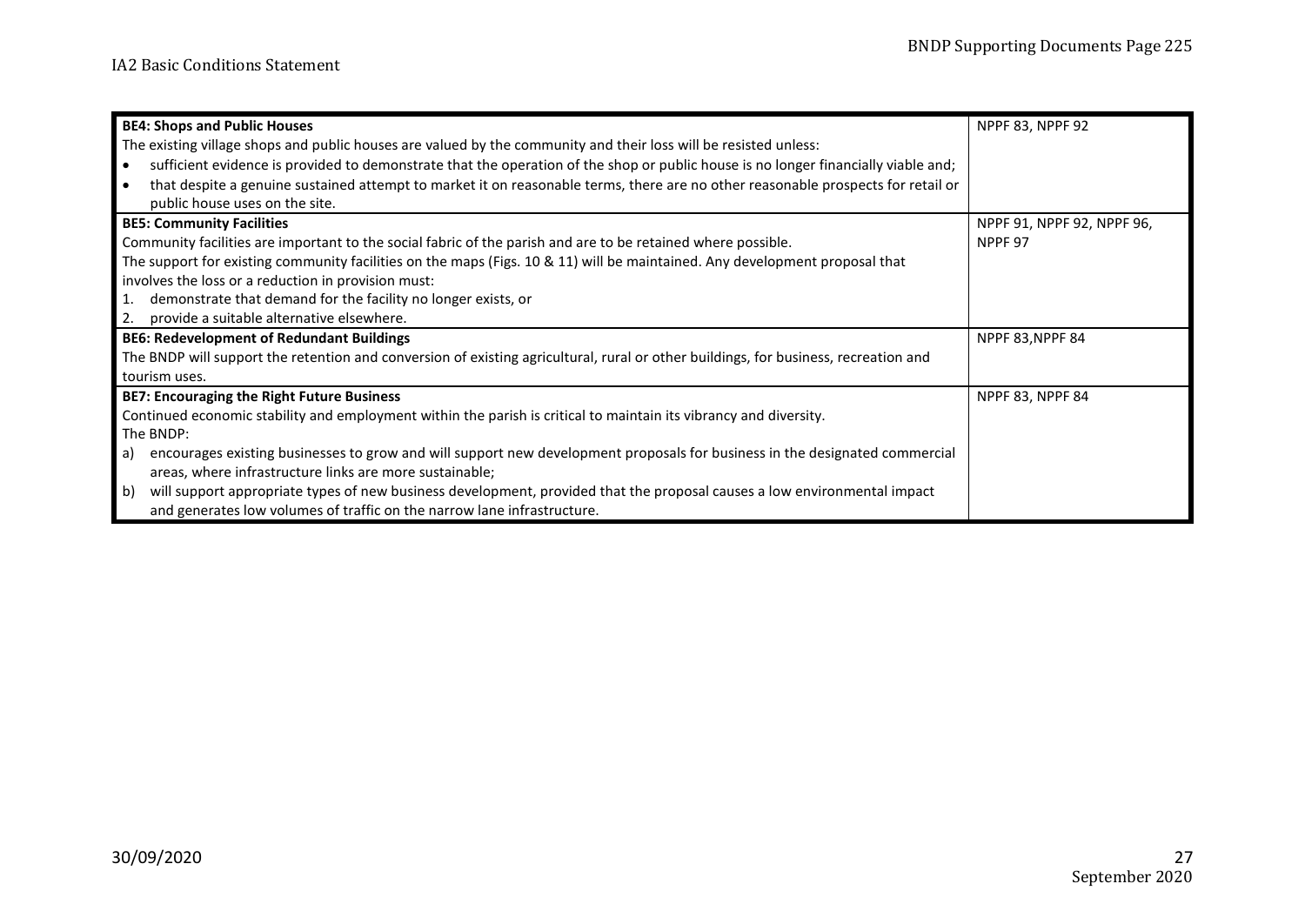| BNDP: TRANSPORT AND INFRASTRUCTURE                                                                                                                                                                                                                                                                                                                                                                                                                                                     | <b>NPPF Conformity</b>                                                                                                                                                                                                                              |
|----------------------------------------------------------------------------------------------------------------------------------------------------------------------------------------------------------------------------------------------------------------------------------------------------------------------------------------------------------------------------------------------------------------------------------------------------------------------------------------|-----------------------------------------------------------------------------------------------------------------------------------------------------------------------------------------------------------------------------------------------------|
| Objective:<br>To prioritise infrastructure improvements, minimise and mitigate the impact of traffic growth, enhance<br>connectivity within the parish, while embracing a low-carbon future with green technologies, underpinning a<br>strong rural economy and thriving communities.                                                                                                                                                                                                  | <b>NPPF Objectives:</b><br>Building a strong,<br>$\circ$<br>competitive economy;<br>Promoting healthy and<br>$\circ$<br>safe communities;<br>Promoting sustainable<br>$\circ$<br>transport;<br>Supporting high quality<br>$\circ$<br>communications |
| BNDP: Transport and Infrastructure Policies, and alignment with NPPF policies                                                                                                                                                                                                                                                                                                                                                                                                          |                                                                                                                                                                                                                                                     |
| <b>T1: Car-free Connectivity</b><br>Any new housing or commercial developments which receive planning permission will be expected to contribute to projects identified<br>by the parish, where appropriate, to create 'all-weather routes', where cyclists and pedestrians can move around the parish safely on<br>new or existing public rights of way, subject to meeting relevant national policy or legislative requirements.                                                      | <b>NPPF 110</b>                                                                                                                                                                                                                                     |
| T2: Improving Road Safety and the Impact of Traffic<br>Proposals for any new housing or commercial development will be required to demonstrate that road access to and from developments<br>provides safe access to, and transit passed, new housing: this may include slowing the flow of traffic. Such design features must be in<br>keeping with the rural nature of the parish.                                                                                                    | NPPF 108, NPPF 110                                                                                                                                                                                                                                  |
| The provision of appropriate footways to facilitate safe access to amenities is set out in the Site Specific Polices (see Housing Supply<br>Chapter 2) relevant to the allocated sites.                                                                                                                                                                                                                                                                                                |                                                                                                                                                                                                                                                     |
| Developers will be required, where appropriate, to submit traffic impact studies, at planning application stage, through a Transport<br>Assessment. Where a negative impact on non-motorised users is identified, developers will be required to provide, or contribute<br>towards, appropriate mitigation measures.                                                                                                                                                                   |                                                                                                                                                                                                                                                     |
| T3: Community Cohesion and Recreational Facilities<br>Proposals for any new housing or commercial development will be required to contribute to parish projects designed to improve<br>provision for children's play areas in all three main settlements within the parish. Developers will also be required to support projects<br>designed to meet the health and well-being needs of residents such as easily accessed healthcare facilities, a shop & café and a<br>community hub. | NPPF 83, NPPF 91, NPPF 92                                                                                                                                                                                                                           |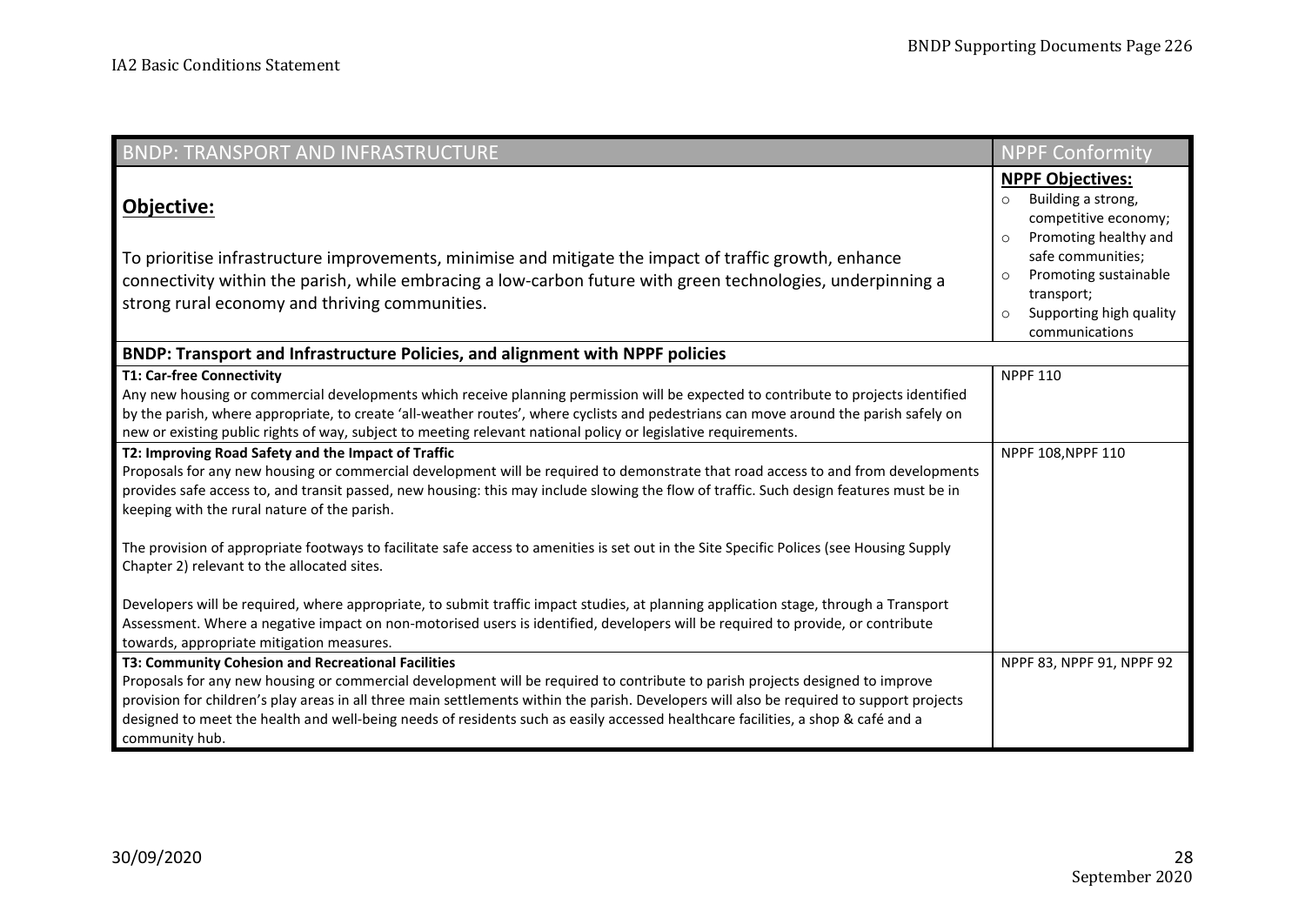| T4: Renewable Energy and Low-emission Technology                                                                                            | NPPF 110, NPPF 112 |
|---------------------------------------------------------------------------------------------------------------------------------------------|--------------------|
| Proposals for any new housing or commercial development must provide all new properties with a minimum of 1 electric car-charging           |                    |
| point and also contribute to projects designed to reduce the impact of pollution emitted by cars, in the following ways:                    |                    |
| Supplying and supporting a minibus for the Primary School.                                                                                  |                    |
| Encouraging walking/cycling by providing safe paths.                                                                                        |                    |
| Planting native hedging (see Policies BD4 & LE9) to screen new developments from the roadway and passing traffic and to be                  |                    |
| designed to shield the public from air pollution.                                                                                           |                    |
|                                                                                                                                             |                    |
| Developers will also be expected to contribute to projects that will provide pay-as-you-go electric car-charging points for visitors to the |                    |
| parish in accessible places, such as Benenden Village Hall car park, Iden Green Pavilion car park, and Benenden Hospital car parks.         |                    |
| T5: Infrastructure, Broadband and Mobile                                                                                                    | <b>NPPF 112</b>    |
| Developers will be required to contribute to appropriate new amenities, new infrastructure and public transport provision as agreed         |                    |
| with the Parish, Borough and County Councils in order to improve connectivity within the parish and with the wider community.               |                    |
| Specifically, developers will contribute to parish projects designed to enhance broadband speed and also to enable the centre of East       |                    |
| End to be connected to superfast broadband.                                                                                                 |                    |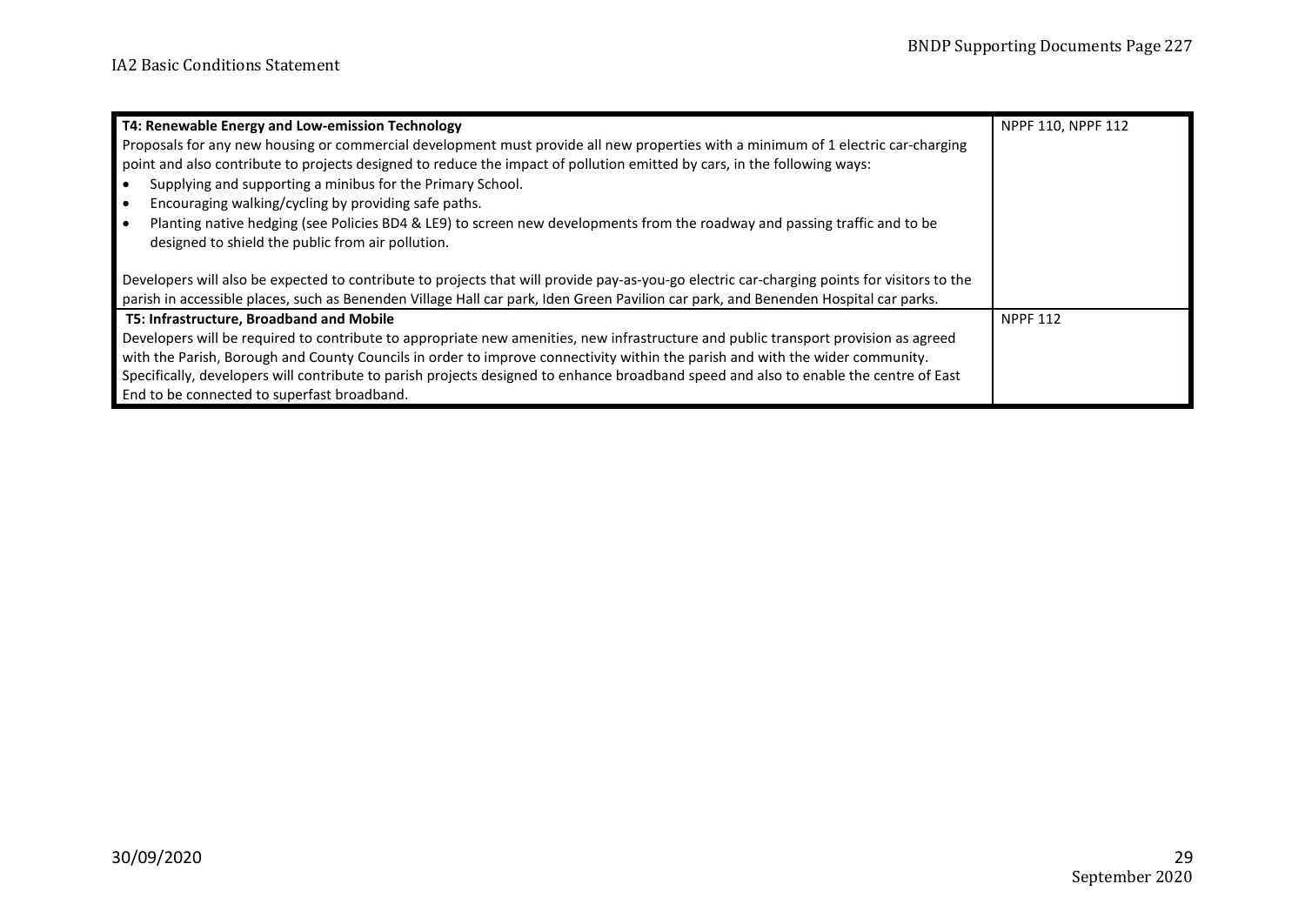## <span id="page-29-0"></span>3 Basic Conditions (ii) – Conformity with Sustainable Development

- 1. To meet this Condition the BNDP must demonstrate:
	- how it contributes to improvements in economic , social, and environmental conditions;
	- or that consideration has been given to how any potential adverse effects arising from the proposals may be prevented, reduced or offset.
- 2. The NPPF states<sup>[1](#page-29-1)</sup> that: "Achieving sustainable development means that the planning *system has three overarching objectives…* 
	- *an economic objective to help build a strong, responsive and competitive economy, by ensuring that sufficient land of the right types is available in the right places and at the right time to support growth, innovation and improved productivity; and by identifying and coordinating the provision of infrastructure;*
	- *a social objective to support strong, vibrant and healthy communities, by ensuring that a sufficient number and range of homes can be provided to meet the needs of present and future generations; and by fostering a well-designed and safe built environment, with accessible services and open spaces that reflect current and future needs and support communities' health, social and cultural well-being; and*
	- *an environmental objective to contribute to protecting and enhancing our natural, built and historic environment; including making effective use of land, helping to improve biodiversity, using natural resources prudently, minimising waste and pollution, and mitigating and adapting to climate change, including moving to a low carbon economy."*
- 3. During the development (April 2019) of the BNDP Aecom were commissioned to provide an initial Scoping Report as part of the SEA. In August 2019 Aecom published their Environmental Report. HRA screening report was produced by TWBC in May 2019. These documents form part of the evidence base for this plan.
- 4. The table below sets out how the BNDP aims to contributes positively towards the NPPF's sustainability objectives:

 $\overline{a}$ 

<span id="page-29-1"></span> $1$  NPPF Feb 2019 para 8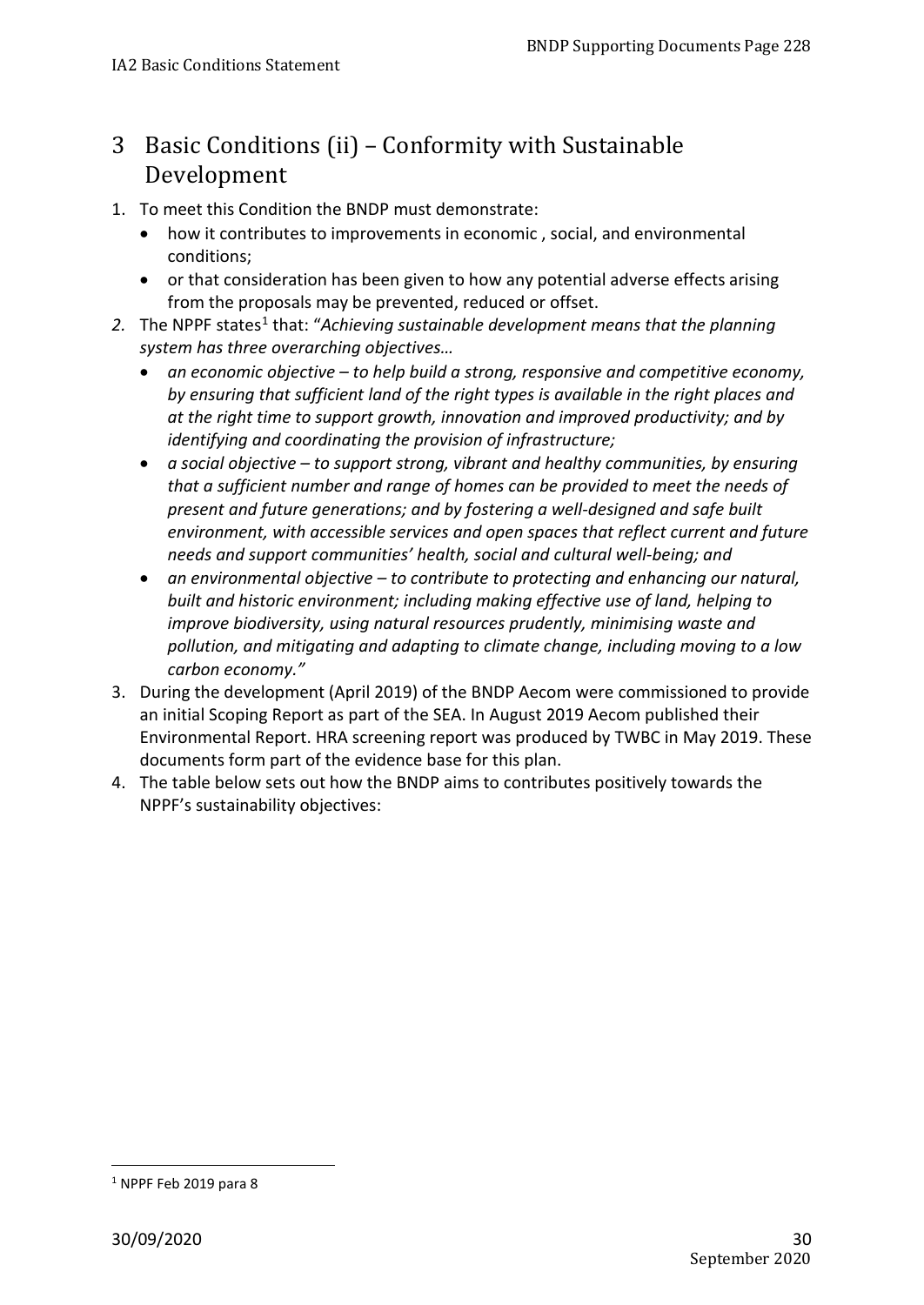#### **The BNDP contributes towards the NPPF ECONOMIC OBJECTIVE by:**

- o supporting the vibrant rural local economy of Benenden parish, local shops, pubs, farming, light industry, tourism (policies BE1, BE2, BE3, BE4,BE7);
- o allocating sites to meet the housing needs of the parish (policy HS1), and specifically providing protection for local business and industrial sites from speculative housing development (policy BE3, BE6);
- $\circ$  requiring developers to fully assess the infrastructure requirements of new commercial or housing developments and plan to mitigate adverse impacts on existing businesses and homes (policy BE4);
- $\circ$  recognising changing work/life patterns and requiring developers to support and invest in identified local business requirements, including access to broadband and better mobile signals (policies HS4 and T5).

#### **The BNDP contributes towards the NPPF SOCIAL OBJECTIVE by:**

- o planning positively to meet the indicative housing allocation from TWBC of just over 100 new homes during the lifetime of the Plan (policy HS1). It allows for some windfall housing (policy HS7), to meet the village aspiration for some scattered development to complement allocated sites;
- o prioritising the need to deliver a balanced community (policy HS2) by requiring affordable housing, and that designed for older and those with limited mobility at each of the major development sites (site specific policies SSP1 - 4) In particular longterm affordable housing for local families (policy HS3, HS4, and Site Specific Policy SSP1), through the support for development by Benenden Almshouse Charities;
- o requiring developers to provide a mix of housing types (policy HS2 and Site Specific Policies SSP1 - 4) to cater for the requirements of existing and potential residents of Benenden parish;
- o supporting community cohesion by encouraging the retention of existing community facilities (policy BE5), and requiring developers to contribute to new community facilities specifically for older people, children and local families and for community groups (site-specific policies HS1, and T3);
- $\circ$  providing measures to ensure new developments should be well-built, and provide safe environments for older people, children, and those with mobility issues (policies BD3, BD6, T1, T2, T3).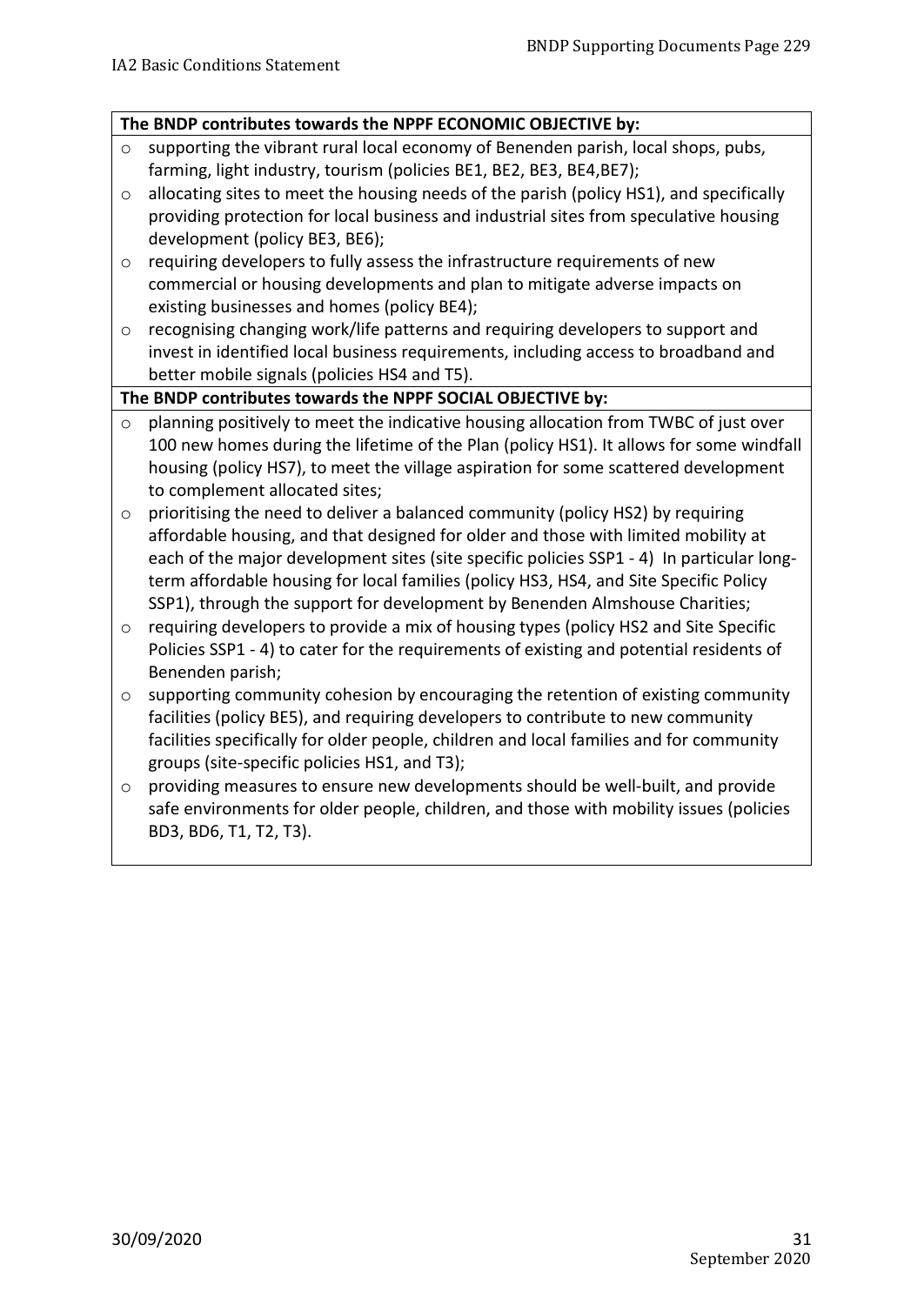#### **The BNDP contributes towards the NPPF ENVIRONMENTAL OBJECTIVE by:**

- o focussing development (policy HS1), with over 50% of allocated housing outside the High Weald Area of Outstanding Natural Beauty, recognising the environmental and historic importance of this landscape;
- $\circ$  encouraging prudent use of natural resources, (policies BD8, HS1, BE2) with over 70% allocated housing on previously developed land; at a density (policy HS6) appropriate to the site setting (policy LE1) and existing land usage;
- o providing protection for special Views and Local Green Spaces valued by the community (policies LE1, LE2, LE3);
- o requiring developers to build sensitively to integrate homes into the settlements and rural environment (policies LE1, BD1, BS8), to ensure homes are well-built and fit with the local aesthetic (policies LE1, BD1, BD2, BD3), and rural landscape (policies LE1, BD4, and BD7);
- o requiring developers to protect parish tranquillity (policy LE1) and dark skies (policies LE1, BD5), and water supplies (policy LE10);
- o requiring developers to identify risks to the environment before development starts (policy LE6). It requires them to take measures (policies LE5, LE6, LE7, LE8, LE9, and BD8) to preserve natural, native habitats and wildlife, and to mitigate adverse impacts to these habitats and wildlife. It also requires developers to encourage and expand natural, native habitats and wildlife during and following construction (policies LE5, LE6, LE7, LE8, LE9, and BD8). Site Specific Policies (SSP1 - 4) for the allocated sites provide protection for the valued environments in and surrounding these locations;
- $\circ$  attempting to mitigate the adverse impact of additional traffic (policy T1), slowing transit through new developments (policy BD3 and T2), providing adequate parking (policy BD6), encouraging alternatives to car-journeys (policies BD7 and T1), and encouraging take-up of lower-polluting electric vehicles (T4).
- <span id="page-31-0"></span>4 Basic Condition (iii) – Conformity to the Strategic Policies of the Local Development Plan
- 1. The prevailing Development Plan for TWBC Borough now consists of:
	- Tunbridge Wells Borough Local Plan Adopted March 2006 ("TWBC LP 2006");
	- Tunbridge Wells Borough Local Development Framework Core Strategy Development Plan Document Adopted June 2010 ("TWBC CS 2010");
	- Tunbridge Wells Borough Site Allocations Local Plan Adopted July 2016 ("TWBC SA 2016").
- 2. TWBC are updating their existing Local Plan. Much has changed since 2010, when the current strategic plan (the Core Strategy) was adopted, in particular increased levels of housing and economic development need. When finally adopted, the new Local Plan for TWBC will provide the basis for determining the suitability of development proposals across the borough 2016 - 2036.
- 3. TWBC undertook consultation took place on 'Issues and Options' for their new Local Plan in summer 2017. Five options for the location of larger-scale development were set out in the consultation statement. Following the consultation, a greater proportion of TWBC housing requirement is targeted outside the main urban centres than envisaged in the 2006 Plan. The emerging Local Plan provides more focus on development within the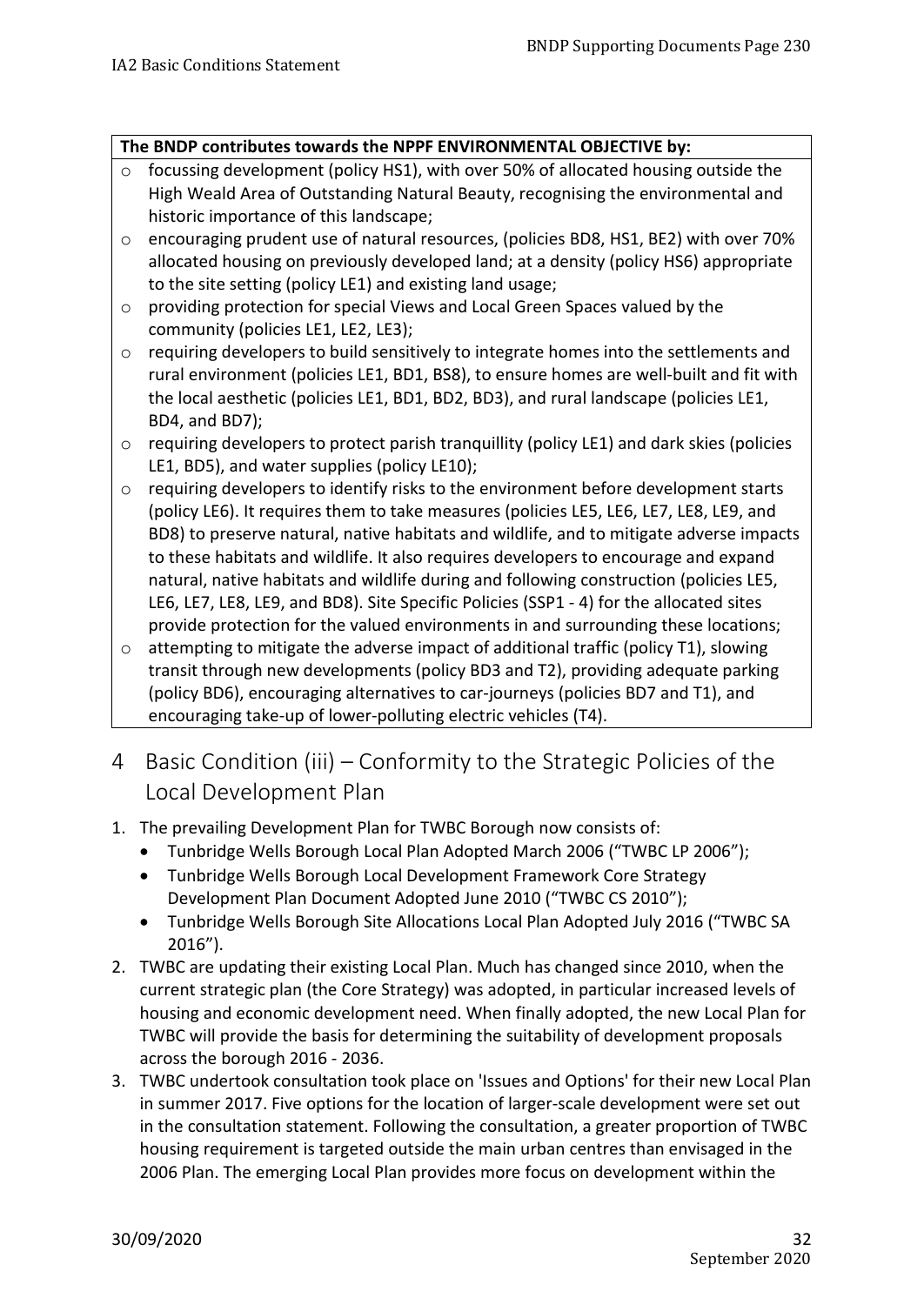villages and surrounding rural area of TWBC: "the Council proposes a development strategy to meet the housing growth needs of the borough based on Option 3 (dispersed growth). This Draft Local Plan includes site allocations for housing growth that are located at the majority of settlements across the borough. … This also takes account of the need to maximise the amount of major development outside the High Weald AONB."[2](#page-32-0)

- 4. Positioning the BNDP in relation to both the prevailing, and emerging TWBC Local Plans has required close working with TWBC. Benenden Parish Council and the BNDP team has been working with TWBC Planning officers to align this Plan with the emerging Local Plan, as set out in the 'Statement of Common Ground' attached as Supporting Document IA5.
- 5. Policy table 2 below sets out how the BNDP policies align with the prevailing TWBC Local Plan, and the emerging Draft Local Plan, as published for Regulation 18 consultation between September and November 2019 ("TWBC 2019 DLP").

 $\overline{a}$ 

<span id="page-32-0"></span><sup>2</sup> TWBC Local Plan Reg 18 Consultation Draft para 4.38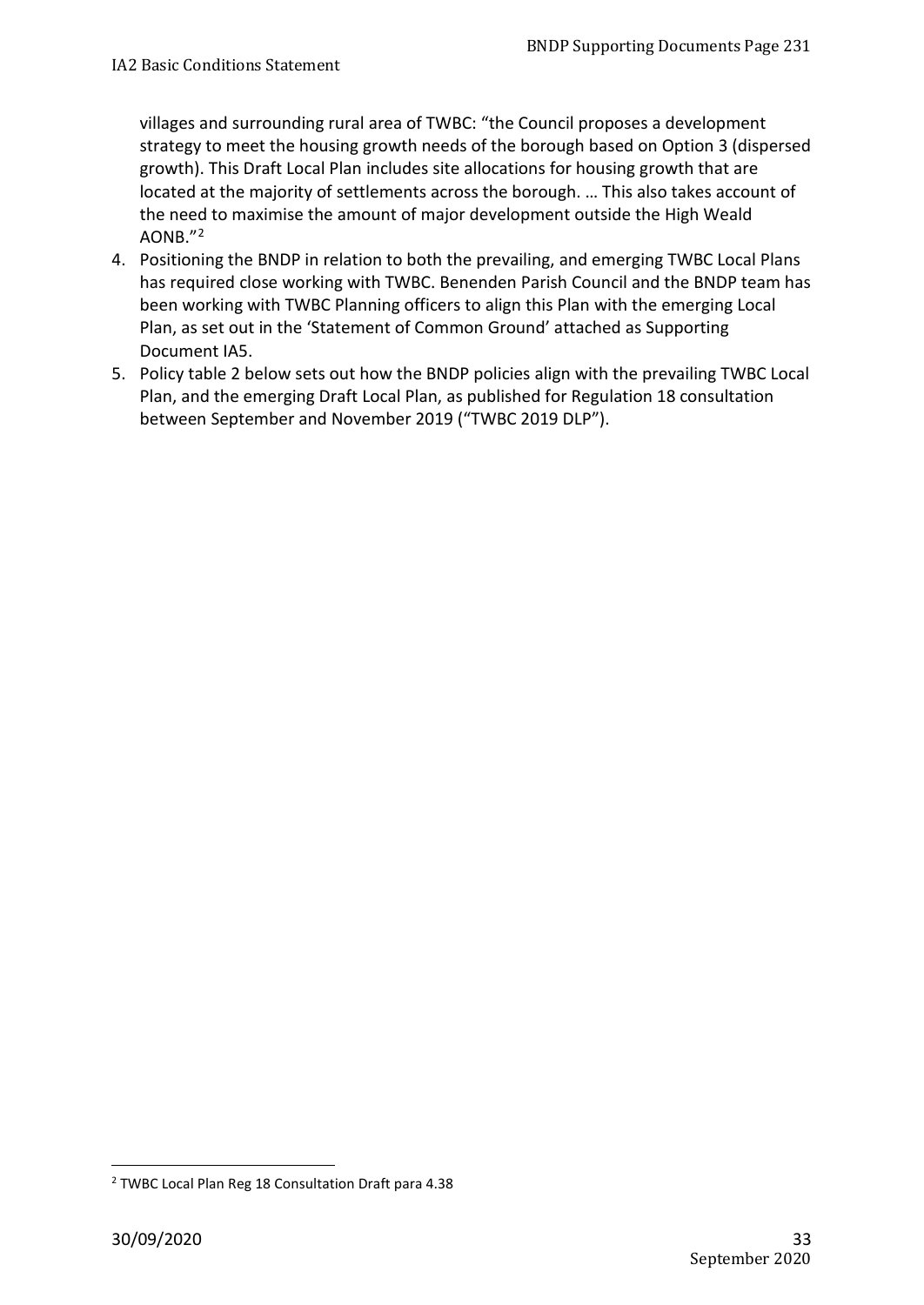Policy Table 2: Benenden Regulation 15 Submission: Conformity with TWBC Local Plan 2006 (saved) as updated 2010, 2016, and the new Draft Local Plan as published for Regulation 18 Consultation September 2019

| BNDP Policy: LANDSCAPE AND THE ENVIRONMENT                                           | <b>TWBC Local Plan 2006</b>          | <b>TWBC Draft Local Plan</b>    |
|--------------------------------------------------------------------------------------|--------------------------------------|---------------------------------|
|                                                                                      | (saved) reference                    | Reg 18 reference                |
| LE1: Protect and Enhance the Countryside                                             | TWBC LP 2006 Policy EN1, TWBC LP     | TWBC 2019 DLP Policy STR1, TWBC |
| Development in the countryside is to be limited in order to conserve and enhance the | 2006 Policy EN5, TWBC LP 2006 Policy | 2019 DLP Policy STR7, TWBC 2019 |
| High Weald AONB; views from public areas; formal and informal recreational           | EN11, TWBC LP 2006 Policy EN25,      | DLP Policy STR8, TWBC 2019 DLP  |
| amenities, as well as biodiversity                                                   | TWBC LP 2006 Policy H8               | Policy STR/BE1                  |
|                                                                                      | TWBC LP 2006 2.38, TWBC LP 2006      | TWBC 2019 DLP Policy EN1, TWBC  |
|                                                                                      | 2.43, TWBC LP 2006 3.39, TWBC LP     | 2019 DLP Policy EN6, TWBC 2019  |
|                                                                                      | 2006 4.42, TWBC LP 2006 4.174        | DLP Policy EN21                 |
|                                                                                      | TWBC CS 2010 Core Policy 4, TWBC CS  | TWBC 2019 DLP 2019 4.67, TWBC   |
|                                                                                      | 2010 Core Policy 14,                 | 2019 DLP 4.84,                  |
| <b>LE2: Distinctive Views</b>                                                        | TWBC LP 2006 2.34, TWBC LP 2006      | TWBC 2019 DLP Policy STR 8      |
| Ensure that the identified views in Figs. 1 and 2 are not adversely impacted by      | 2.40, TWBC LP 2006 4.173             | TWBC 2019 DLP 4.67, TWBC 2019   |
| development either inside the AONB or immediately outside it                         | TWBC CS 2010 Core Policy 4           | DLP 4.68, TWBC 2019 DLP 4.70,   |
| <b>LE3: Local Green Spaces</b>                                                       | TWBC LP 2006 2.40                    | TWBC 2019 DLP Policy STR 8      |
| Protect and respect designated Local Green Spaces                                    | TWBC LP 2010 Policy SO6, TWBC CS     | TWBC 2019 DLP Policy EN17       |
|                                                                                      | 2010 Core Policy 4                   | TWBC 2019 DLP 4.67, TWBC 2019   |
|                                                                                      |                                      | DLP 4.68, TWBC 2019 DLP 4.70    |
| LE4: Public Rights of Way (PRoW)                                                     | TWBC LP 2006 Policy EN1, TWBC LP     | TWBC 2019 DLP Policy STR6, TWBC |
| Any new development must preserve existing PRoW, rerouted where appropriate.         | 2006 Policy EN5                      | 2019 Policy STR7, TWBC 2019 DLP |
| Where new housing or commercial development affects an existing PRoW, it must be     | TWBC LP 2006 4.31, TWBC LP 2006      | Policy STR/BP1,                 |
| preserved, enhanced and maintained                                                   | 4.113, TWBC 2006 4.114, TWBC LP      | TWBC 2019 DLP Policy TP2,       |
|                                                                                      | 2006 5.43                            |                                 |
|                                                                                      | TWBC CS 2010 Core Policy 8, TWBC CS  |                                 |
|                                                                                      | 2010 Core Policy 14                  |                                 |
|                                                                                      | TWBC CS 2010 5.75                    |                                 |
| LE5: Trees, Woodland and Hedgerow                                                    | TWBC LP 2006 Policy EN1              | TWBC 2019 DLP Policy STR 8      |
| There will be a presumption in favour of the retention and enhancement of existing   | TWBC LP 2006 2.40, TWBC LP 2006      | TWBC 2019 DLP Policy EN1, TWBC  |
| trees, woodland and hedgerow cover on site. Existing individual trees, or groups of  | 4.25, TWBC LP 2006 4.115             | 2019 DLP Policy EN2             |
| trees, that contribute positively to the area shall be retained                      |                                      | TWBC 2019 DLP 4.70              |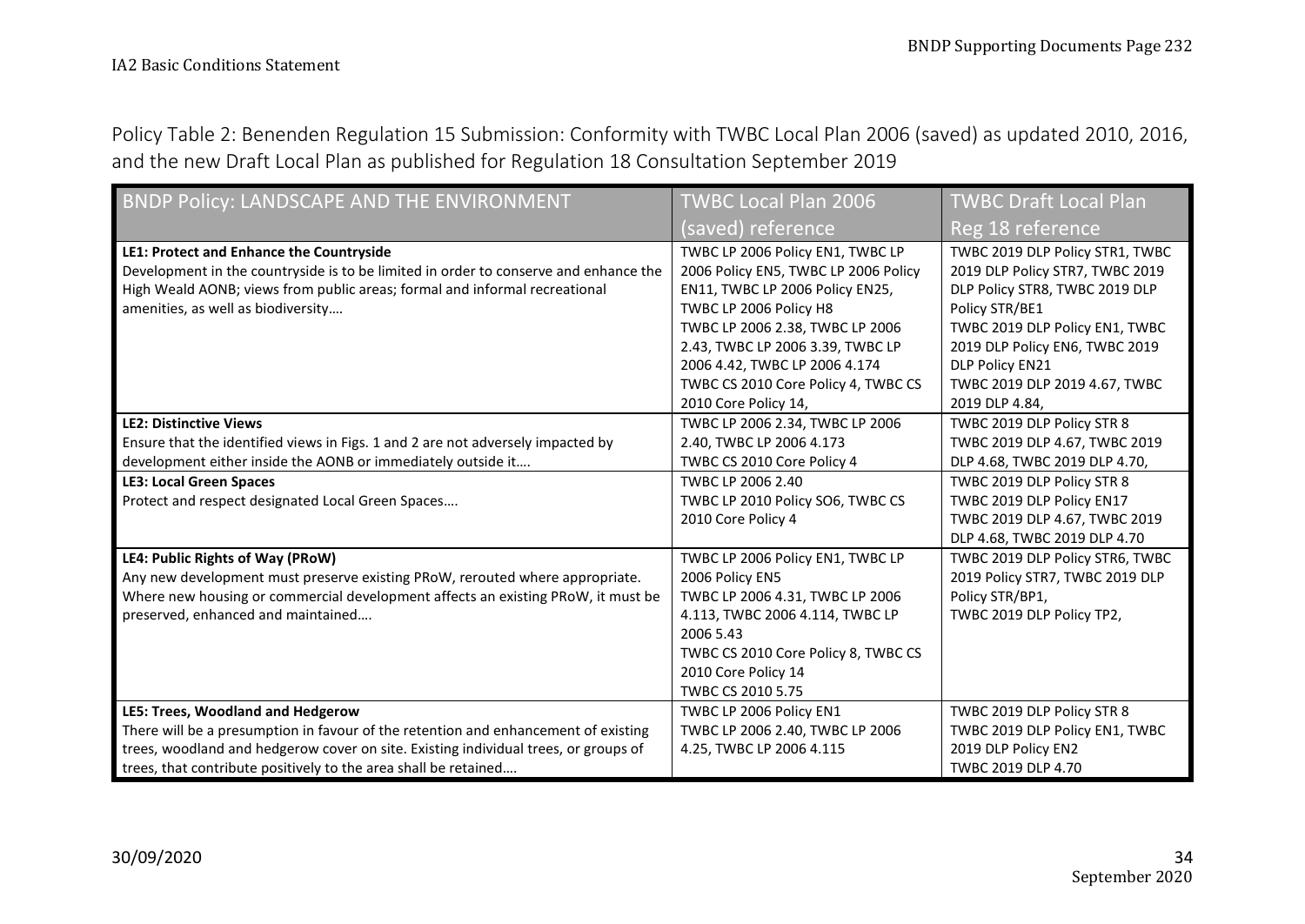| LE6: Ecological and Arboricultural Site Surveys                                        | TWBC LP 2006 Policy EN1, TWBC LP | TWBC 2019 DLP Policy STR 8     |
|----------------------------------------------------------------------------------------|----------------------------------|--------------------------------|
| Ecological and arboricultural site surveys must be conducted and submitted for any     | 2006 Policy EN15                 | TWBC 2019 DLP Policy EN1, TWBC |
| new housing or commercial development, as part of the planning process, to identify    | TWBC LP 2006 2.40, TWBC LP 2006  | 2019 DLP Policy EN2            |
| natural features, including trees, hedges, wildlife and biodiversity, to be protected, | 4.115, TWBC LP 2006 6.88,        | TWBC 2019 DLP 4.70,            |
| maintained and preserved during and after construction                                 | TWBC CS 2010 Core Policy 4       |                                |
| LE7: Protection of Habitats Adjacent to Development                                    | TWBC LP 2006 Policy EN1          | TWBC 2019 DLP Policy EN1, TWBC |
| Where new housing or commercial development is proposed, buffers must be               | TWBC LP 2006 4.25, TWBC LP 2006  | 2019 DLP Policy EN2            |
| provided to protect habitats                                                           | 4.115                            | TWBC 2019 DLP 4.68, TWBC 2019  |
|                                                                                        | TWBC CS 2010 Core Policy 4       | DLP 4.70                       |
|                                                                                        | TWBC CS 2010 5.98                |                                |
| LE8: On-going Environmental Maintenance                                                | TWBC LP 2006 Policy EN1          | TWBC 2019 DLP Policy STR8      |
| Where new housing or commercial development is proposed, developers must,              | TWBC CS 2010 Core Policy 4       | TWBC 2019 DLP Policy EN1, TWBC |
| where required by the Parish Council or TWBC, include an on-going management           |                                  | 2019 DLP Policy EN2            |
| plan for wildlife-related aspects of the site and provision for its funding            |                                  |                                |
| LE9: Features to Encourage Wildlife.                                                   | TWBC LP 2006 Policy EN1          | TWBC 2019 DLP Policy EN1, TWBC |
| Plans for new housing or commercial developments must include elements that            | TWBC LP 2006 4.25                | 2019 DLP Policy EN2            |
| encourage wildlife and plants                                                          | TWBC CS 2010 Core Policy 4       | TWBC 2019 DLP 4.68, TWBC 2019  |
|                                                                                        | TWBC CS 2010 5.98                | DLP 4.70,                      |
| LE10: Sustainable Drainage for New Housing or Commercial Development                   | TWBC LP 2006 Policy EN1, TWBC LP | TWBC 2019 DLP Policy STR7      |
| Developers must demonstrate that best practice sustainable drainage will be            | 2006 Policy EN16                 | TWBC 2019 DLP Policy EN1       |
| incorporated into any development before construction commences                        | TWBC LP 2006 2.46, TWBC LP 2006  |                                |
|                                                                                        | 4.25, TWBC LP 2006 4.121,        |                                |
|                                                                                        | TWBC CS 2010 Core Policy 5       |                                |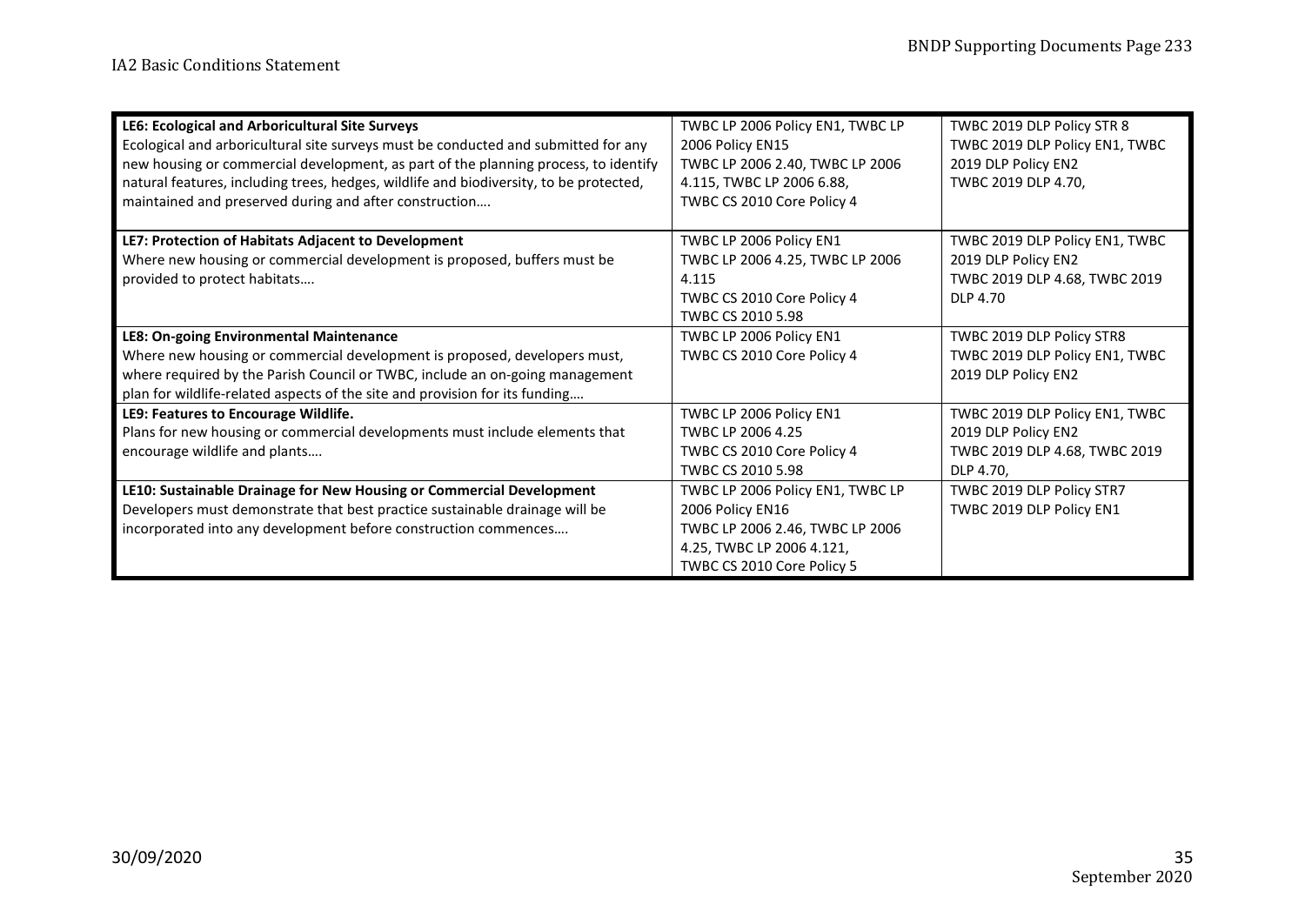| <b>BNDP Policy: HOUSING SUPPLY AND SITE</b>                                                                                                                                                                                                                                                                        | TWBC Local Plan 2006 (saved)                                                                                                                                                                                                                                                                                                                                                                                                                                                                                                            | <b>TWBC Draft Local Plan Reg 18</b>                                                                                                                           |
|--------------------------------------------------------------------------------------------------------------------------------------------------------------------------------------------------------------------------------------------------------------------------------------------------------------------|-----------------------------------------------------------------------------------------------------------------------------------------------------------------------------------------------------------------------------------------------------------------------------------------------------------------------------------------------------------------------------------------------------------------------------------------------------------------------------------------------------------------------------------------|---------------------------------------------------------------------------------------------------------------------------------------------------------------|
| <b>ALLOCATION</b>                                                                                                                                                                                                                                                                                                  | reference                                                                                                                                                                                                                                                                                                                                                                                                                                                                                                                               | reference                                                                                                                                                     |
| HS1: Site Allocation and Number of New Dwellings<br>In addition to existing planning permissions and windfall<br>development allowed under Policy HS5, this Plan allocates four<br>sites to accommodate approximately 90 additional new homes in<br>the parish                                                     | TWBC LP 2006 Policy EN15, TWBC LP 2006 Policy<br>EN21, TWBC LP 2006 Policy EN22, TWBC LP 2006<br>Policy EN23, TWBC Local Plan 2006 Policy EN 24,<br>TWBC LP 2006 Policy EN25, TWBC LP 2006 Policy<br>H <sub>5</sub><br>TWBC LP 2006 2.43, TWBC LP 2006 2.44, TWBC<br>LP 2006 3.39, TWBC LP 2006 6.1, TWBC LP 2006<br>6.65, TWBC LP 2006 6.83, TWBC LP 2006 6.105,<br>TWBC LP 2006 7.31<br>TWBC CS 2010 Policy SO5, TWBC CS 2010 Policy<br>SD1 TWBC CS 2010 Policy SD2, TWBC CS 2010,<br>TWBC CS 2010 Core Policy 14<br>TWBC SA 2016 8.2 | TWBC 2019 Policy STR 1, TWBC 2019 DLP<br>STR/BE1<br>TWBC 2019 DLP 4.38, TWBC 2019 DLP 4.40,<br>TWBC 2019 DLP 4.67, TWBC 2019 DLP 4.68,<br>TWBC 2019 DLP 4.70, |
| <b>HS2: Delivering a Balanced Community</b><br>Proposals for housing development in accordance with the<br>Neighbourhood Plan will be required to be designed to provide for<br>balanced communities by meeting the TWBC Strategic Housing<br>Assessment mix, and to take note of the Housing Needs Study<br>(HNS) | TWBC LP 2006 4.31, TWBC LP 2006 6.3<br>TWBC LP 2006 Policy EN1,<br>TWBC CS 2010 Core Policy 6<br>TWBC CS 2010 5.149                                                                                                                                                                                                                                                                                                                                                                                                                     | TWBC 2019 DLP Policy EN1, TWBC 2019 DLP<br>Policy H3<br>TWBC 2019 DLP 6.310, TWBC 2019 DLP<br>6.312, TWBC 2019 DLP: 6.344, TWBC 2019<br>DLP 6.345,            |
| <b>HS3: Almshouses</b><br>The Parish Council will support schemes that apply the almshouse<br>principle in accordance with the Neighbourhood Plan                                                                                                                                                                  | TWBC LP 2006 6.103, TWBC LP 2006 6.104<br>TWBC CS 2010 Core Policy 6                                                                                                                                                                                                                                                                                                                                                                                                                                                                    | TWBC 2019 DLP 6.312                                                                                                                                           |
| HS4: Live/Work (L/W) Units<br>Proposals for live/work units will only be considered appropriate if<br>they are within the LBD, as defined by the Local Plan, or are<br>conversions of appropriate rural buildings, or are on previously<br>developed land (PDL)                                                    | TWBC LP 2006 6.124:                                                                                                                                                                                                                                                                                                                                                                                                                                                                                                                     | TWBC 2019 DLP Policy STR5<br>TWBC 2019 DLP Policy EN1                                                                                                         |
| <b>HS5: Windfall Sites</b><br>Windfall residential development such as infilling, redevelopment,<br>conversion or extension will be permitted subject to the following<br>criteria                                                                                                                                 | TWBC LP 2006 Policy H5<br>TWBC LP 2006 6.54, TWBC LP 2006 6.62, TWBC<br>LP 2006 6.69                                                                                                                                                                                                                                                                                                                                                                                                                                                    | TWBC 2019 DLP STR1, TWBC 2019 DLP<br>SRT/BE1<br>TWBC 2019 DLP 4.11                                                                                            |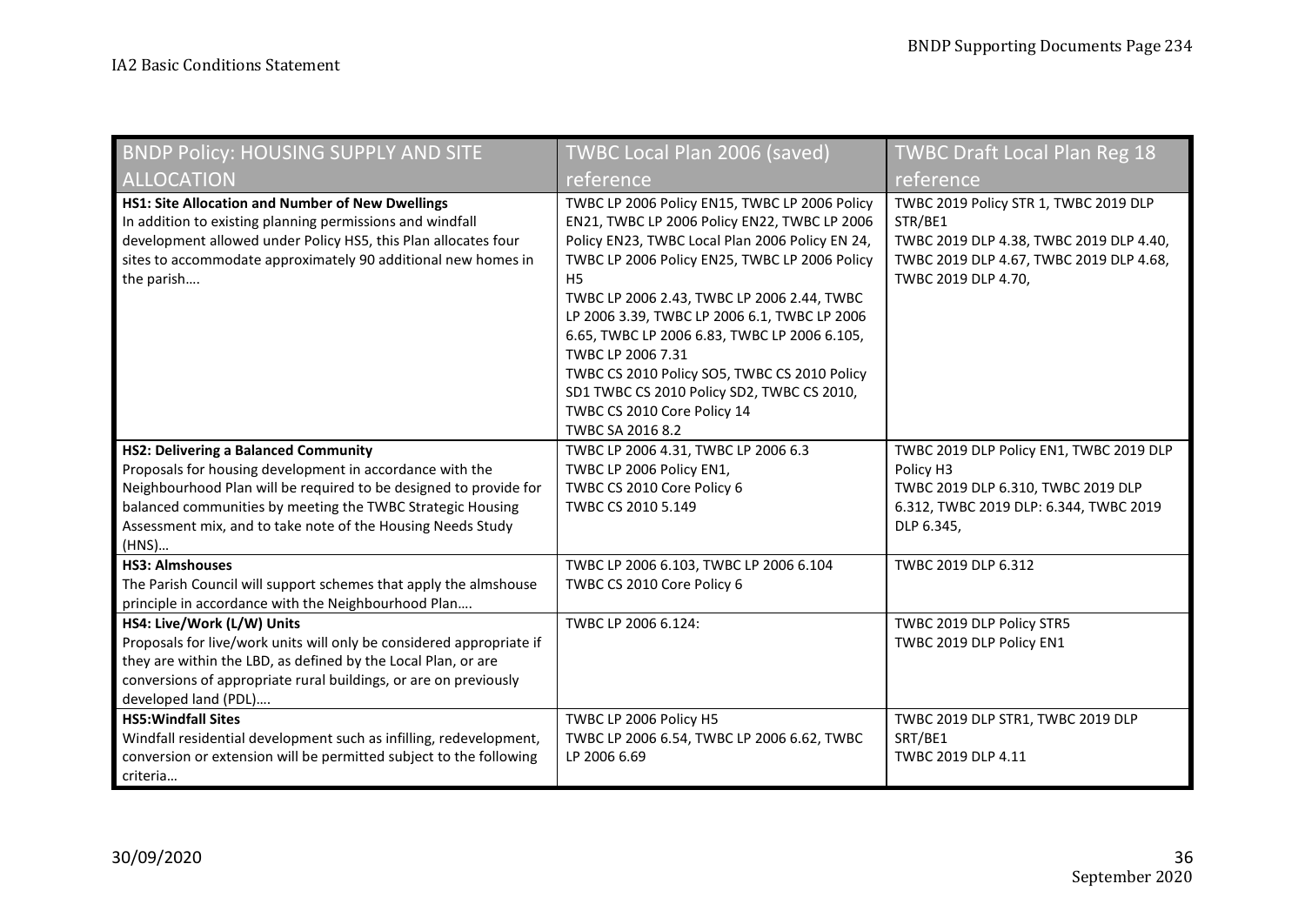| <b>HS6: Housing Density</b>                                            | TWBC LP 2006 Policy EN1                       | TWBC 2019 DLP STR/BE 1, TWBC 2019 DLP       |
|------------------------------------------------------------------------|-----------------------------------------------|---------------------------------------------|
| While being aware of the need to make efficient use of land, as        |                                               | Policy H4                                   |
| expressed in the NPPF, the density of new housing should be            |                                               | TWBC 2019 DLP 6.307,                        |
| comparable with the densities adjoining the proposed                   |                                               |                                             |
| development, in order to maintain the character and                    |                                               |                                             |
| distinctiveness of the location                                        |                                               |                                             |
| <b>Site Specific Policy 1 (SSP1)</b>                                   | TWBC LP 2006 Policy EN1, TWBC LP 2006 H8,     | TWBC 2019 DLP Policy STR6, TWBC 2019 DLP    |
| Land adjacent to Feoffee Cottages, Walkhurst Road, Benenden            | <b>TWBC LP 2006 TP3</b>                       | Policy STR/BE 1, TWBC 2019 DLP Policy AL/BE |
| (ISA reference: Site 277)                                              | TWBC LP 2006 4.25, TWBC LP 2006 4.29, TWBC    | 1,                                          |
|                                                                        | LP 2006 4.115, TWBC LP 2006 6.3, TWBC LP 2006 | TWBC 2019 DLP Policy EN1, TWBC 2019         |
| <b>Site Selection Approach:</b>                                        | 6.106                                         | Policy EN7, TWBC DLP 2019 Policy EN20,      |
| To support a suitable development proposal for the site, as an         |                                               | TWBC 2019 DLP Policy EN21, TWBC 2019 DLP    |
| exceptional opportunity to provide a sustainable development to        |                                               | Policy H4, TWBC 2019 DLP Policy H5          |
| meet local needs for affordable housing through the Benenden           |                                               | TWBC 2019 DLP 4.38, TWBC 2019 DLP 6.307,    |
| Almshouse Charities, in a location that is close to village facilities |                                               | TWBC 2019 DLP 6.308.                        |
| <b>Site Specific Policy 2 (SSP2)</b>                                   | TWBC LP 2006 Policy EN1, TWBC LP 2006 EN5,    | TWBC 2019 DLP Policy STR6, TWBC 2019 DLP    |
| Uphill, New Pond Road, Benenden (ISA reference: Site LS16)             | <b>TWBC LP 2006 TP3</b>                       | Policy STR/BE1, TWBC 2019 DLP Policy        |
|                                                                        | TWBC LP 2006 4.25, TWBC LP 2006 6.3, TWBC LP  | AL/BE2, TWBC 2019 DLP Policy EN7, TWBC      |
| <b>Site Selection Approach:</b>                                        | 2006 6.87                                     | 2019 DLP Policy EN12, TWBC 2019 DLP Policy  |
| To support a modest scale development on a relatively enclosed         | TWBC CS 2010 5.98.                            | H4, TWBC 2019 DLP Policy H5                 |
| and sustainable site close to village amenities. A suitable design     |                                               | TWBC 2019 DLP 4.38, TWBC 2019 DLP 4.59,     |
| must avoid or minimise harmful impacts and improve the character       |                                               | TWBC 2019 DLP 6.307, TWBC 2019 DLP          |
| and quality of Benenden village                                        |                                               | 6.308,                                      |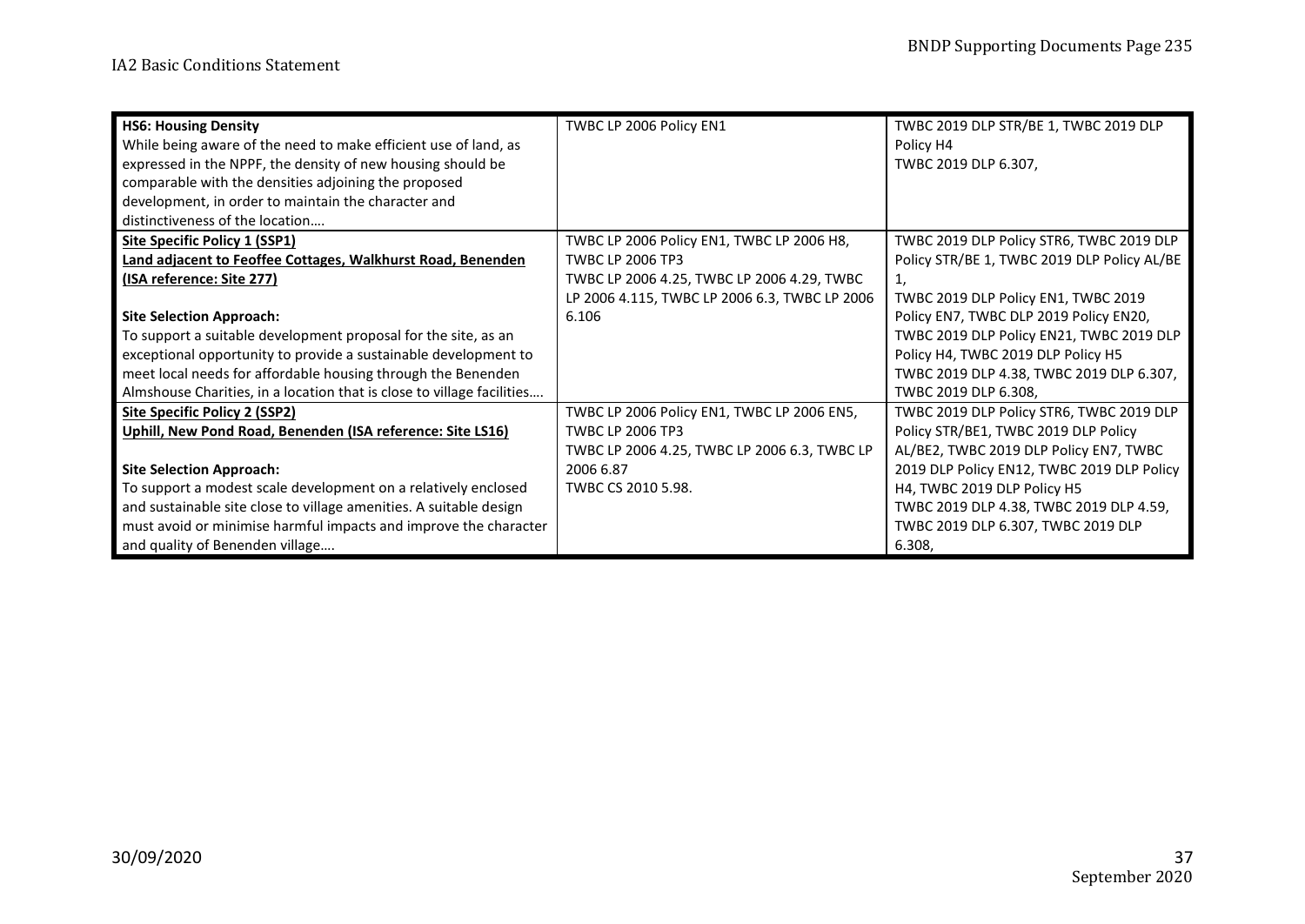| Site Specific Policy 3 (SSP3)                                      | TWBC LP 2006 Policy EN1, TWBC LP 2006 TP3     | TWBC 2019 DLP Policy STR5, TWBC 2019 DLP    |
|--------------------------------------------------------------------|-----------------------------------------------|---------------------------------------------|
| Land at Benenden Hospital, South of Goddards Green Road, East      | TWBC LP 2006 2.41, TWBC LP 2006 2.44, TWBC    | Policy STR6, TWBC 2019 DLP Policy STR/BE 1, |
| End - South East Quadrant (SEQ) (ISA reference: Site 424 and       | LP 2006 4.25, TWBC LP 2006 4.29, TWBC LP 2006 | TWBC 2019 DLP Policy AL/BE3                 |
| <b>LS40b)</b>                                                      | 4.115, TWBC LP 2006 6.3, TWBC LP 2006 6.87,   | TWBC 2019 DLP Policy EN1 TWBC 2019 DLP      |
|                                                                    | TWBC LP 2006 6.93, TWBC LP 2006 9.17, TWBC    | Policy EN2, TWBC 2019 DLP Policy EN14,      |
| <b>Site Selection Approach:</b>                                    | LP 2006 9.18, TWBC LP 2006 10.45              | TWBC 2019 DLP Policy H4, TWBC 2019 DLP      |
| To support development on a brownfield site outside, but adjacent  | TWBC CS 2010 Core Policy 14                   | Policy H5                                   |
| to, the High Weald AONB. A suitable development must avoid or      | TWBC CS 2010 5.98                             | TWBC 2019 DLP 4.38, TWBC 2019 DLP 4.59,     |
| minimise harmful impacts on the setting of the AONB and improve    |                                               | TWBC 2019 DLP 6.307, TWBC 2019 DLP 6.308    |
| the character and quality of the location, while providing an      |                                               |                                             |
| opportunity to improve amenities at East End                       |                                               |                                             |
|                                                                    |                                               |                                             |
|                                                                    |                                               |                                             |
|                                                                    |                                               |                                             |
|                                                                    |                                               |                                             |
| Site Specific Policy 4 (SSP4)                                      | TWBC LP 2006 Policy EN1, TWBC LP 2006 Policy  | TWBC 2019 DLP Policy STR5, TWBC 2019 DLP    |
| Land at Benenden Hospital, North of Goddards Green Road, East      | EN15, TWBC LP 2006 Policy TP3,                | Policy STR6, TWBC 2019 DLP Policy STR/BE 1, |
| End - North East Quadrant (NEQ) (ISA reference: Site LS41)         | TWBC LP 2006 2.41, TWBC LP 2006 2.44, TWBC    | TWBC 2019 DLP Policy AL/BE4                 |
|                                                                    | LP 2006 4.25, TWBC LP 2006 4.29, TWBC LP 2006 | TWBC 2019 DLP Policy EN1, TWBC 2019 DLP     |
| <b>Site Selection Approach:</b>                                    | 4.115, TWBC LP 2006 6.3, TWBC LP 2006 6.87,   | Policy EN14, TWBC 2019 DLP Policy H4,       |
| To support development on a brownfield site outside, but adjacent  | TWBC LP 2006 6.93, TWBC LP 2006 9.17, TWBC    | TWBC 2019 DLP Policy H5, TWBC 2019 DLP      |
| to the High Weald AONB. A suitable development must avoid or       | LP 2006 9.18, TWBC LP 2006 10.45              | Policy EN2                                  |
| minimise the harmful impacts on the setting of the AONB and        | TWBC CS 2010 Core Policy 14                   | TWBC 2019 DLP 4.38, TWBC 2019 DLP 4.59,     |
| improve the character and quality of the location, while providing | TWBC CS 2010 5.98                             | TWBC 2019 DLP 6.307, TWBC 2019 DLP          |
| an opportunity to improve amenities at East End                    |                                               | 6.308.                                      |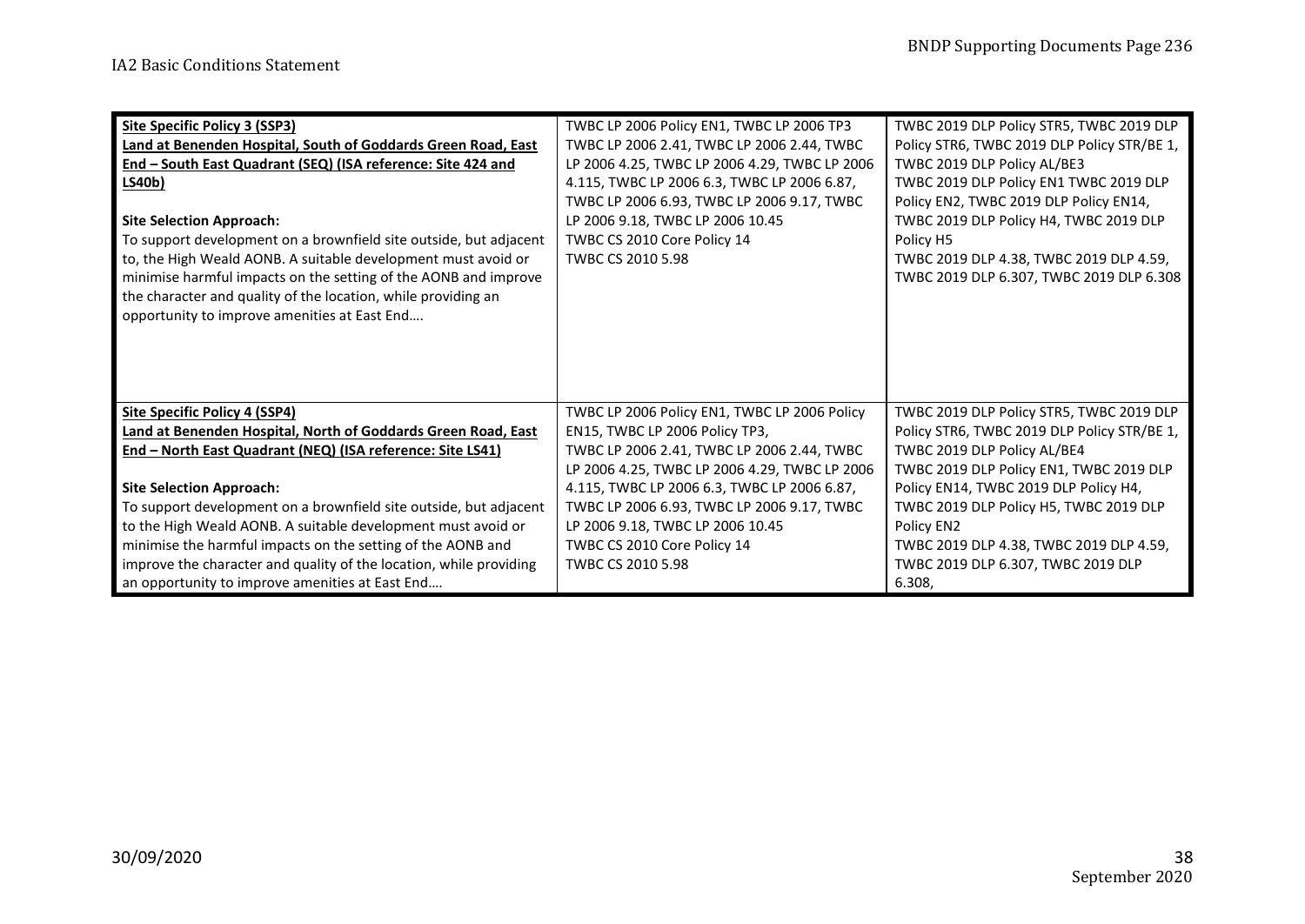| BNDP Policy: DESIGN AND THE BUILT ENVIRONMENT                                                                                         | <b>TWBC Local Plan</b>                      | <b>TWBC Draft Local Plan</b>                   |
|---------------------------------------------------------------------------------------------------------------------------------------|---------------------------------------------|------------------------------------------------|
|                                                                                                                                       | 2006 (saved)                                | Reg 18 reference                               |
|                                                                                                                                       | reference                                   |                                                |
| <b>BD1: General Design Policy</b>                                                                                                     | TWBC LP 2006 Policy EN1                     | TWBC 2019 DLP Policy STR7                      |
| Proposals for all forms of new development must plan positively for the achievement of high                                           | TWBC CS 2010 5.87                           | TWBC 2019 DLP Policy EN1, TWBC                 |
| quality and inclusive building and landscaping design                                                                                 |                                             | 2019 DLP Policy EN6                            |
|                                                                                                                                       |                                             | TWBC 2019 DLP 4.67, TWBC 2019                  |
|                                                                                                                                       |                                             | DLP 4.68, TWBC 2019 DLP 4.70,                  |
|                                                                                                                                       |                                             | TWBC 2019 DLP 6.11,                            |
| <b>BD2: General Appearance</b>                                                                                                        | TWBC LP 2006 Policy EN1,                    | TWBC 2019 DLP Policy STR7                      |
|                                                                                                                                       | TWBC LP 2006 Policy EN5<br>TWBC LP 2006 4.2 | TWBC 2019 DLP Policy EN1, TWBC<br>2019 DLP EN4 |
| <b>Residential Developments:</b><br>Any new housing development should conserve the distinctive character of the local existing built | TWBC CS 2010 5.87                           | TWBC 2019 DLP 4.63, TWBC 2019                  |
| environment, should respect the density, footprint, separation and features of the surrounding                                        |                                             | DLP 4.67, TWBC 2019 DLP 4.68,                  |
| area, and the scale and bulk of new buildings should be in keeping with the local area                                                |                                             | TWBC 2019 DLP 4.70, TWBC 2019                  |
|                                                                                                                                       |                                             | DLP 6.11                                       |
| <b>Non-residential Developments:</b>                                                                                                  |                                             |                                                |
| Any new development should conserve the distinctive character of the local existing built                                             |                                             |                                                |
| environment and the scale and bulk of new buildings should be in keeping with the local area                                          |                                             |                                                |
| <b>BD3: Layout</b>                                                                                                                    | TWBC LP 2006 Policy EN1                     | TWBC 2019 DLP Policy STR 5, TWBC               |
| The street scene should incorporate variations in form and detail; the positioning of<br>a)                                           | TWBC CS 2010 5.87                           | 2019 DLP Policy STR7                           |
| dwellings in relation to the road should be varied to create a stepped/staggered street                                               | TWBC CS 2010 Core Policy 5                  | TWBC 2019 DLP Policy EN1                       |
| scene                                                                                                                                 |                                             | TWBC 2019 DLP 4.63, TWBC 2019                  |
|                                                                                                                                       |                                             | DLP 6.11                                       |
| <b>BD4: Landscaping</b>                                                                                                               | TWBC LP 2006 Policy EN1,                    | TWBC 2019 DLP Policy STR7                      |
| Green spaces should be included within the development as amenity areas and private<br>b)                                             | TWBC LP 2006 Policy EN5                     | TWBC 2019 DLP Policy EN1, TWBC                 |
| gardens adjacent to properties                                                                                                        | TWBC LP 2006 4.25                           | 2019 DLP Policy EN2                            |
|                                                                                                                                       |                                             | TWBC 2019 DLP 6.11, TWBC 2019                  |
|                                                                                                                                       |                                             | DLP 6.13.                                      |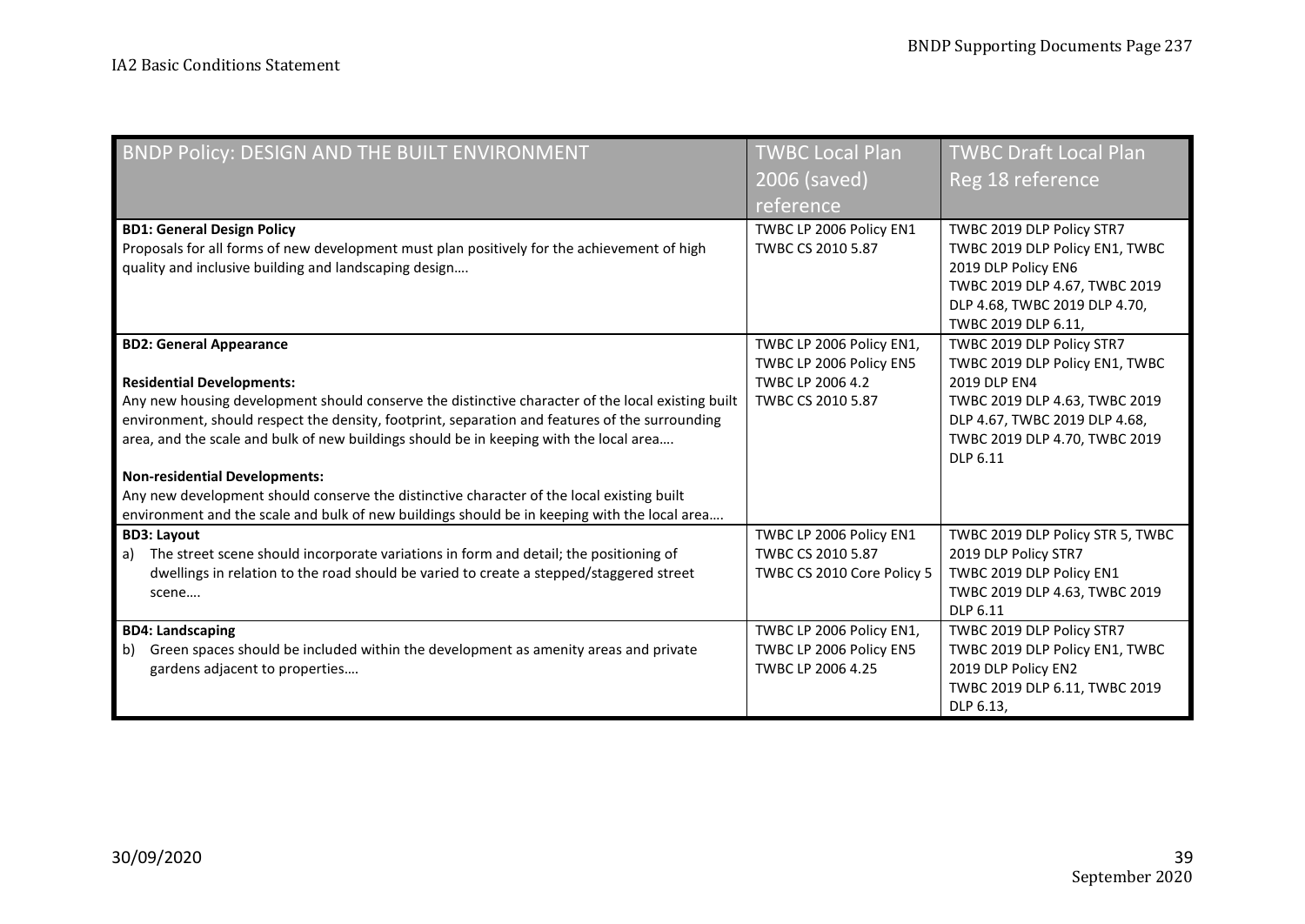| <b>BD5: Dark Skies</b>                                                                             | TWBC LP 2006 Policy EN1,        | TWBC 2019 DLP Policy STR7      |
|----------------------------------------------------------------------------------------------------|---------------------------------|--------------------------------|
| In order to support the Benenden dark skies policy and to preserve a key characteristic of natural | TWBC LP 2006 Policy EN8         | TWBC 2019 DLP Policy EN10      |
| beauty defined in the High Weald AONB Management Plan as 'intrinsically dark landscapes with a     | TWBC CS 2010: Core Policy       | TWBC 2019 DLP 6.115, TWBC 2019 |
| sense of remoteness and tranquillity', all external lighting included in any proposal must be      |                                 | DLP 6.116                      |
| carefully designed and strictly limited                                                            | TWBC CS 2010 5.120              |                                |
| <b>BD6: Parking</b>                                                                                | TWBC LP 2006 Policy EN1,        | TWBC 2019 DLP Policy EN1       |
| a) Sufficient off-road parking must be incorporated in all new housing developments                | TWBC LP 2006 Policy EN5         | TWBC 2019 DLP 4.62             |
| <b>BD7: Footpaths</b>                                                                              | TWBC LP 2006 Policy EN1         | TWBC 2019 DLP Policy STR7      |
| All footways/footpaths in a new development should be constructed on one side of the road          | TWBC LP 2006 4.22               | TWBC 2019 DLP 6.11             |
| only, to reflect the rural character of the local area                                             |                                 |                                |
| <b>BD8:Materials and Technology</b>                                                                | TWBC LP 2006 Policy EN1         | TWBC 2019 DLP Policy STR7      |
| All new development must be constructed be sustainable, with the inclusion of measures to<br>l a)  | TWBC LP 2006 4.2                | TWBC 2019 DLP Policy EN1       |
| help conserve water (including the re-use of grey water) and low energy solutions                  | <b>TWBC CS 2010 Sustainable</b> | TWBC 2019 DLP 4.65, TWBC 2019  |
|                                                                                                    | Development                     | DLP 6.22                       |
|                                                                                                    | Objectives: SD3, SD4, SD5       |                                |
|                                                                                                    | TWBC CS 2010 5.107              |                                |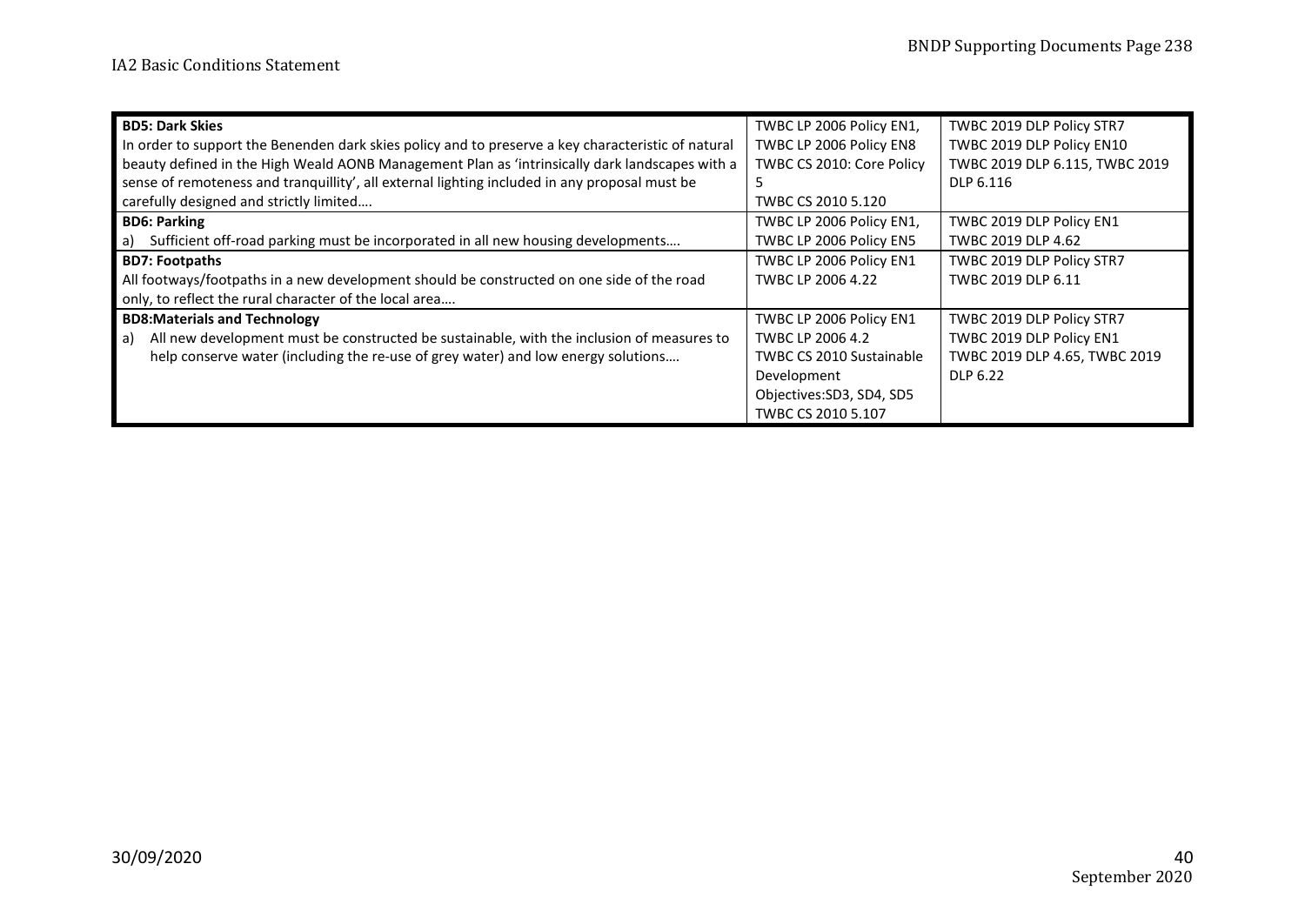| BNDP Policy: BUSINESS AND THE LOCAL ECONOMY                                                                                                                                                                                                                                                                                                                                 | <b>TWBC Local Plan</b><br>2006 (saved)                                                                                               | <b>TWBC Draft Local Plan</b><br>Reg 18 reference                                                                                                           |
|-----------------------------------------------------------------------------------------------------------------------------------------------------------------------------------------------------------------------------------------------------------------------------------------------------------------------------------------------------------------------------|--------------------------------------------------------------------------------------------------------------------------------------|------------------------------------------------------------------------------------------------------------------------------------------------------------|
|                                                                                                                                                                                                                                                                                                                                                                             | reference                                                                                                                            |                                                                                                                                                            |
| <b>BE1: Rural Industries</b><br>The BNDP seeks to promote the economic viability of the parish and will:                                                                                                                                                                                                                                                                    | TWBC LP 2006 7.79                                                                                                                    | TWBC 2019 DLP Policy EN21,<br>TWBC 2019 DLP Policy EN 22                                                                                                   |
| support proposals for farming and forestry operations, in accordance with the AONB<br>Management Plan objectives, to maintain the significant contribution these bring to the local<br>economy                                                                                                                                                                              |                                                                                                                                      |                                                                                                                                                            |
| BE2: Major Employers/Businesses in the Parish<br>The BNDP recognises the contribution of major employers to the community and local economy.<br>Development proposals that provide employment and career opportunities, provided that these<br>comply with the policies of the BNDP, will be supported                                                                      | TWBC LP 2006 5.38                                                                                                                    | TWBC 2019 DLP Policy ED12                                                                                                                                  |
| <b>BE3: Retaining Existing Commercial Areas</b><br>The following existing commercial areas, as identified in Fig. 3 Business Chapter, will be retained in<br>business/commercial use unless it can be demonstrated that there is no reasonable prospect of<br>their take-up, sale or continued use for business/commercial purposes during the Neighbourhood<br>Plan period | TWBC LP 2006 Policy H13<br>TWBC CS 2010 Core Policy 7                                                                                | TWBC 2019 DLP Policy ED2,<br>TWBC 2019 DLP Policy ED12<br>TWBC 2019 DLP 6.422                                                                              |
| <b>BE4: Shops and Public Houses</b><br>The existing village shops and public houses are valued by the community and their loss will be<br>resisted unless:<br>sufficient evidence is provided to demonstrate that the operation of the shop or public house<br>is no longer financially viable and                                                                          | TWBC LP 2006 Policy CR13<br>TWBC LP 2006 5.38,<br>TWBC CS 2010 Core Policy 14<br>TWBC CS 2010 5.203                                  | TWBC 2019 DLP Policy ED7,<br>TWBC 2019 DLP Policy ED8,<br>TWBC 2019 DLP Policy ED12<br>TWBC 2019 DLP 6.478, TWBC<br>2019 DLP 6.490, TWBC 2019<br>DLP 6.497 |
| <b>BE5: Community Facilities</b><br>Community facilities are important to the social fabric of the parish and are to be retained where<br>possible                                                                                                                                                                                                                          | TWBC LP 2006 Policy<br>CR13, TWBC LP 2006 Policy R1,<br>TWBC LP 2006 Policy CS6<br>TWBC CS 2010 Core Policy 14<br>TWBC CS 2010 5.233 | TWBC 2019 DLP STR5<br>TWBC 2019 DLP Policy ED8,<br>TWBC 2019 DLP Policy OSSR1<br>TWBC 2019 DLP 6.490, TWBC<br>2019 DLP 6.498                               |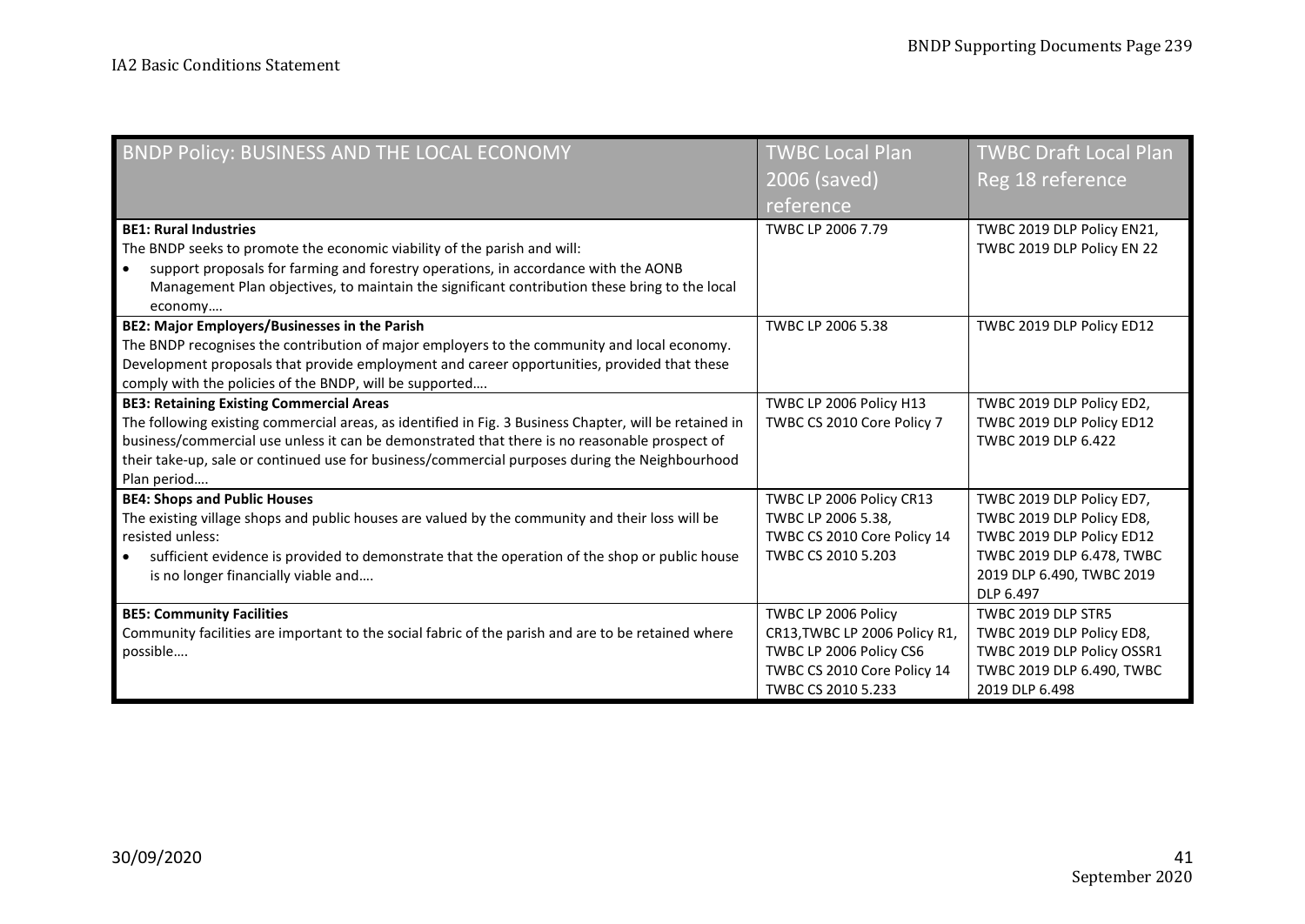| <b>BE6: Redevelopment of Redundant Buildings</b>                                                   | TWBC LP 2006 Policy CR13    | TWBC 2019 DLP Policy ED2,      |
|----------------------------------------------------------------------------------------------------|-----------------------------|--------------------------------|
| The BNDP will support the retention and conversion of existing agricultural, rural or other        | TWBC LP 2006 7.29, TWBC LP  | TWBC 2019 DLP Policy ED5,      |
| buildings, for business, recreation and tourism uses                                               | 2006 7.79                   | TWBC 2019 DLP Policy ED6,      |
|                                                                                                    | TWBC CS 2010 Core Policy 14 | TWBC 2019 DLP 6.422, TWBC      |
|                                                                                                    | TWBC CS 2010 5.191          | 2019 DLP 6.449, TWBC 2019      |
|                                                                                                    |                             | DLP 6.454                      |
| <b>BE7: Encouraging the Right Future Business</b>                                                  | TWBC LP 2006 Policy CR3     | TWBC 2019 DLP Policy           |
| Continued economic stability and employment within the parish is critical to maintain its vibrancy | TWBC LP 2006 11.23, TWBC LP | ED2, TWBC 2019 DLP Policy ED6, |
| and diversity                                                                                      | 2006 11.25                  | TWBC 2019 DLP Policy ED7       |
|                                                                                                    | TWBC CS 2010 Core Policy 7  |                                |
|                                                                                                    | TWBC SA 2016 1.32           |                                |

| BNDP Policy: TRANSPORT AND INFRASTRUCTURE                                                                      | <b>TWBC Local Plan</b>      | <b>TWBC Draft</b>         |
|----------------------------------------------------------------------------------------------------------------|-----------------------------|---------------------------|
|                                                                                                                | 2006 (saved)                | Local Plan Reg            |
|                                                                                                                | reference                   | 18 reference              |
| <b>T1: Car-free Connectivity</b>                                                                               | TWBC LP 2006 Policy TP3     | TWBC 2019 DLP Policy      |
| Any new housing or commercial developments which receive planning permission will be expected to               | TWBC LP 2006 11.27, TWBC    | FN <sub>1</sub>           |
| contribute to projects identified by the parish, where appropriate, to create 'all-weather routes', where      | LP 2006 11.46, TWBC LP 2006 | TWBC 2019 DLP 4.59,       |
| cyclists and pedestrians can move around the parish safely on new or existing public rights of way, subject to | 11.120                      |                           |
| meeting relevant national policy or legislative requirements                                                   | TWBC CS 2010 Core Policy 3, |                           |
|                                                                                                                | TWBC CS 2010 Core Policy 14 |                           |
|                                                                                                                | TWBC CS 2010 5.74           |                           |
| T2: Improving Road Safety and the Impact of Traffic                                                            | TWBC LP 2006 Policy TP4     | TWBC 2019 DLP Policy      |
| Proposals for any new housing or commercial development will be required to demonstrate that road access       | TWBC LP 2006 11.27          | STR7                      |
| to and from developments provides safe access to, and transit passed, new housing: this may include slowing    |                             | TWBC 2019 DLP Policy      |
| the flow of traffic                                                                                            |                             | <b>EN1, TWBC 2019 DLP</b> |
|                                                                                                                |                             | Policy TP1                |
| T3: Community Cohesion and Recreational Facilities                                                             | TWBC LP 2006 9.6, TWBC LP   | TWBC 2019 DLP Policy      |
| Proposals for any new housing or commercial development will be required to contribute to parish projects      | 2006 9.31, TWBC LP 2006     | STR <sub>5</sub>          |
| designed to improve provision for children's play areas in all three main settlements within the parish        | 9.19, TWBC LP 2006 10.46    | TWBC 2019 DLP Policy      |
|                                                                                                                | TWBC CS 2010 Policy SO6,    | EN <sub>2</sub>           |
|                                                                                                                | TWBC CS 2010 Policy SO7,    |                           |
|                                                                                                                | TWBC CS 2010 Core Policy 8  |                           |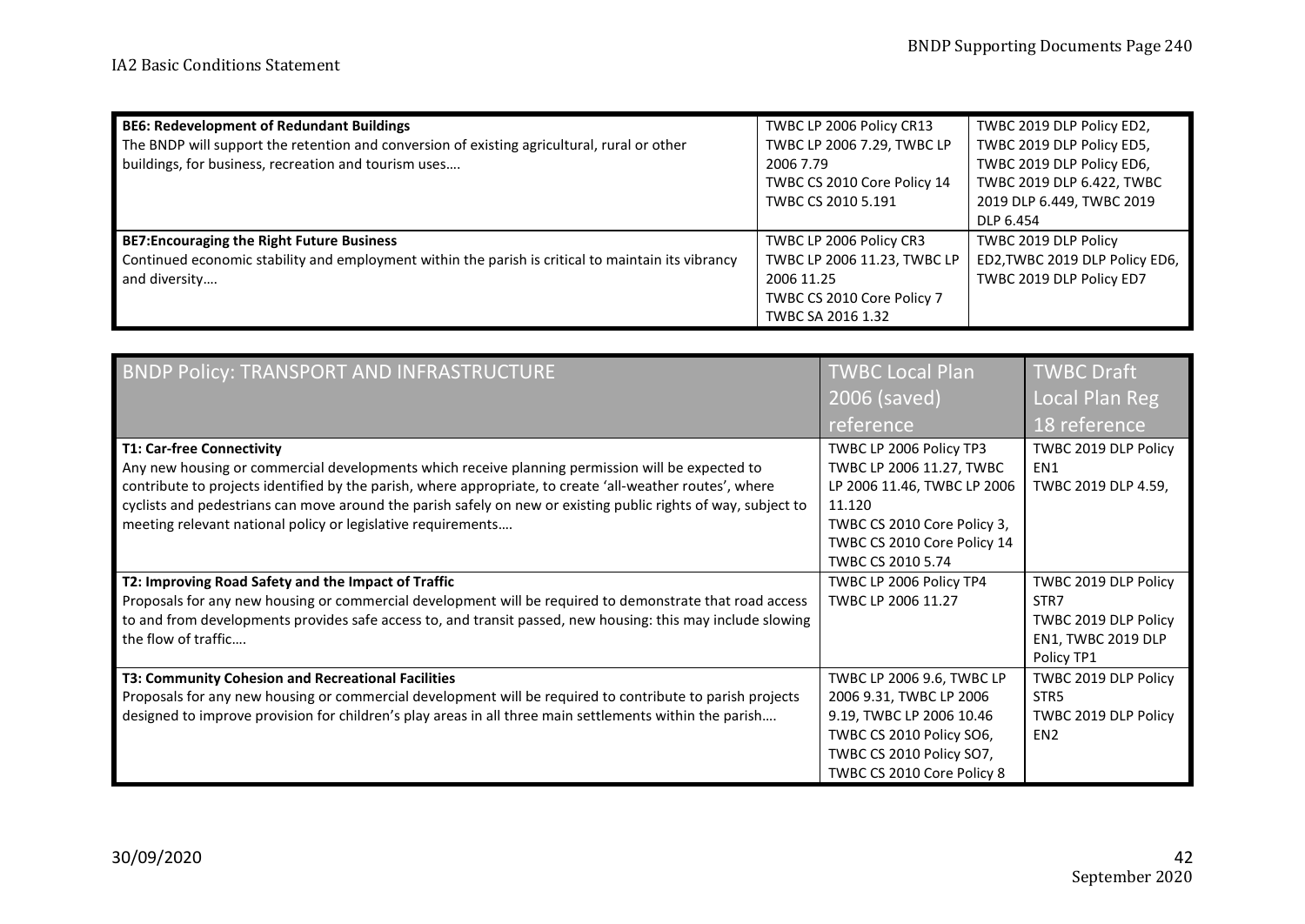| T4: Renewable Energy and Low-emission Technology                                                            | TWBC LP 2006 4.3, TWBC LP | TWBC 2019 DLP Policy |
|-------------------------------------------------------------------------------------------------------------|---------------------------|----------------------|
| Proposals for any new housing or commercial development must provide all new properties with a minimum      | 2006 11.27                | EN1                  |
| of 1 electric car-charging point and also contribute to projects designed to reduce the impact of pollution | <b>TWBC CS 2010 SO4</b>   | TWBC 2019 DLP 4.59   |
| emitted by cars, in the following ways                                                                      |                           |                      |
| T5: Infrastructure, Broadband and Mobile                                                                    | TWBC LP 2006 4.133        | TWBC 2019 DLP Policy |
| Proposals for any housing or commercial development will be required to contribute to appropriate new       |                           | STR <sub>5</sub>     |
| amenities, new infrastructure and public transport provision as agreed with the Parish, Borough and County  |                           | TWBC 2019 DLP Policy |
| Councils in order to improve connectivity within the parish and the wider community                         |                           | EN1                  |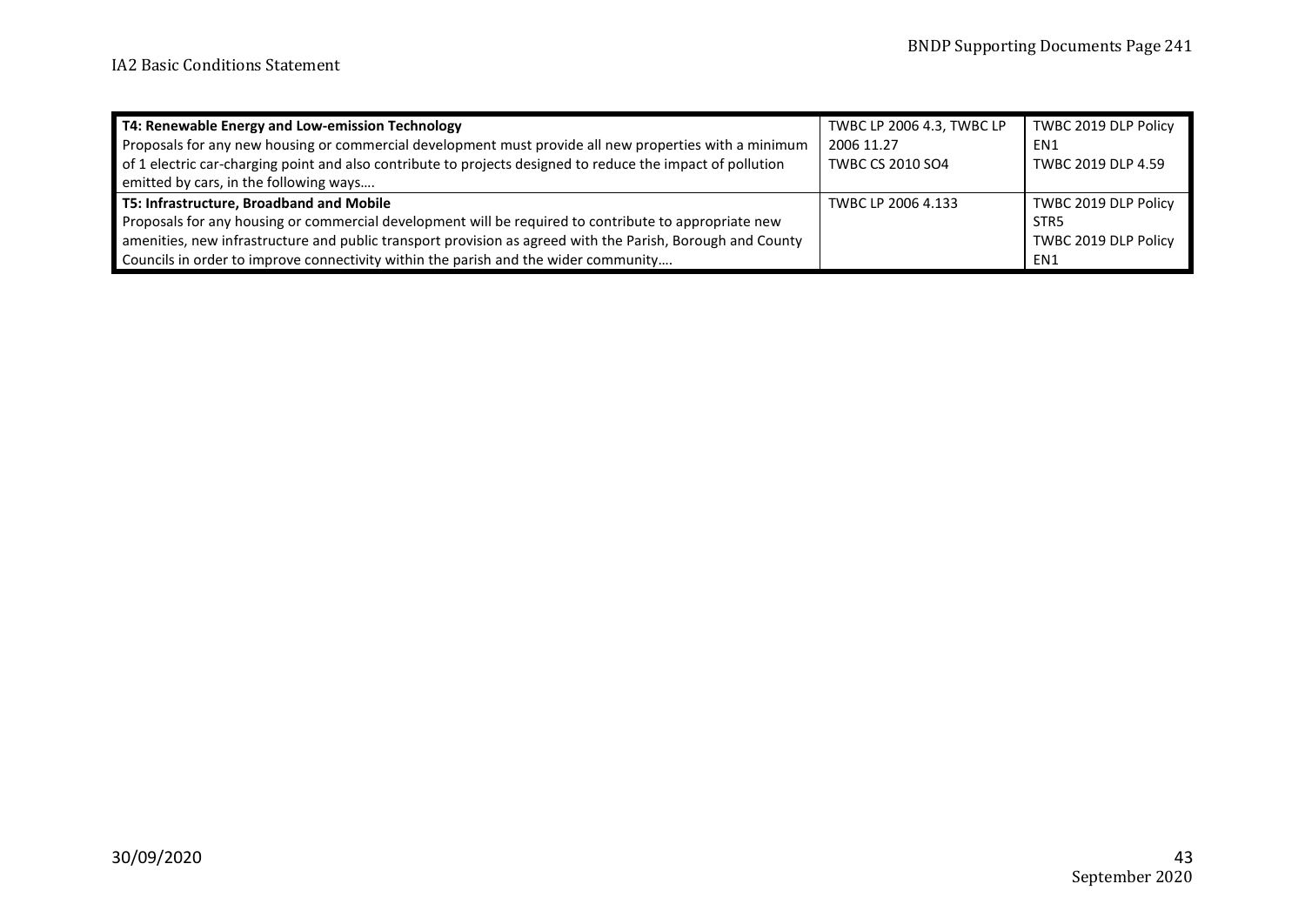### <span id="page-43-0"></span>5 Basic Conditions (iv) Conformity with EU Obligations

- 1. A neighbourhood plan must be compatible with European Union obligations, as incorporated into UK law to be legally compliant. There are 4 directives of particular relevance to neighbourhood planning:
	- o Directive 2001/42/EC on the assessment of the effects of certain plans and programmes on the environment (often referred to as the Strategic Environmental Assessment (SEA) Directive). This Directive seeks to provide a high level of protection to the environment by integrating environment considerations into the planning process.
	- o Directive 2011/92/EU on the assessment of the effects of certain public and private projects on the environment (often referred to as the Environmental Impact Assessment (EIA) Directive). This is designed to ensure that planning decisions are made in full knowledge of the likely impacts.
	- o Directive 92/43/EEC on the conservation of natural habitats and of wild fauna and flora and,
	- o Directive 2009/147/EC on the conservation of wild birds (often referred to as the Habitats and Wild Birds Directives respectively). These aim to protect and improve Europe's most important habitats and species. They may be of relevance to neighbourhood plans.
- 2. The BNDP has consulted with a range of statutory and environmental bodies during development of the Plan. Feedback was sought against an early Rough Draft with consultation running from February 2019 to April 2019, and again during the formal Regulation 14 Consultation phase which ran from August 2019 to October 2019. This includes: High Weald AONB, Environment Agency, Historic England, Kent County Council, Natural England, and South-East and Southern Water. Consultees are listed in the Consultation Statement which forms part of the evidence base for this plan.
- 3. The Plan puts considerable weight on the protection of valued historic and natural environment. Policies contained particularly within the Landscape and Green Environment section are designed to provide protection for the most valued assets within the Plan area. Housing allocations are designed to make efficient use of land, in particular with priority given to re-using previously developed land. Policies contained within the Housing Supply and Landscape & Green Environment sections, and in particular the site-specific policies, are designed to provide protection to areas abutting development, to ameliorate the impacts of development, and to encourage reestablishment of native wildlife and habitats within areas impacted by development.
- 4. Following screening by TWBC the SEA Scoping, and Environmental Reports have been undertaken by AECOM and are included as part of the evidence base for this Plan. TWBC completed HRA screening in May 2019 (Supporting Document IA6).
- <span id="page-43-1"></span>5. The Plan has been the subject of an Equalities Impact Assessment (Supporting Document IA4) designed to ensure that it has regard to the fundamental rights and freedoms guaranteed under the European Convention on Human Rights and complies with the Human Rights Act 1998.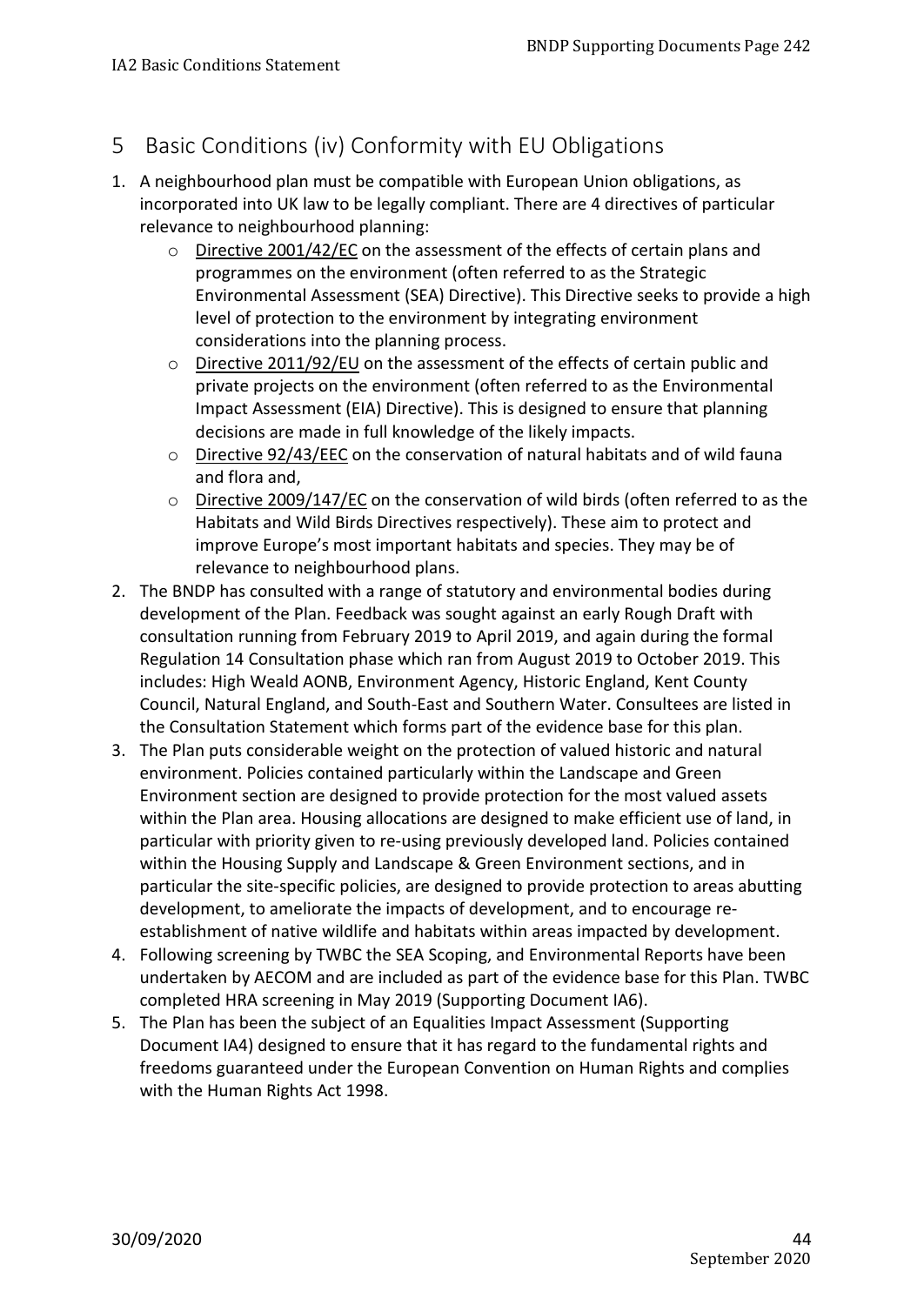## 6 Basic Conditions (v) Conformity with Prescribed Conditions

- 1. Under Directive 92/43/EEC, also known as the Habitats Directive 3, it must be ascertained whether the draft Plan is likely to have significant effects on a European site designated for its nature conservation interest. The Directive is implemented by the Conservation of Habitats and Species Regulations 2010. Assessments under the regulations are known as Habitats Regulation Assessments ("HRA"). An appropriate assessment ("AA") is required only if the Plan is likely to have significant effects on a European protected species or site. To ascertain whether or not it is necessary to undertake an assessment, a screening process is followed.
- 2. TWBC as the Local Planning Authority have undertaken an HRA screening in May 2019 and concluded<sup>[3](#page-44-3)</sup> "it is unlikely there will be any significant environmental effects arising from the Benenden Neighbourhood Plan. As such, the 'appropriate assessment' stage of the HRA process that ascertains the effect on integrity of the European Site) does not need to be undertaken."

### <span id="page-44-0"></span>7 Conclusion

Benenden Parish Council are responsible for the BNDP. The Parish Council believes that the BNDP has been prepared in conformity with the Basic Conditions and therefore invites the Independent Examiner to review this Statement to assure him/herself that the Plan complies with Paragraph 8(1) (a) of Schedule 4B of the Act.

### <span id="page-44-1"></span>References

- Benenden Neighbourhood Development Plan: Regulation 15 Draft;
- Benenden Neighbourhood Development Plan: Regulation 15 Supporting Documents;
- Benenden Neighbourhood Development Plan: Regulation 15 Consultation Statement;
- Aecom Strategic Environmental Assessment Scoping Report April 2019, updated May 2020;
- Aecom Strategic Environmental Assessment Environmental Report August 2019, updated May 2020;
- National Planning Policy Framework Ministry of Housing, Communities and Local Government, as published Feb 2019 (NPPF 2019). Sourced from Gov.uk website October / November 2019;
- TWBC Local Plan Adopted March 2006;
- TWBC Local Development Framework Core Strategy Development Plan Document Adopted June 2010;
- TWBC Site Allocations Local Plan Adopted July 2016;
- TWBC Draft Local Plan Reg 18 Consultation Draft 20 Sept to 1st Nov 2019;
- TWBC Habitat Regulations Assessment Final Report May 2020
- BNDP Equality Impact Assessment Regulation 15 Draft
- <span id="page-44-2"></span>• Benenden Neighbourhood Development Plan: Statement of Common Ground

 $\overline{a}$ 

<span id="page-44-3"></span><sup>3</sup> TWBC Habitats Regulation Screening Assessment May 2019 para 5.1.1